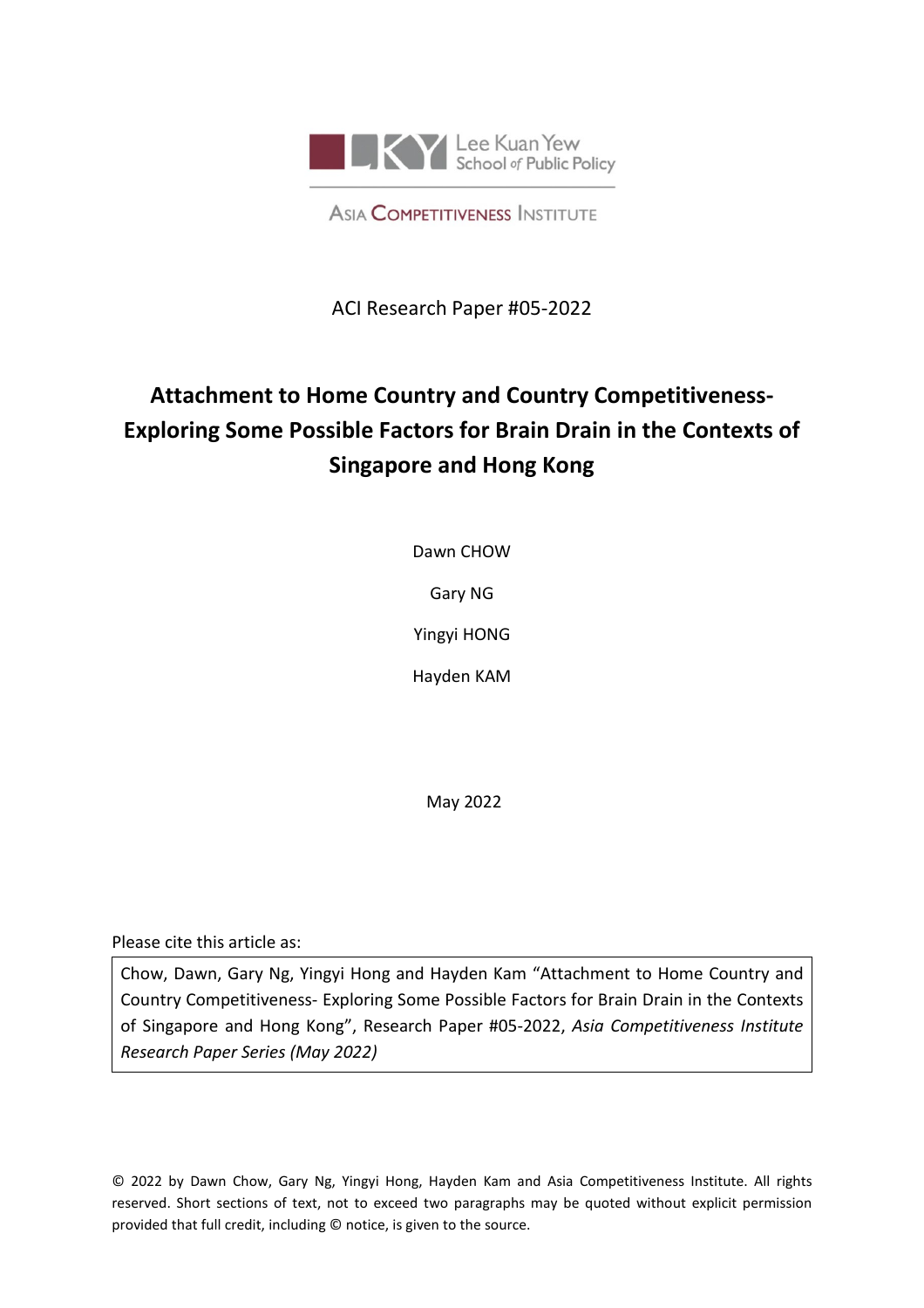## **Abstract**

Building on the 'push/pull' model by Lewin (1951), as well as the theory of planned behaviour (Ajzen, 1991), this exploratory study examines the importance of attachment to home country, or attachment to home domicile in the case of places that are not sovereign nations, as a determinant of people's inclination to stay or leave their home country. The primacy of the home country as a home, and people's attachment to it, has been largely ignored by the literature on talent retention and talent flow. Instead, research has largely considered push factors as negative, and emanating from the home country itself. However, there is a need to reconceptualize the push/pull model as it pertains to cross border movements of talent, acknowledge the complexity of motivations behind push factors, and, concerning pull factors, recognize that these can be *positive* as they pertain to the home country. We thus contribute to this lacuna in the research on brain drain by borrowing from the rich literature in attachment research. By arguing that these attachments are systematically linked to individuals' psychological functioning, and hence attitudes toward staying/leaving, we provide an important perspective on the possible relational, epistemic and existential motives for people's intentions to stay/leave the home country for work.

Keywords: Brain Drain; Global mobility; Attachment to home country; Push/Pull model; Talent Retention.

'Brain drain' as a phenomenon has been widely documented by the literature (Baruch, Budhwar, & Khatri, 2007; Mahroum, 2000; Mazzarol & Soutar, 2002). Historically, one of the main reasons for highly skilled migration was political conflict that forced the cross-border movement of professionals (Iredale, 2001). However, due to criticisms that researchers had overly dwelt upon the effects of macro-level structures on individual action (Nystrom & McArthur, 1989; Carr, Inkson & Thorn, 2005), in recent years, research has more specifically focused on a suite of reasons for the psychology of migration, including the economic, cultural,

<sup>© {2022}</sup> by {Dawn Chow}, [Gary, Ng], {Yingyi Hong} and {Hayden Kam} and Asia Competitiveness Institute. All rights reserved. Short sections of text, not to exceed two paragraphs may be quoted without explicit permission provided that full credit, including © notice, is given to the source.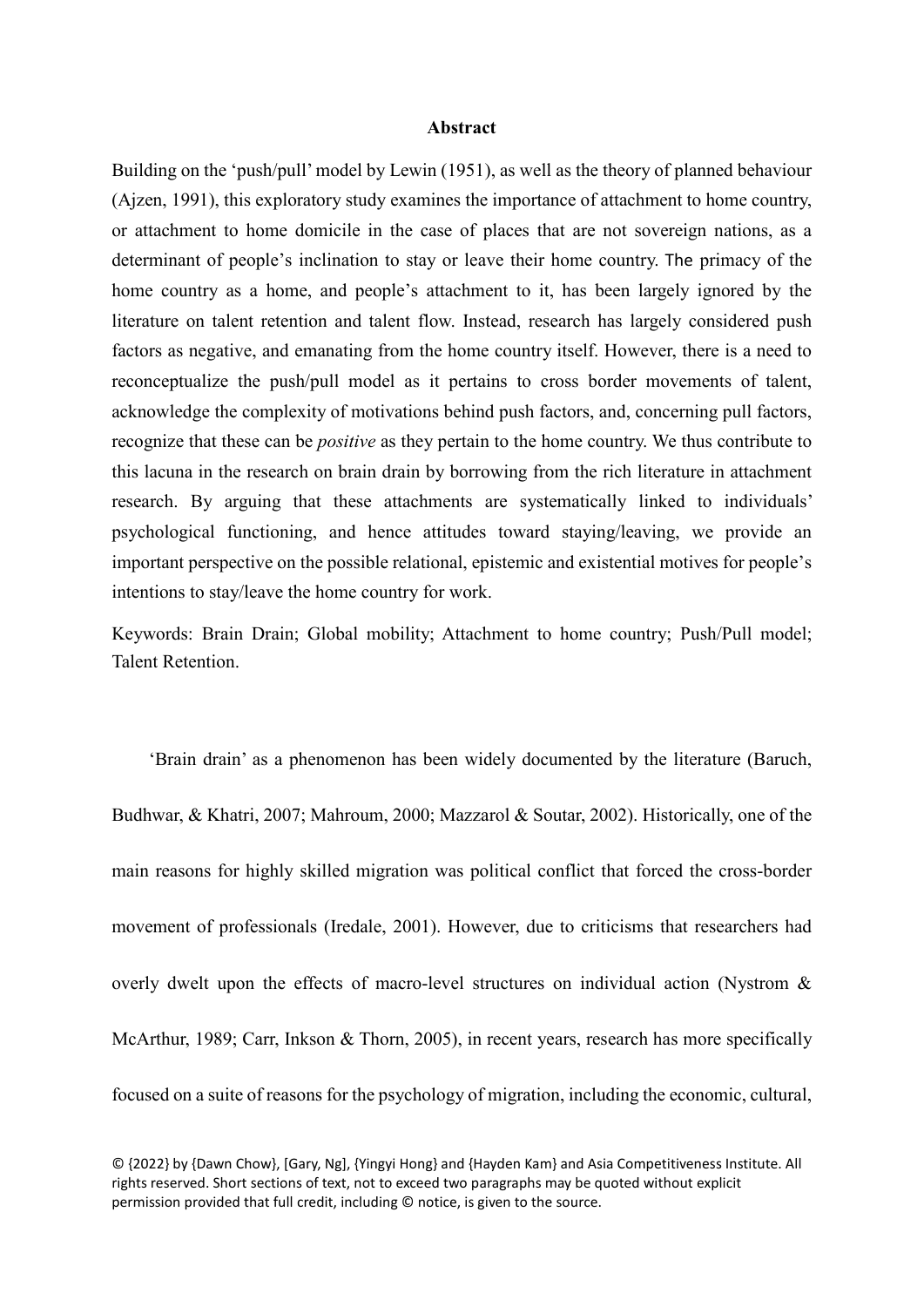family, and career forces motivating this (Carr et al., 2005). Concurrently, some researchers note that the term 'brain drain' might be too all-encompassing, and that the term 'talent flow' might be a fairer representation of the phenomenon of people movement across borders (Baruch et al., 2007; Carr et al., 2005), and, on the *flip side*, that 'talent retention' should be examined from a multifaceted perspective as to why people stay within their home country.

Despite this recognition, the literature to-date shows that, with regard to the issue of talent retention, underlying socio-psychological mechanisms for why people stay within their home country<sup>[1](#page-2-0)</sup> have not been adequately studied. For example, most studies (e.g., Baldridge, Eddleston, & Veiga, 2006; Van der Velde, Jansen, Bal, & Van Erp, 2017) in organizational psychology and international human resource management have focused on an individual's demographic and personal attributes, such as a spouse's contribution to family income, presence of pre-school‐aged children at home, perceived strength of a spouse's and children's community ties, gender, career and partner role salience, as well as family and organizational support, as determinants for willingness to stay or relocate. In recent times, studies (e.g., de Eccher & Duarte, 2018) have also explored country image, language proficiency, perceived level of safety and cultural attraction of the host country, and the influence of these on an individual's willingness to accept overseas assignments. Nevertheless, these factors are

<u>.</u>

<span id="page-2-0"></span><sup>&</sup>lt;sup>1</sup> Or home domicile, for places that are not sovereign nations such as Hong Kong.

<sup>© {2022}</sup> by {Dawn Chow}, [Gary, Ng], {Yingyi Hong} and {Hayden Kam} and Asia Competitiveness Institute. All rights reserved. Short sections of text, not to exceed two paragraphs may be quoted without explicit permission provided that full credit, including © notice, is given to the source.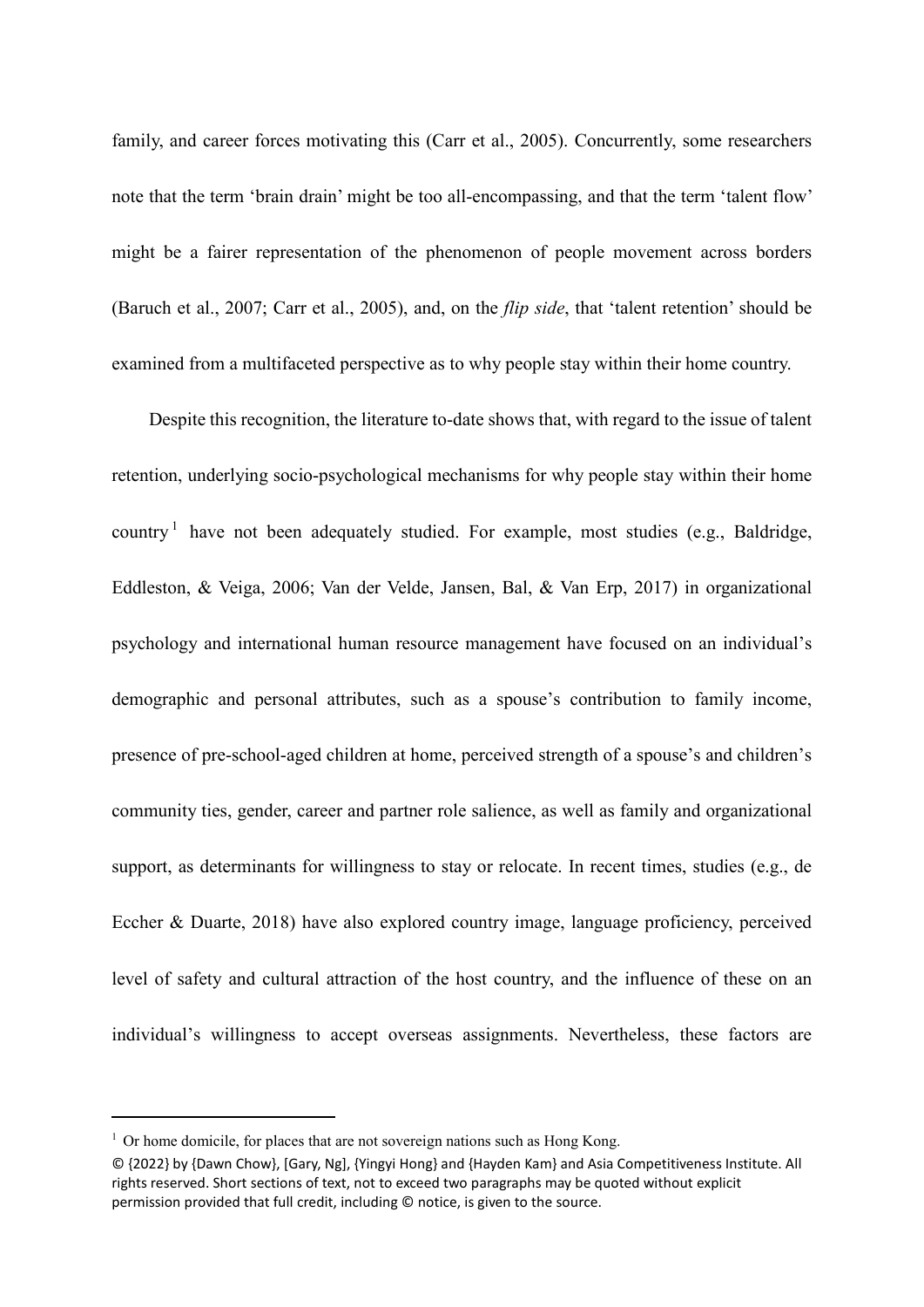external to the self and may not provide a complete picture of the individual's internal sociopsychological processes that may predict their intentions and actions (to stay or leave their home country).

Building on the 'push/pull' model by Lewin, 1951 (refer also to Baruch, 1995), as well as the theory of planned behaviour (Ajzen, 1991), this exploratory study examines the importance of *attachment to home country*, or attachment to home domicile<sup>[2](#page-3-0)</sup> in the case of places that are not sovereign nations, as a determinant of people's inclination to stay or leave their home country. In this case, the theory of planned behavior predicts that the actual action of individuals to stay or leave their home country will be positively related to their inclination to do so, which, in turn, would be affected by their attitudes, which, we argue, include their attachment to home country. To our knowledge, the *primacy* of the home country as a home, and people's *attachment to it*, has been largely ignored by the literature on talent retention and talent flow. Instead, research has largely considered push factors as negative, and emanating from the home country itself (Ho, Seet & Jones, 2016; Toren, 1976). For example, in the literature, push forces tend to be premised on dissatisfaction with career and life in the home country, and these in turn are engendered by individual hardships and poor job conditions (Froese, 2012; Suutari &

<u>.</u>

<span id="page-3-0"></span><sup>&</sup>lt;sup>2</sup> The original scale was named "attachment to home country", but it can also be used, with some adaptations, for places such as Hong Kong, which are not sovereign nations in their own right. "Attachment to home country" or "Attachment to home domicile" refers to the attachment for places that people treat as their home, or that they live in and have substantial connection with.

<sup>© {2022}</sup> by {Dawn Chow}, [Gary, Ng], {Yingyi Hong} and {Hayden Kam} and Asia Competitiveness Institute. All rights reserved. Short sections of text, not to exceed two paragraphs may be quoted without explicit permission provided that full credit, including © notice, is given to the source.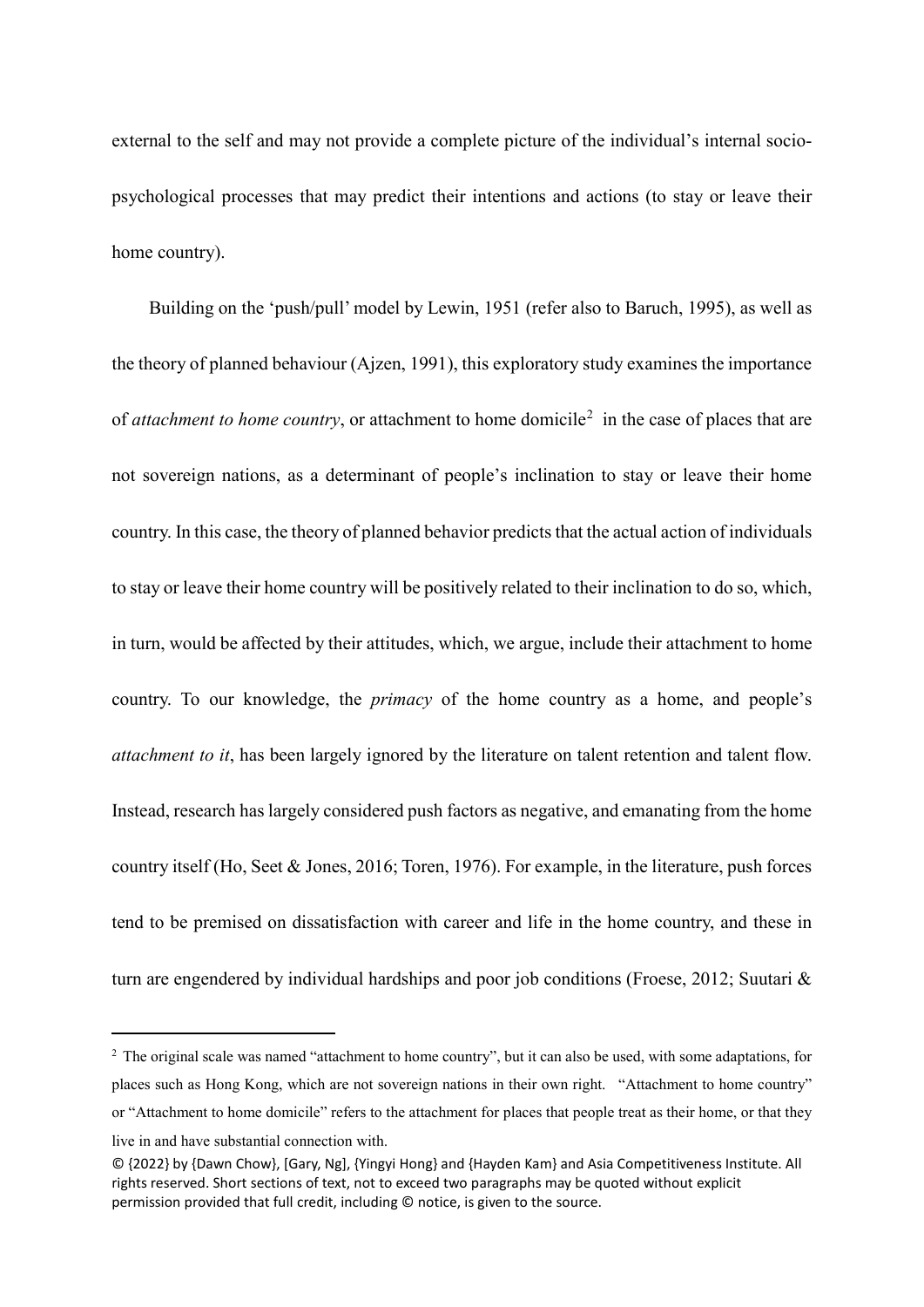Brewster, 2000). On the other hand, pull factors are predominantly associated with the destination country, and are overwhelmingly conceptualized as positive (Ho et al., 2016; Toren, 1976). However, there is a need to reconceptualize the push/pull model as it pertains to cross border movements of talent, acknowledge the complexity of motivations behind push factors, and, concerning pull factors, recognize that these *can be* positive as they pertain to the home country. We thus contribute to research by examining important attitudes toward home country, as well as the variegated, affective responses that individuals may have toward this, so as to illumine the role of attachment to home country in determining mobility intentions.

In order to address the complexity, and ambiguity behind people's often-complicated attitude toward their home country, we begin with reference to cultural attachment theory, since, similar to children forming emotional bonds to their care-takers, people do attach themselves to their home country. Cultural attachment theory postulates that the adaptive solution of acculturation is analogous to infants' attachment to their caregivers, and that forming secure attachment to people in one's environment enables one to function adaptively therein (c.f. also Bowlby's attachment theory- Bowlby, 1969; 1973; 1980; 1982). Forming a secure attachment to these can help individuals cope with anxiety and stress, and gain a sense of safe haven (Hong, 2017; Yap, Christopoulos, & Hong, 2017). Overall, cultural groups can serve as attachment bases, and they are a particular case of social group that is able to provide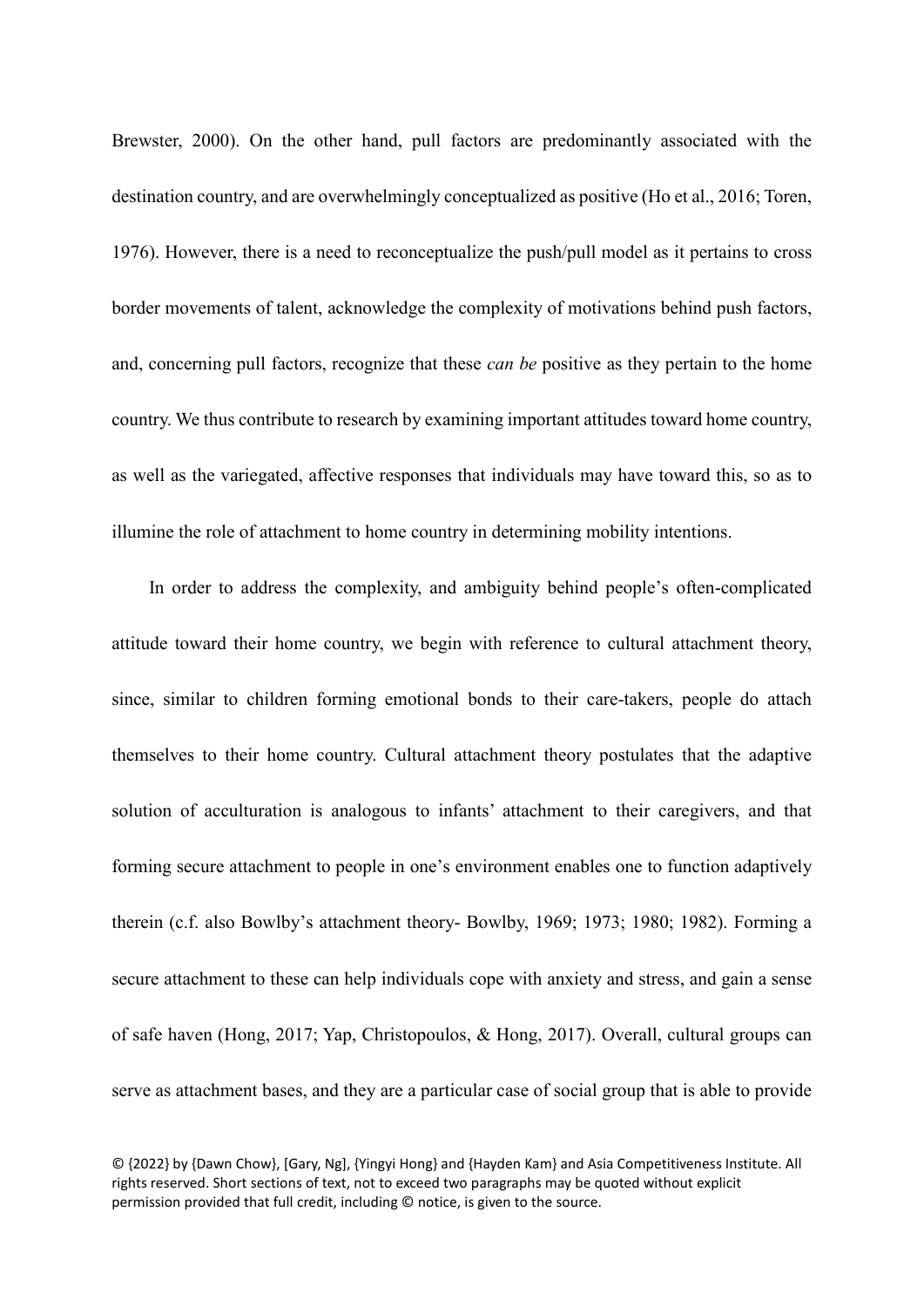emotional support and protection to individuals comparable to the support and protection given by childhood attachment figures (Hong, 2017). In the same way, *home country attachment* may bear similar patterns to the attachment to a significant other, or to a cultural group. Again, similar to attachment figures and cultural groups, the home country may also be viewed as accepting or rejecting the self (Hong, 2017; Komissarouk, Hong, Higgins, 2017).

Based on prior research (Komissarouk et al., 2017), four different dimensions of home country attachment have been identified: 1) secure attachment, which occurs when people feel they can rely on their home country to attend to their needs for emotional support and protection; 2) fearful attachment, which is associated with negative self-representation (c.f Mikulincer, Gillath & Shaver, 2002), and also refers to the tendency to be afraid that the home country would not attend to one's needs; 3) dismissive attachment, which occurs when people prefer to avoid their own country and exhibit little desire for closeness and dependence on it; and 4) preoccupied attachment, which occurs when people are anxious about abandonment by their home country (Komissarouk et al., 2017). These four attachment styles have been shown to be predictive of how adults react in stressful situations to strangers-both from their own country and from other countries. Prior studies using national samples from the USA, Israel, Korea, Ukraine and Russia have shown that individuals' secure attachment style led to more trustful cooperation with strangers from *their own* as well as other countries, whereas

<sup>© {2022}</sup> by {Dawn Chow}, [Gary, Ng], {Yingyi Hong} and {Hayden Kam} and Asia Competitiveness Institute. All rights reserved. Short sections of text, not to exceed two paragraphs may be quoted without explicit permission provided that full credit, including © notice, is given to the source.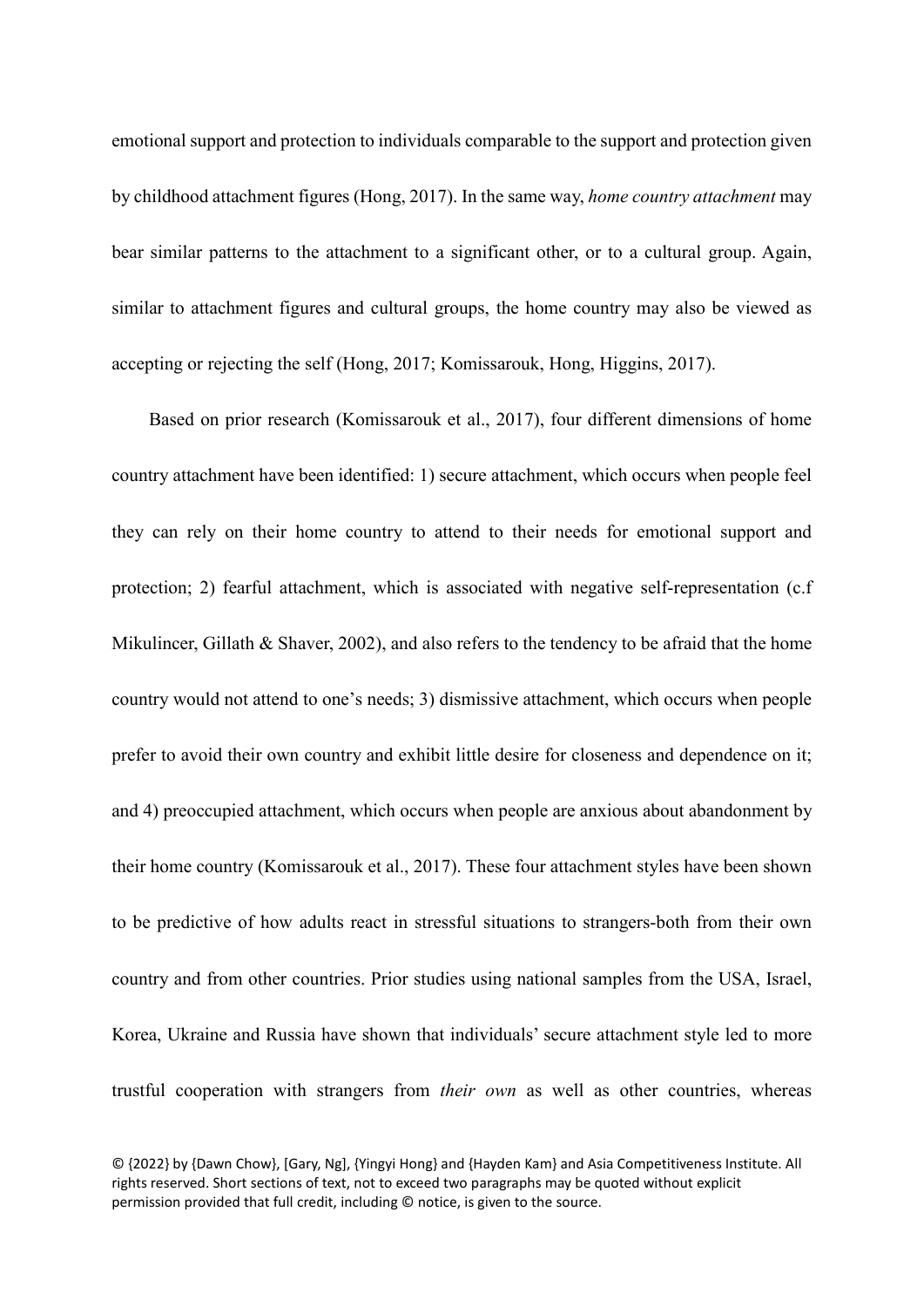individuals' dismissive, anxious and fearful styles consistently predicted mistrust and lack of cooperation (Komissarouk et al., 2017).

We therefore predict that a secure attachment toward home country would predict greater intention to stay in that country, since having a secure attachment means being comfortable with being dependent upon, and close to, one's home country. Conversely, since dismissive attachment is the attachment style most closely associated with avoidance of home country, we predict that a dismissive attachment would predict greater intention to leave that country. We test these hypotheses in two different contexts- i.e., Singapore and Hong Kong, amongst university students, who are often depicted in the literature as a major source of brain drain (Baruch et al., 2007; Mok & Han, 2016; Tansel & Güngör, 2002). Findings supported our hypotheses. We found that Secure and Dismissive attachment affected the propensity to stay (to work) in Singapore, and we replicated this result in Hong Kong in the aftermath of the 2019 social unrest. With the Hong Kong dataset, we further demonstrated that the results held even after controlling for political orientation, and we also showed that confidence in the future of Hong Kong, which is a psychological response to anticipated changes in its social-political system (Ho, Chau, & Chiu, 2013), was an important predictor of attachment style. Other than showing consistent replication effects, the Hong Kong dataset was useful in that it revealed that, even in a place undergoing uncertain political transition and political instability, and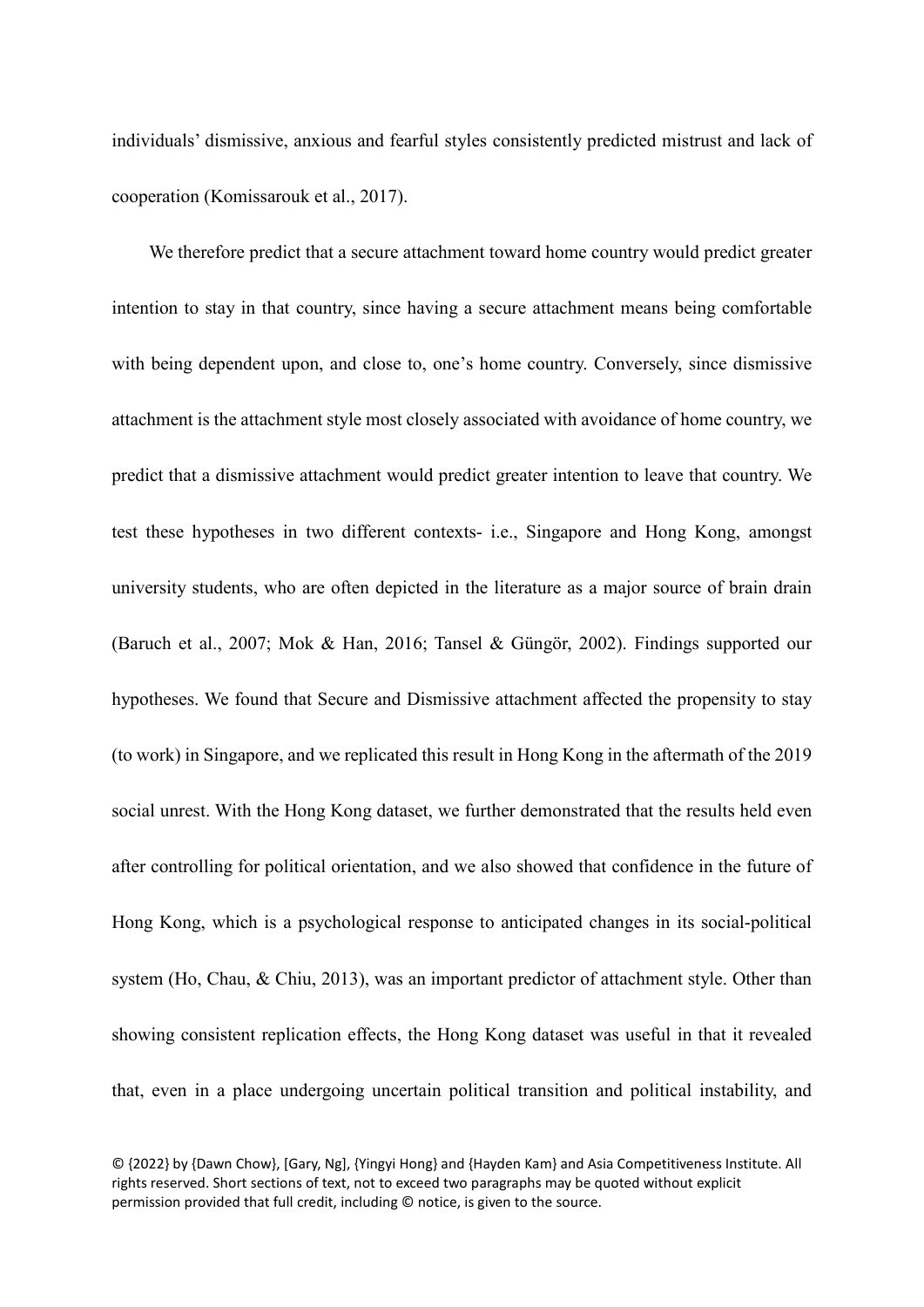regardless of political orientation, secure or dismissive attachment predicted "stay" or "leave" intention. Therefore, one implication for policy makers would be that, increasing confidence in the future of a country would help with increasing secure attachment toward it, and thus help prevent outflow of talent.

This study, while conducted at the individual level, obviously has implications for the national level. In terms of contribution, we go some way toward explaining *attitudes* (toward leaving one's home country for work), which make up an important component in the decisionmaking matrix of planned behavior (Azjen, 1991; Ho et al., 2016). Current research lacks nuance where it concerns attitude toward one's home country, which may be complicated, ambivalent and abstract. Additionally, there is a lacuna concerning socio-psychological explanations for why individuals decide to stay or relocate overseas for work, and to-date many factors underlying the psychology of migration have been undiscussed and undiscovered (Baldrige et al., 2006; Tharenou, & Seet, 2014). At the same time, with our more robust test of our basic model in the Hong Kong context, this exploratory study holds the promise that such attachment style could possibly be malleable. For example, research on native or host cultural group (such as that by Hong, Fang, Yang & Phua, 2013) has previously postulated, but not tested, the possibility that potential agents which could render attachment style malleable include changes in one's socio-ecological environment (for e.g., nurturing or losing social

<sup>© {2022}</sup> by {Dawn Chow}, [Gary, Ng], {Yingyi Hong} and {Hayden Kam} and Asia Competitiveness Institute. All rights reserved. Short sections of text, not to exceed two paragraphs may be quoted without explicit permission provided that full credit, including © notice, is given to the source.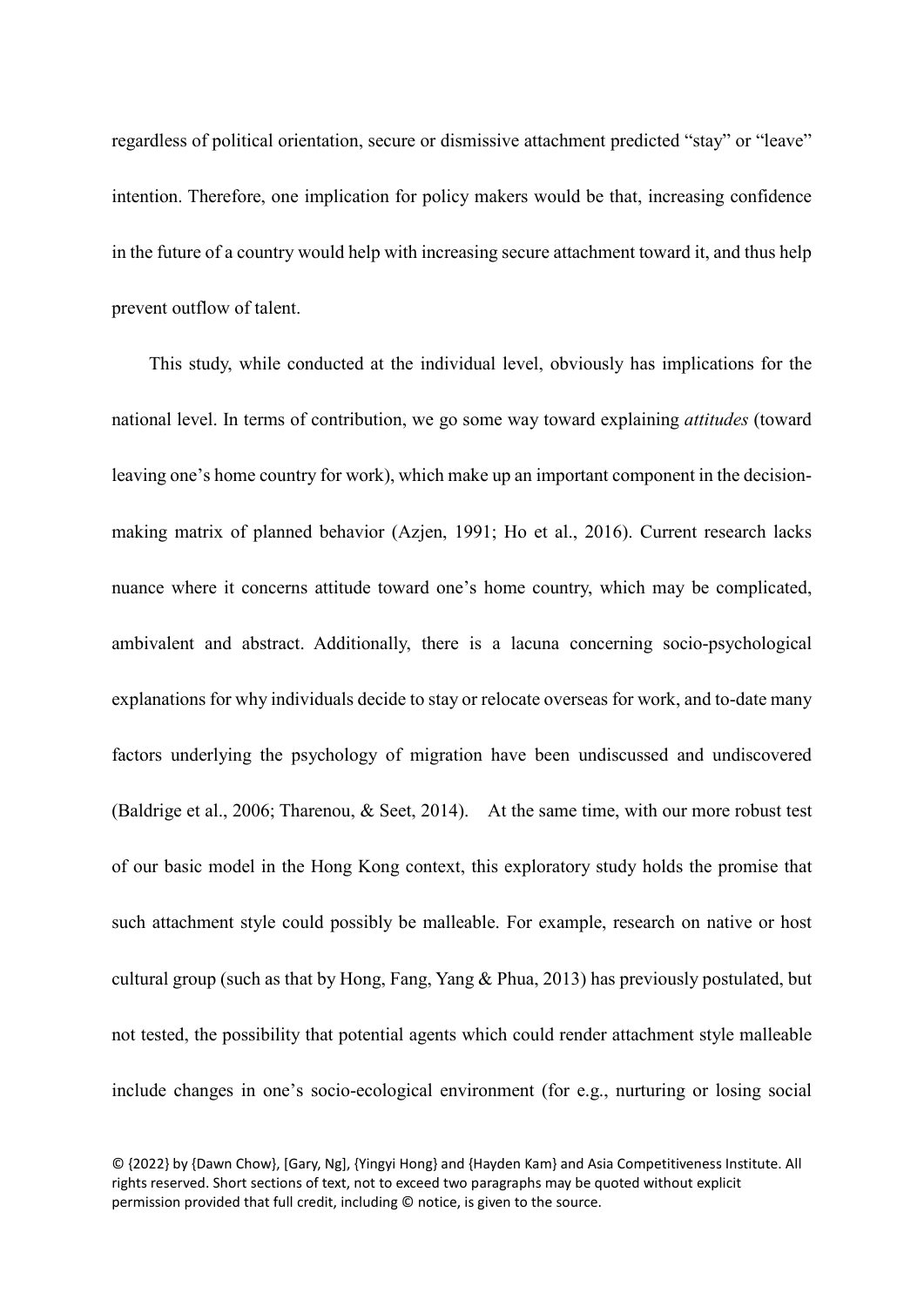relationships, or interaction with government policies), or even the acquisition of domainspecific skills (for e.g., language skills) which could modulate the formation of a secure foundation with respect to the other culture/host cultural group. With regard to home country, it could be that similar agents could render attachment malleable. In this paper, we have *specifically explored* whether confidence in the future of a place is mediated by attachment style, and find that this holds for secure and dismissive attachment. Therefore, our study holds promise in that attachment to home country, being fluid, may be alterable, and this knowledge will help policy makers who wish to retain talent. Overall, by contrasting the case of Hong Kong with Singapore's, our study explores how confidence in the future of the home domicile could predict attachment style, and that if confidence can be increased this should concurrently increase secure attachment, decrease dismissive attachment, and hence leaving intentions. We hope that this study will encourage more detailed research into the socio-psychological drivers of staying or leaving abroad for work; and also, increase appetite for research that conceptualizes the psychology of migration as more dynamic, and attitudes toward staying/leaving as more malleable, than hitherto believed.

# Theoretical Background

#### Factors affecting brain drain

The 'push–pull' model was developed by Lewin (1951), and it depicts an analysis based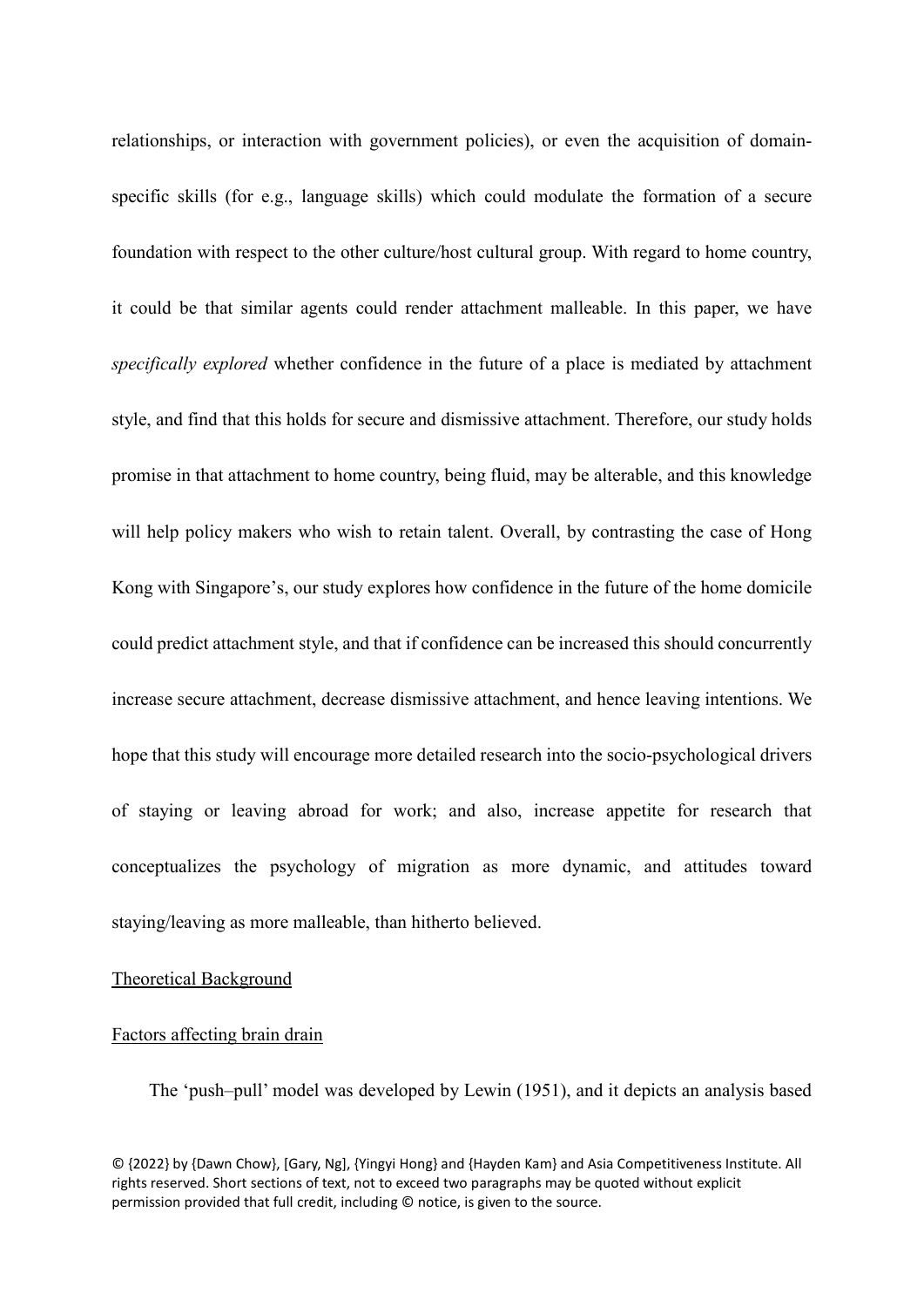on Lewin's (1951) field theory, in which people experience contradictory forces in making the decision of whether or not to move to a different country (Baruch, 1995; Baruch et al., 2007). A great deal of research has used it to account for cross border movements (Baruch, 1995; Ho et al., 2016), for example, for students' global movements (Mazzarol & Soutar, 2002; Baruch et al., 2007). A host of factors at the individual, organizational, and national levels can explain the nature and direction of the forces, and numerous factors, including economic, social, or legal, amongst others, tend to influence an individual's decision to relocate abroad (Baruch, 1995; Baruch et al., 2007). Some factors pull individuals back, whilst others push individuals toward a move (Baruch et al., 2007). Oftentimes, when decisions about expatriation are concerned, usually it is individual choice that influences the final decision, and in recent decades self-directed expatriation is becoming increasingly common (Baruch et al., 2007; refer also to Richardson & Mallon, 2005; Suutari & Brewster, 2000).

In the main, the literature has shown that push forces are premised on dissatisfaction with life and/or career in the home country (Ho et al., 2016). Conversely, research depicts pull forces as emanating from the host country, and are based on the positive benefits that individuals expect to gain if they live in the host country (Tharenou & Caulfield, 2010). Examples of pull factors include greater learning potential through enriched work, improved career advancement and higher income, amongst others (Dickmann, Doherty, Mills, & Brewster, 2008; Froese,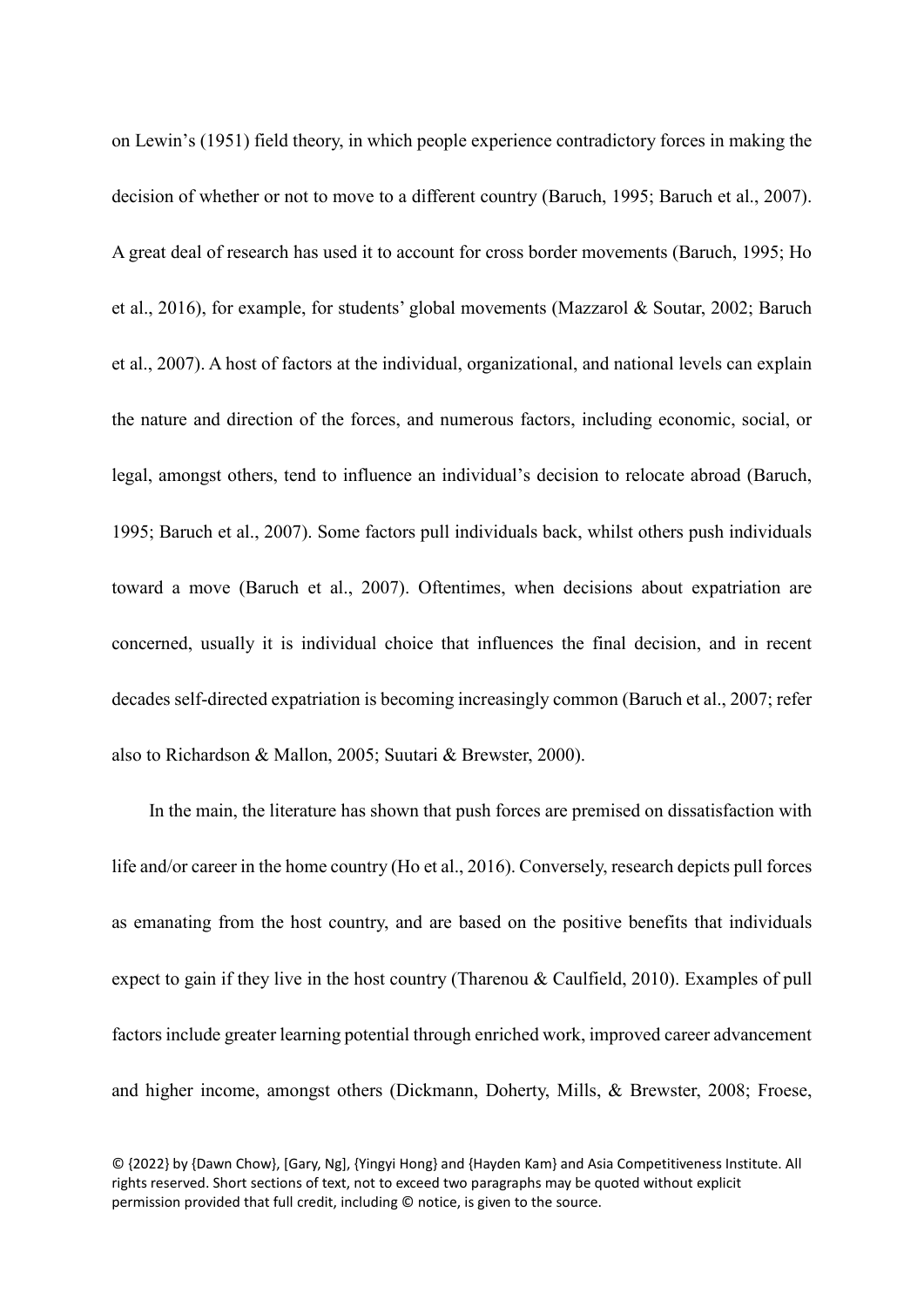2012). Economic pull factors appear to be especially important for individuals who self-initiate their move abroad (Jackson et al., 2005), and Pinto et al (2012) found that pull factors were mainly career-related and reflected positive motives such as wanting to take on a challenge or better career prospects. However, comparing expatriate assignment (which is company mediated) versus overseas experience, Inkson, Arthur, Pringle and Barry (1997) distinguish between the two, arguing that many individuals, especially young people, opt for overseas experience for a variety of reasons as diffuse as wanting to "see the world," "try something different," or "find" oneself (p. 352). Overall, however, given that research tends to regard many young people's cross-border movements as a *personal odyssey* (Inkson et al., 1997), it is strange that little research has examined non career-influenced reasons for their "staying". In fact, there exists a deficit of research on the positive factors that motivate these individuals to stay in their home country. Instead, the literature has tended to treat home country push factors as negative, and all related to either professional or personal dissatisfaction, such as individual hardships, poor job conditions, economic recessions and distancing from personal problems (Ho et al., 2016; see also Froese, 2012; Suutari & Brewster, 2000). Doherty (2013), in her review article, also indicated that, with regard to relocation, individuals exhibit a complex nature of mobility motivations and behaviors, and that the complex decision-making processes involved with staying or leaving one's home country have not been adequately captured by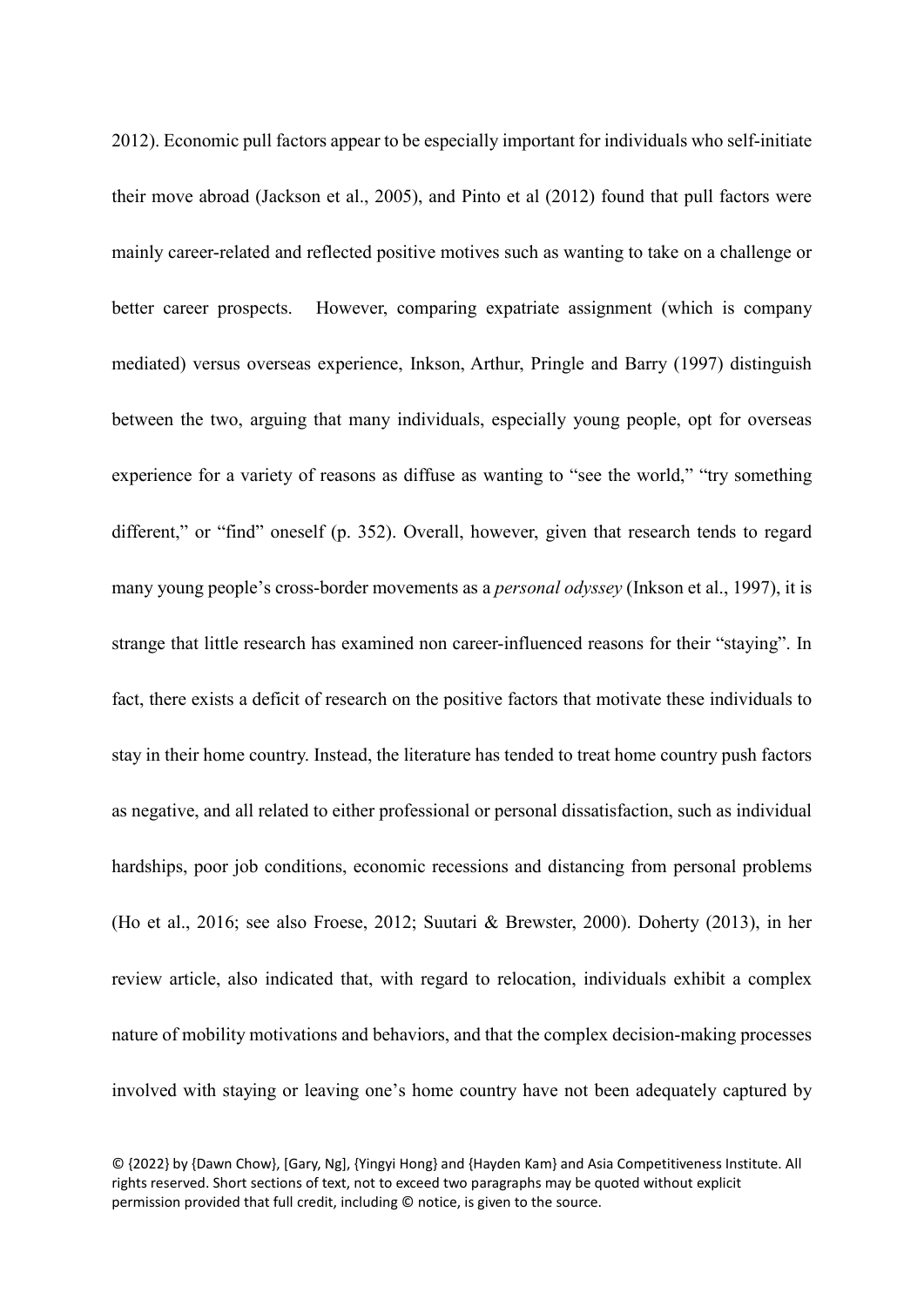extant research (refer also to Tung & Lazarova, 2006). Most likely, this is because the bulk of studies on expatriation have been conducted on assigned expatriates, so these may emphasize career-related influences to the exclusion of other push–pull factors (Ho et al., 2016). To our knowledge, in the literature on international human resource management nothing has been said on the *emotional bond* that individuals have with their home countries with regard to predicting their staying or leaving intention. We argue that one important challenge for talent retention research is to develop a model to understand individuals' home country emotional experiences. It is with this in mind that we propose a new theoretical construct- attachment to home country- to elaborate on the role of the emotional bond that people form with this.

We note that this would help fill a knowledge gap in existing research on brain drain by borrowing from the rich literature in attachment research. By arguing that these attachments are systematically linked to individuals' psychological functioning, and hence attitudes toward staying/leaving, we provide an important perspective on the possible relational, epistemic and existential motives for people's intentions in this regard. Attachment to home country can be said to be linked to relational, epistemic, as well as existential motives. For example, relational motives stem from the fact that people are social animals, and thus belonging and connecting to a social group is important. On the other hand, epistemic motives refer to the desire to form a thorough understanding and knowledge of situations, especially under uncertainty. The

<sup>© {2022}</sup> by {Dawn Chow}, [Gary, Ng], {Yingyi Hong} and {Hayden Kam} and Asia Competitiveness Institute. All rights reserved. Short sections of text, not to exceed two paragraphs may be quoted without explicit permission provided that full credit, including © notice, is given to the source.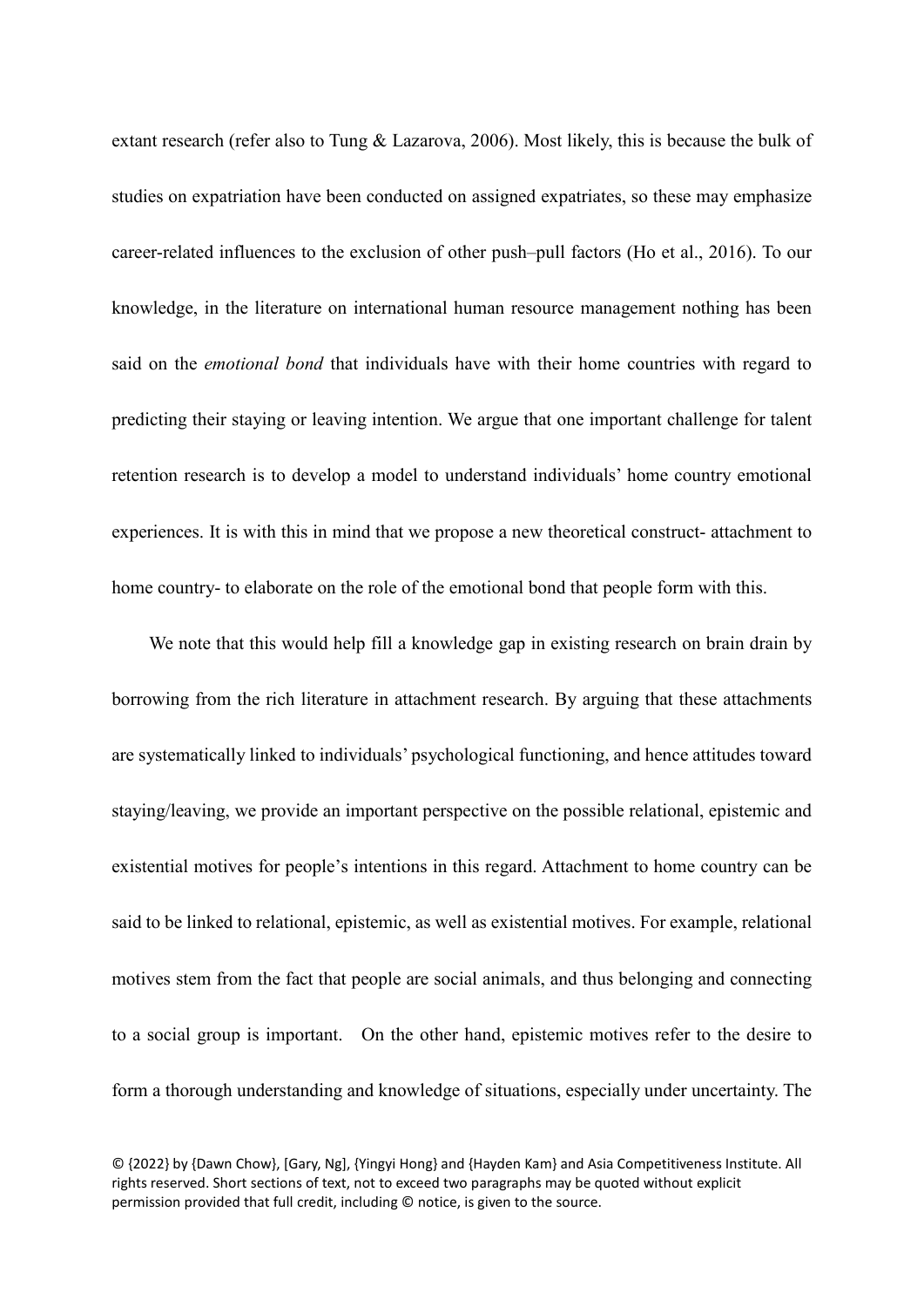culture of a country provides shared values, beliefs, and norms, which will aid individuals' sense-making. Finally, existential motives are linked to the understanding that no human being can escape his or her inevitable death (Greenberg, Pyszczynski, & Solomon, 1986). To shield from this fact, the culture of a country, because of its linkage from the past to the future, provides individuals with symbolic existence beyond death. Therefore, we stress that attachment to home country may, in part, fulfil important relational, epistemic, and existential needs that relate to individuals' attitudes toward staying/leaving.

## The theory of planned behavior

In terms of siting our model in established theory, we utilise the theory of planned behavior, or TPB (Ajzen, 1991) to explain intention to stay or leave the home country. As mentioned, underpinning this conceptual model is 'push/pull' theory, which underscores the complex, contradictory forces people experience (Lewin, 1951; Baruch, 1995; Baruch et al., 2007) when they confront the decision of whether or not to stay or leave their home domicile. According to the TPB, intentions represent a person's motivation in terms of her or his conscious plan to exert effort to enact the behavior (Conner & Armitage, 1998). In addition, attitudes toward a specific behavior exert their impact on behavior via intentions (Conner & Armitage, 1998). In this case, we elaborate on the 'attitudes' component of the decision-making matrix of planned behavior, by focusing on individuals' attachment toward home country to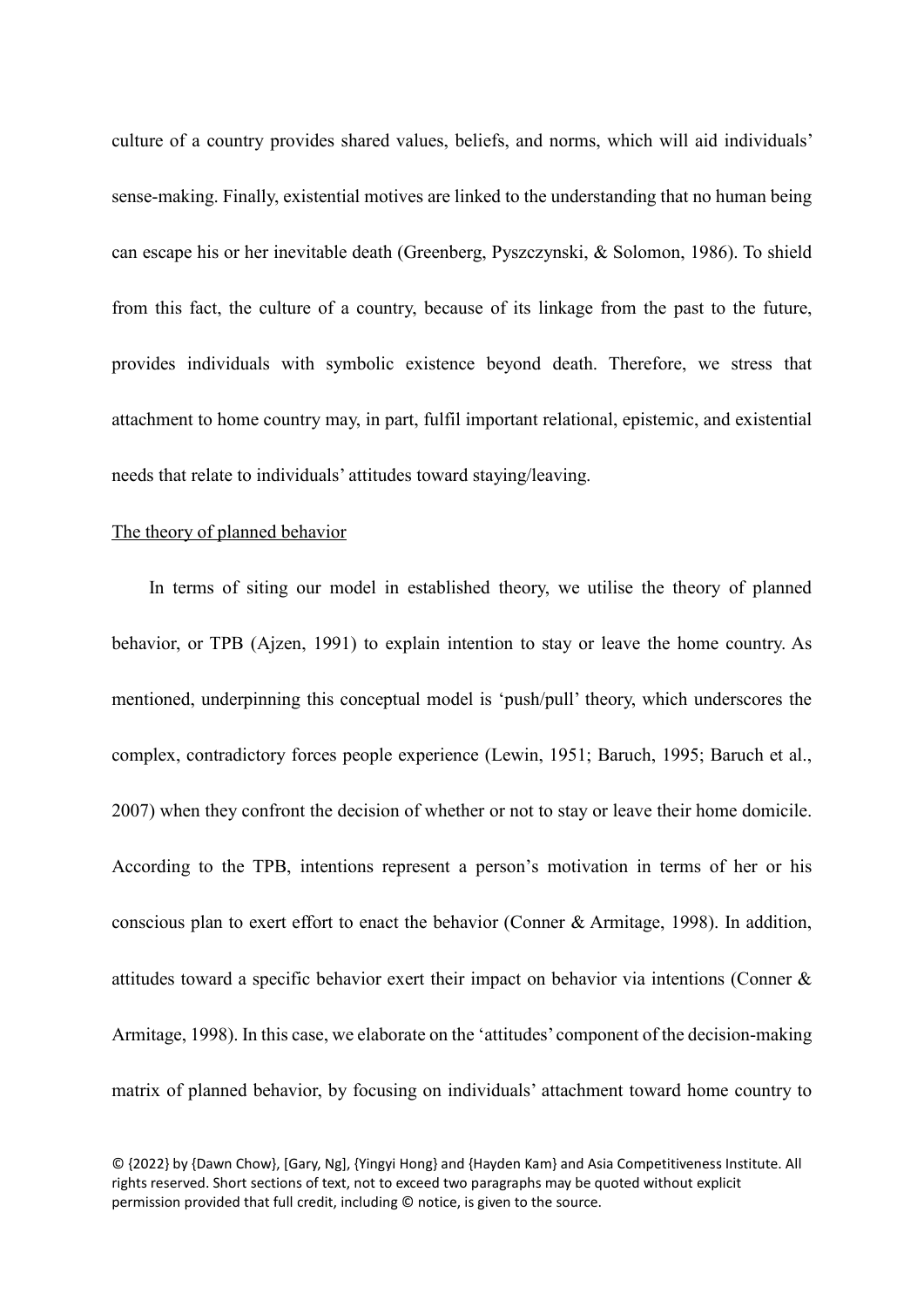explain their 'stay' or 'leave' decisions. With respect to the issue of migration, in particular, van Dalen and Henkens (2008) also found that intentions are good predictors of future emigration, *i.e.*, in their study, 24 percent of those with a stated intention to emigrate actually emigrated within two years. Taken together, the research suggests that intention is an extremely powerful predictor of behavior.

## Hypotheses Development

We focus on the *emotional challenge that individuals face* upon confronting the decision to relocate or stay. We argue that, attendant to this decision, individuals will face a complex mixture of emotions, such as fear (of exclusion and rejection), anxiety (related to acceptance), anger (also in response to rejection and/or discrimination from the home/host country), and comfort (feeling "at home") (c.f also Hong et al., 2013). The theory of attachment to home country can be applied here in order to better understand the complex admixture of emotions individuals experience when they confront the decision to stay or leave.

Attachment to home country explicates the variance in the quality of relations with the home country, and it elaborates on the emotional bond that people form with this. It is based on attachment theory, as proposed by John Bowlby (Bowlby, 1969, 1973, 1982), a theory which was applied to understand the role of relationships in human development from the cradle to the grave. Attachment theory focuses on differentiating secure versus insecure attachment

<sup>© {2022}</sup> by {Dawn Chow}, [Gary, Ng], {Yingyi Hong} and {Hayden Kam} and Asia Competitiveness Institute. All rights reserved. Short sections of text, not to exceed two paragraphs may be quoted without explicit permission provided that full credit, including © notice, is given to the source.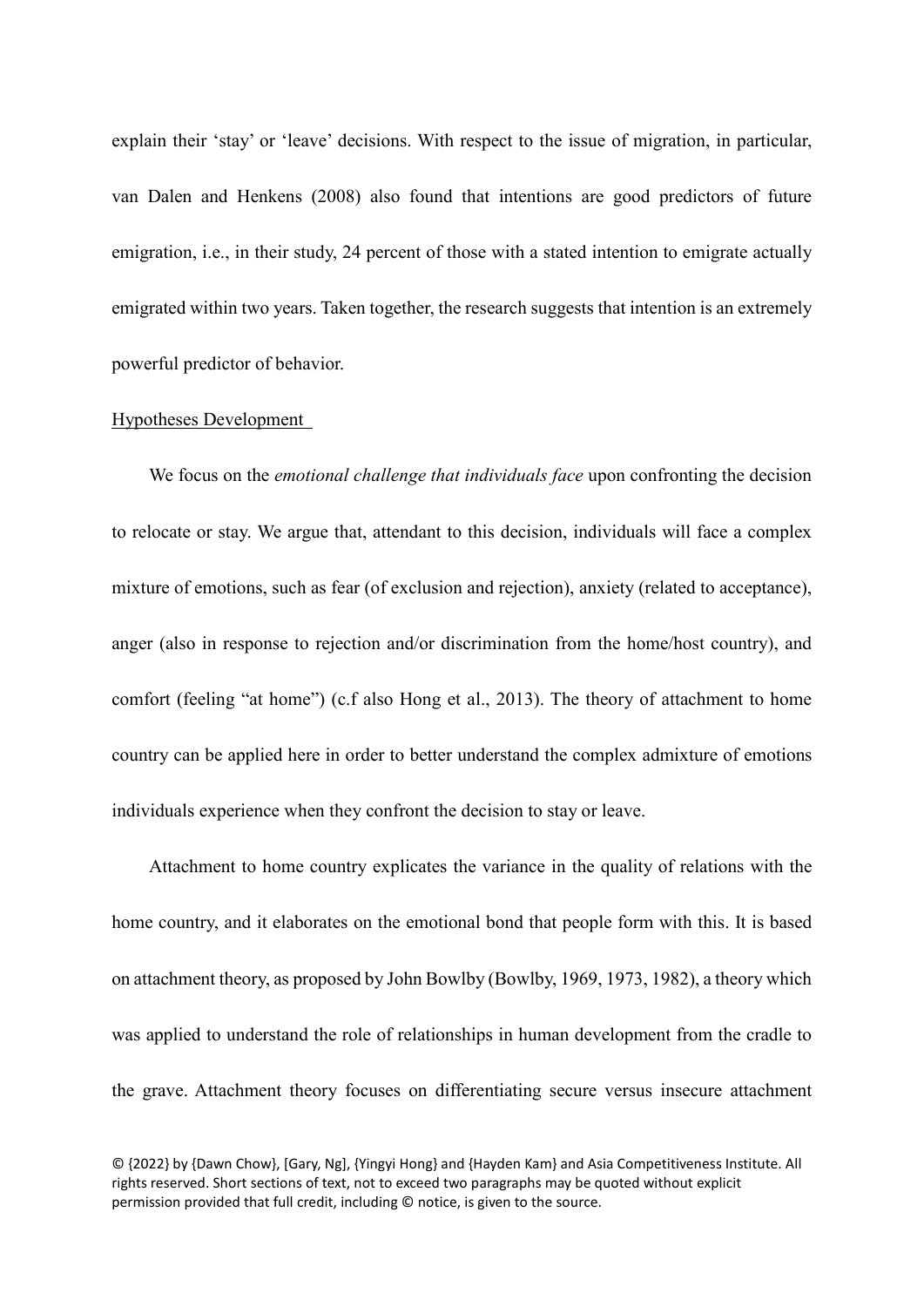styles of individuals to their significant others (e.g., Bowlby, 1969, 1973, 1980, 1982; Collins & Read, 1990; Fraley & Shaver, 2000; Griffin & Bartholomew, 1994). Extrapolating from attachment theory, research has found that social groups can also serve as attachment bases such that the groups can provide emotional support and protection to individuals, comparable to the support and protection from adult attachment figures (Hong, Roisman, & Chen, 2006; Hong et al., 2013). Socio-psychological research has found that social groups consisting of others who share common experience and fate can provide emotional support to buffer anxiety and fear (Hong et al. 2013; Smith, Murphy, and Coats, 1999). For example, social groups can provide individuals with emotional support and protection against contextual adversity. As a case in point, Friborg, Sørlie & Hansen (2017) found that indigenous Norwegians' strong ethnic group identity helped buffer against the harmful effects of discrimination by others. Research in cultural attachment theory has also focused on attachment to cultural groups as a particular case of attachment to social groups, and how common culture provides individuals with a base for validating their existential values and meanings (Hong et al., 2013; Pyszezynski, Greenberg, Solomon, Arndt, & Schimel, 2004). Researchers argue that such social groups are often demarcated by racial and ethnic categorizations, as well as *national boundaries*, and arguably that these groups still provide symbolic support and tangible protection, for example, during domestic upheavals such as war (Hong et al., 2013). More broadly speaking, however,

<sup>© {2022}</sup> by {Dawn Chow}, [Gary, Ng], {Yingyi Hong} and {Hayden Kam} and Asia Competitiveness Institute. All rights reserved. Short sections of text, not to exceed two paragraphs may be quoted without explicit permission provided that full credit, including © notice, is given to the source.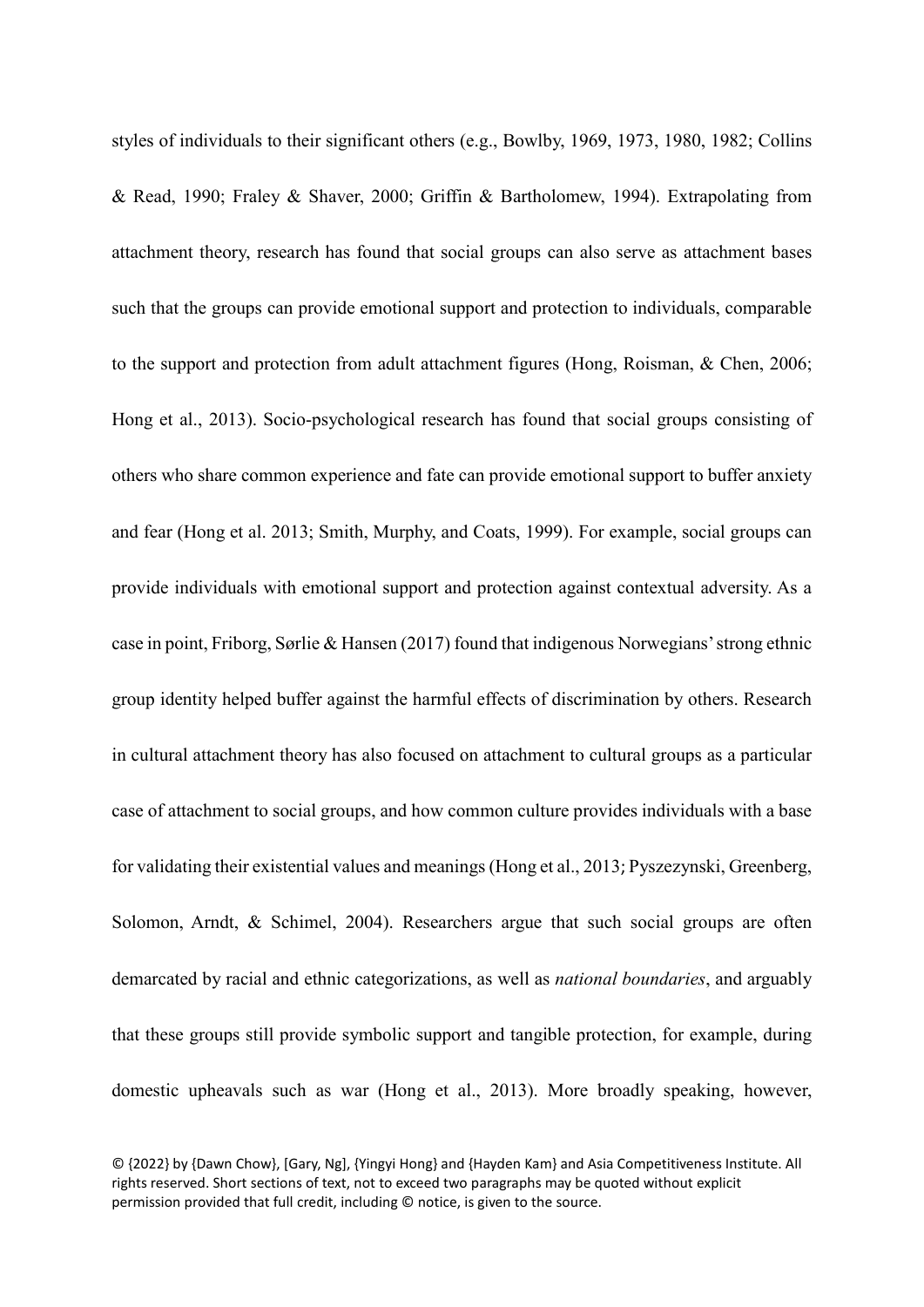attachment to home country involves attachment to any/all of the "components" of a country. Defining a "country" is a difficult task for many scholars. Nevertheless, a typically accepted definition of a country is a common community of individuals, a shared set of institutions, land/place, and finally, culture, which is defined as the "collective programming of the human mind" that distinguishes the members of the group from those of another (Hofstede, 1984: 389). Therefore, an individual's attachment to a country would be the attachment to any/all of its components so that he/she can function adaptively therein, drawing from these components a sense of comfort and safe haven (Mikulincer, Hirschberger, Nachmias, & Gillath, 2001).

According to the theory, therefore, secure attachment style is characterized by ease in forming and maintaining a close relationship with the home country without worrying about being abandoned by it. On the other hand, people who rate high in fearful attachment have a negative self-concept, are afraid of rejection, and are worried that their home country would not attend to their needs (Komissarouk et al., 2017). They therefore rate high in avoidance and high in terms of anxiety. Conversely, preoccupied attachment is an attachment style characterized by anxiety about abandonment by home country. It rates high in anxiety but low on avoidance (Bartholomew and Horowitz, 1991; Fraley, Fazzari, Bonanno & Dekel, 2006). Finally, dismissive attachment is characterized by *avoidance* of the home country. Analogous to the concept of attachment to significant others, a dismissive attachment indicates a desire to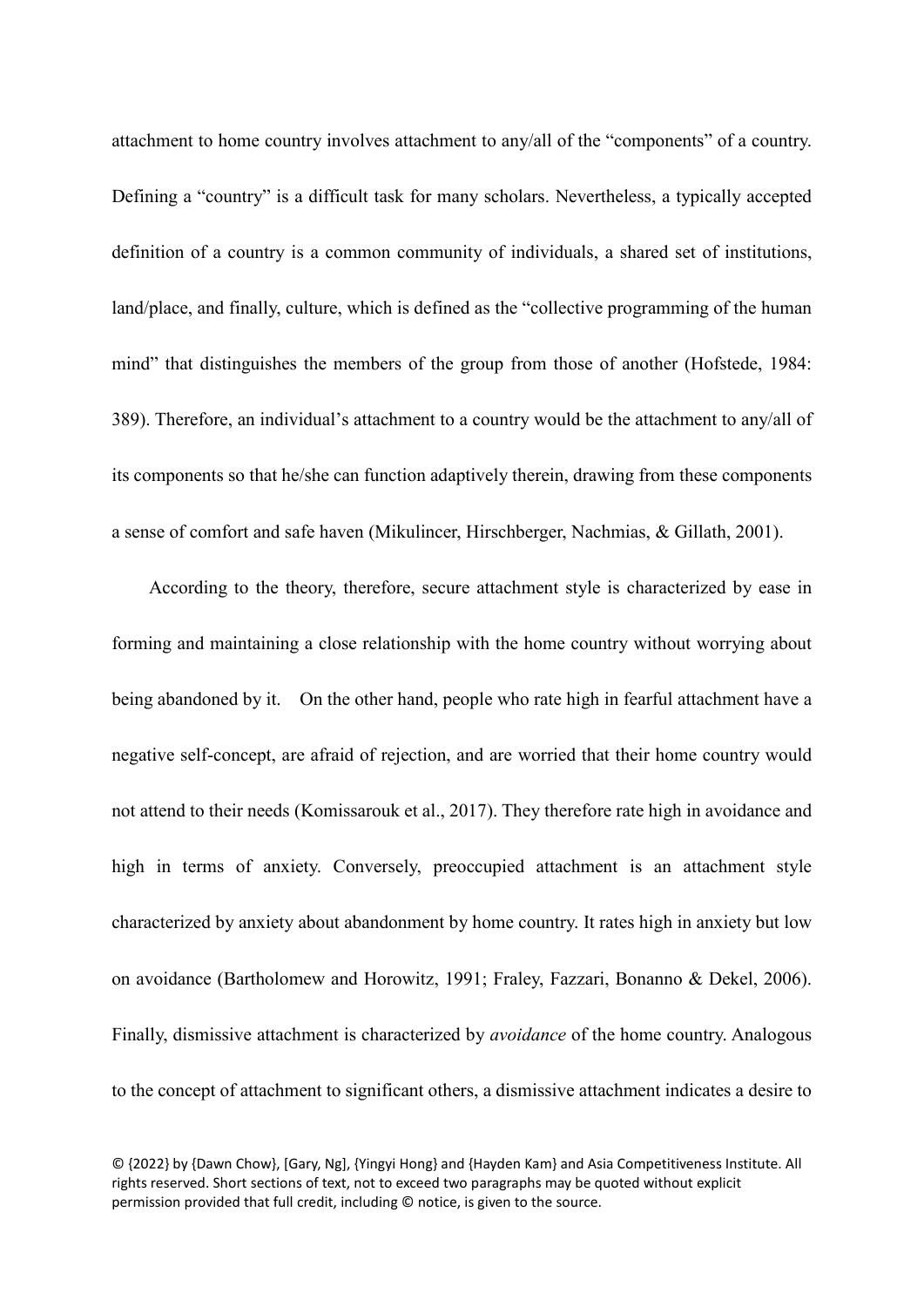avoid closeness and dependence upon the home country, and this desire stems from consistent rejections of attempts at closeness (Smith, Murphy, & Coats, 1999). In other words, people rating high in dismissive attachment may view themselves as being autonomous (Smith et al., 1999) from the home country; such people rate high in avoidance and low in terms of anxiety.

Therefore, based on the foregoing, since the dismissive attachment shows the strongest type of avoidance attachment, we hypothesize that individuals with greater dismissive attachment toward home country would have greater intention to *leave*. Conversely, since individuals with greater secure attachment feel that they can rely on their home country, and are comfortable with being dependent upon, and close to this, they are more likely to wish to *stay*.

Accordingly:

H1 Secure attachment to home country predicts greater intention to stay in the home country. H2 Dismissive attachment to home country predicts greater intention to leave the home

country.

We make no predictions regarding fearful attachment and preoccupied attachment. Although fearful attachment also rates high in terms of avoidance, because of its high anxiety content it may not necessarily lead to leaving intentions. According to Smith et al's (1999) study on attachment, people who are especially anxious about being accepted by their groups

<sup>© {2022}</sup> by {Dawn Chow}, [Gary, Ng], {Yingyi Hong} and {Hayden Kam} and Asia Competitiveness Institute. All rights reserved. Short sections of text, not to exceed two paragraphs may be quoted without explicit permission provided that full credit, including © notice, is given to the source.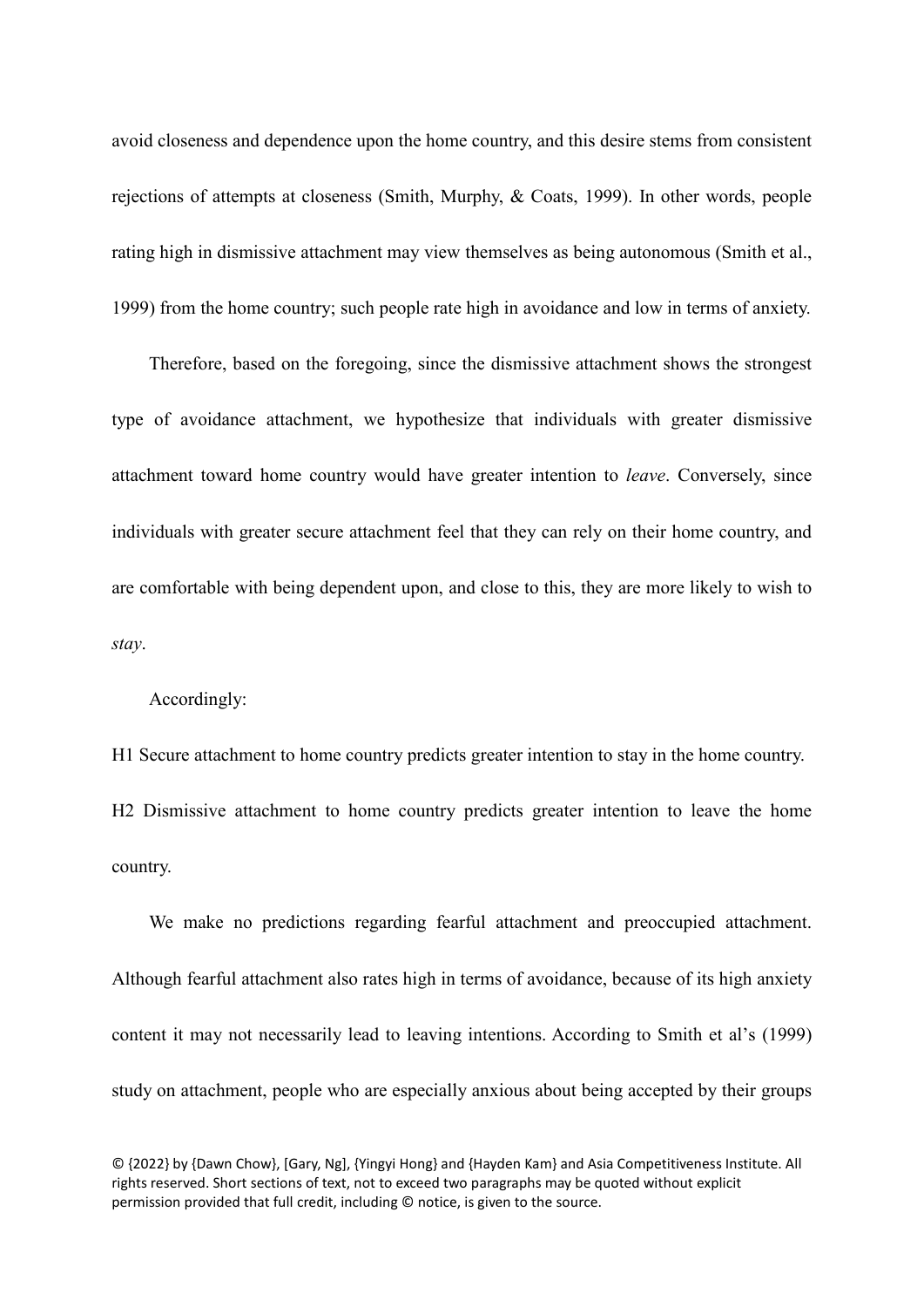rate particularly low in terms of their own perceived worthiness as group members. Therefore, people who score high in fearful attachment may feel inferior and have such a negative view of self that they may think that they cannot contribute wherever they go (whether it is to their home country or to somewhere else). As such, it is not clear, despite their avoidance tendencies, that they would be inclined to leave. On the other hand, although people rating high in preoccupied attachment rate high in anxiety but low in avoidance, it is also not clear whether they would be more inclined to stay or leave. Although they rate lower in avoidance, which might indicate greater propensity to stay, their high anxiety might cause them to be indecisive, and so the eventual impact on their propensity to stay is not clear. However, although we make no predictions regarding fearful and preoccupied attachment, in this study we will still assess these, and explore how they are related to staying versus leaving intentions.

# **Political Context – Singapore versus Hong Kong**

We tested H1 and H2 in both Singapore and Hong Kong. These places provided a contrast in contexts. Singapore's socio-political system is remarkably stable; the ruling People's Action Party enjoys a high level of confidence amongst its people (Mathews, Teo, Tay, & Wang, 2021; Aravindan & Geddie, 2020) and has been in power since Independence, currently holding the world-record for the longest, uninterrupted rule amongst multi-party parliamentary democracies of the world (Aravindan & Geddie, 2020; Oliver & Ostwald, 2018). Conversely,

<sup>© {2022}</sup> by {Dawn Chow}, [Gary, Ng], {Yingyi Hong} and {Hayden Kam} and Asia Competitiveness Institute. All rights reserved. Short sections of text, not to exceed two paragraphs may be quoted without explicit permission provided that full credit, including © notice, is given to the source.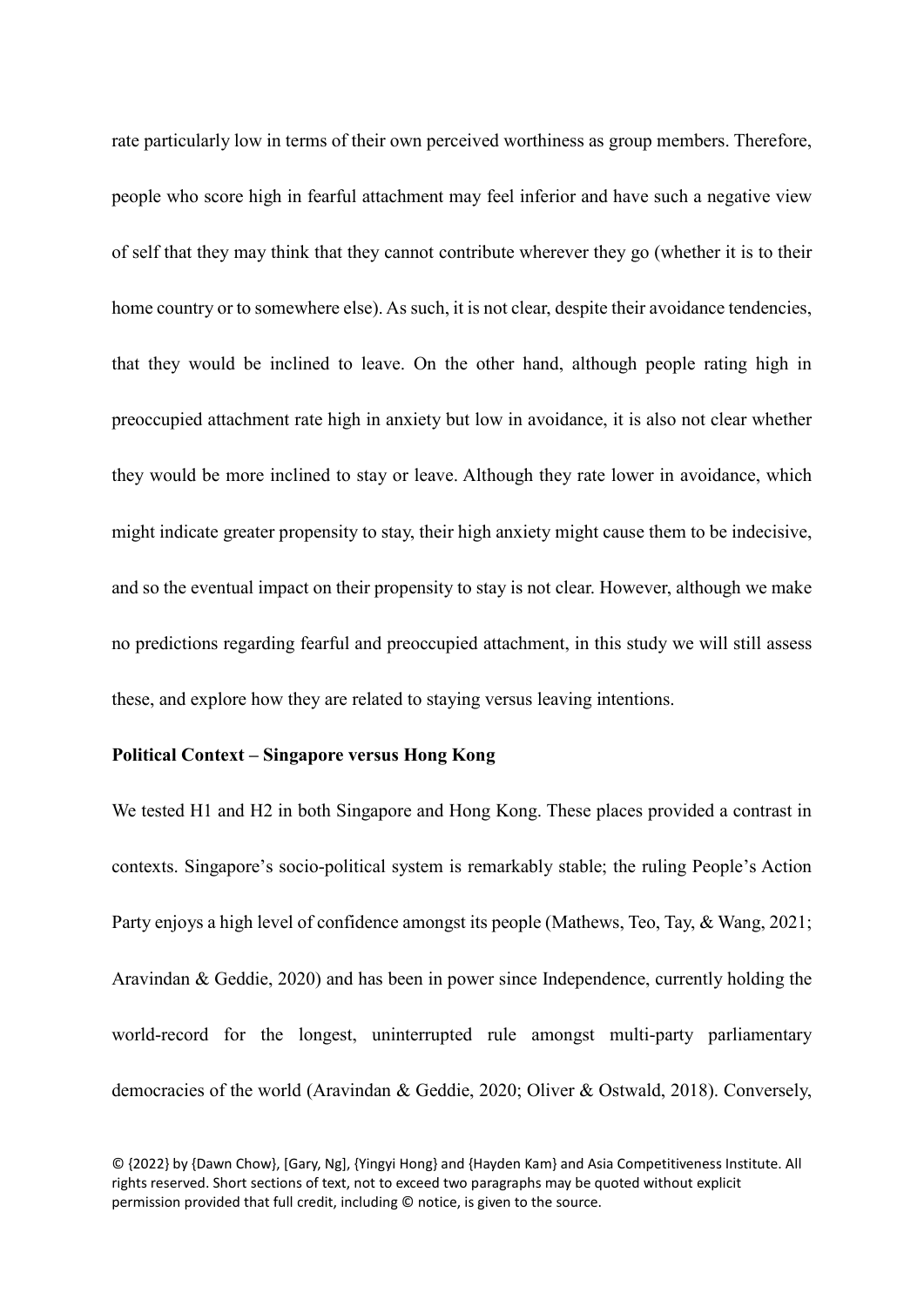Hong Kong's socio-political system has, of late, undergone much upheaval. Scholars posit that for Hong Kong, there are tensions between maintaining Hong Kong's unique political culture versus this being assimilated into that of mainland China's (Overholt, 2019, Ho et al., 2003). Although both the Hong Kong SAR and mainland China share some elements of the same political culture in the sense that they come from the same Confucian heritage (Ho, 1994), because of their radically different historical experiences, they have significant divergences in their respective political cultures regarding the role of government, freedom of the press, and legal institutions (Ho et al., 2003; Lam & Lee, 1993). Therefore, any suggestions of assimilating Hong Kong's political culture into that of mainland China's tend to trigger direct antagonistic clashes between the two traditions (Ho et al., 2003; Overholt, 2019), and the protests of 2019-2020 in response to the proposed extradition law are exemplar of this.

We therefore also posit that confidence in the future of a place, which is defined as the *psychological response to anticipated changes* in its social-political system (Ho et al., 2003), may also *affect* attachment toward it. At the same time, other than confidence in the future of a place, we recognize that political orientation may also contribute to whether people wish to stay or leave, and so to control for this factor, we included participants' political orientation as a covariate. This is because the political orientation of individuals affects their "perceptual filtering", in that individuals perceive and justify the instrumental merits of *any* issue based on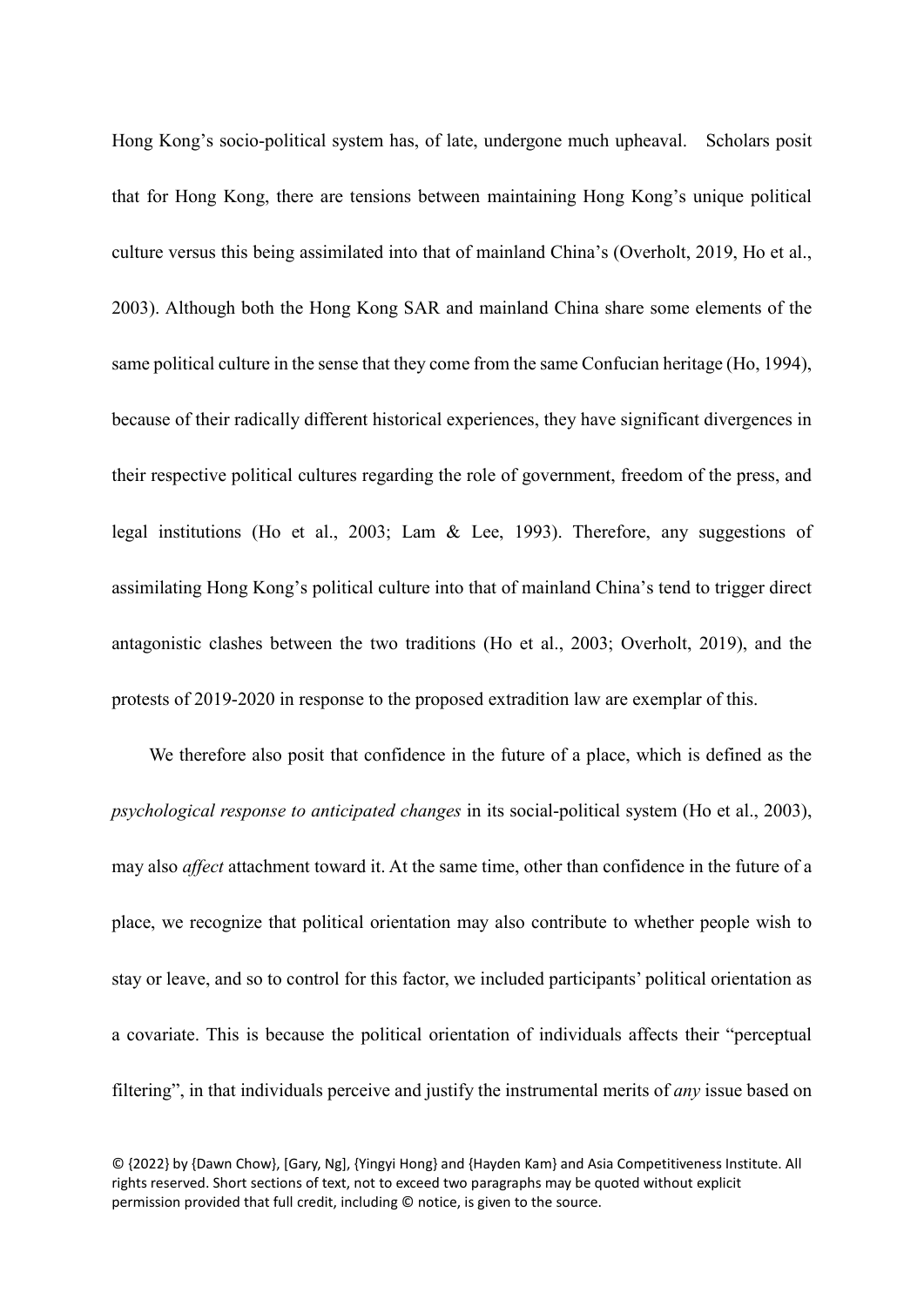their values (England, 1967), and they will be more likely to take positions (on these issues) that are consistent with their ideological identification (Sniderman et al., 1991). We note that political orientation would be particularly salient during the aftermath of the Hong Kong 2019- 2020 protests. This is because, in the Hong Kong context, political orientation is conceptualized in terms of "yellow" or "blue", where 'yellow' refers to being pro-democracy, proautonomy/independence, whilst 'blue' refers to being pro-establishment, pro-government, and pro-Beijing (Hartley & Jarvis, 2015; Liu, 2015; Zhang & Gu, 2022). Therefore, based on the foregoing discussion, confidence and political orientation would be the more contextappropriate factors to assess for Hong Kong. Hence, we collected data on these from Hong Kong tertiary students in the immediate aftermath of the political changes of 2019-2020, and for this sample, we controlled for political orientation. If, after accounting for political orientation, increased confidence in the future of Hong Kong still leads to individuals having a more secure attachment toward home country and hence decreased intention to leave, then we will have provided a more stringent test of our hypothesis that style of attachment to home country *matters* in terms of predicting stay/leave intentions.

At the same time, for the Hong Kong case, we predicted that attachment style mediates confidence in the future of a place, specifically, for secure and dismissive attachment, since these are opposites in terms of avoidance cognitions. Increased confidence is accounted for

<sup>© {2022}</sup> by {Dawn Chow}, [Gary, Ng], {Yingyi Hong} and {Hayden Kam} and Asia Competitiveness Institute. All rights reserved. Short sections of text, not to exceed two paragraphs may be quoted without explicit permission provided that full credit, including © notice, is given to the source.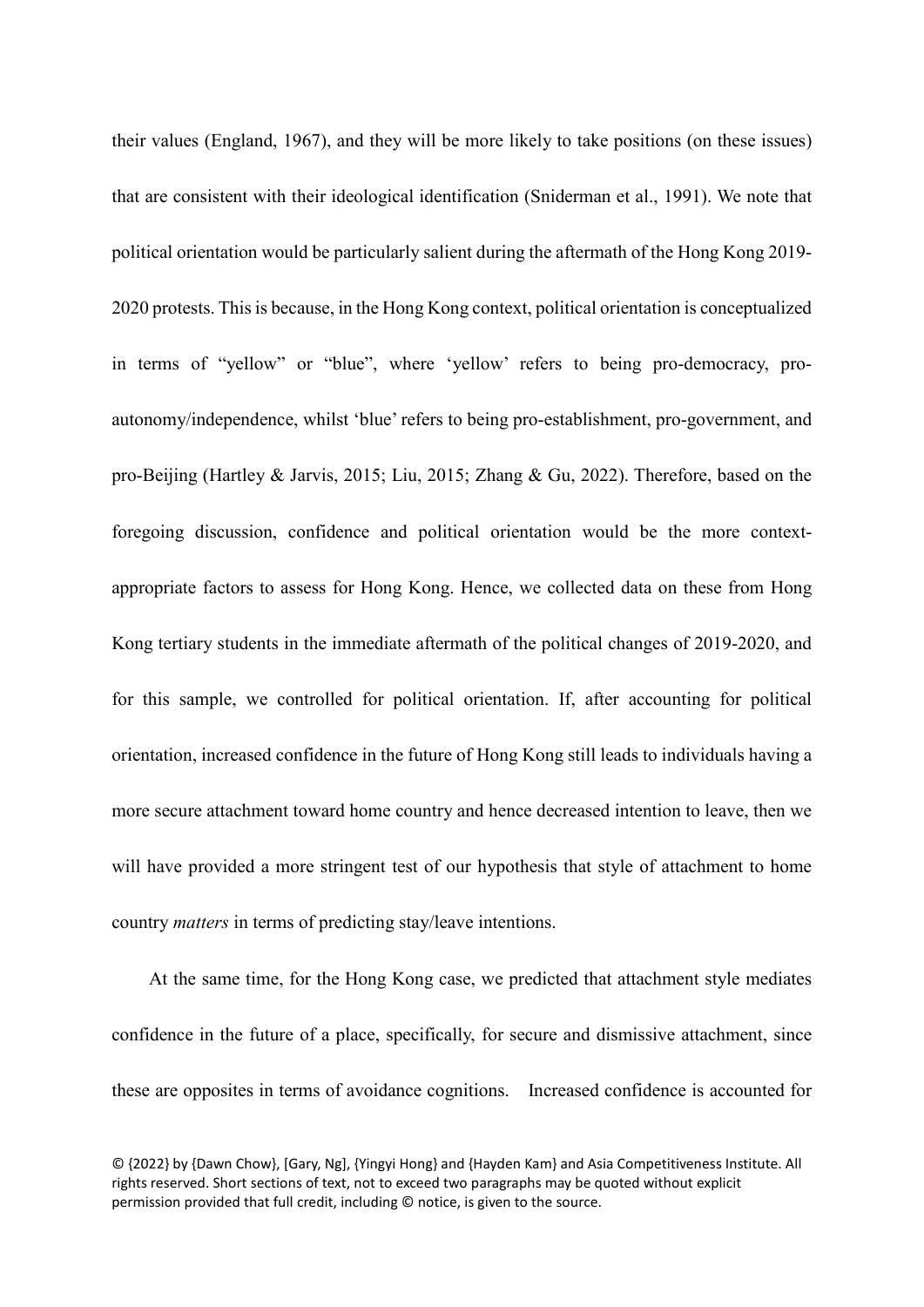by secure attachment, whilst decreased confidence is accounted for by dismissive attachment. This is because secure attachment to the home domicile signals strong attachment to it, and gives individuals a durable sense of stability and security for trusting interactions with this. Conversely, dismissive attachment denotes unwillingness to depend upon the home domicile, which may be the mechanism to explain why lowered confidence leads to leaving intentions. Our predictions are also consistent with other research, for example, in Ho et al's (2003) study of the effects of the 1997 transfer of Hong Kong from Britain to China, the authors found that confidence in the future of Hong Kong predicted two divergent responses— either emigration abroad (for people with decreased confidence), or people (with increased confidence) doubling down and staying on because they believed in a bright future for Hong Kong.

Accordingly, we postulate that:

H3 Increased confidence in the future of a place will lead to increased intention to stay in a place, and this is mediated by secure attachment.

H4 Decreased confidence in the future of a place will lead to increased intention to leave, and this is mediated by dismissive attachment.

**Study 1**

**Method**

# *Participants & Procedures*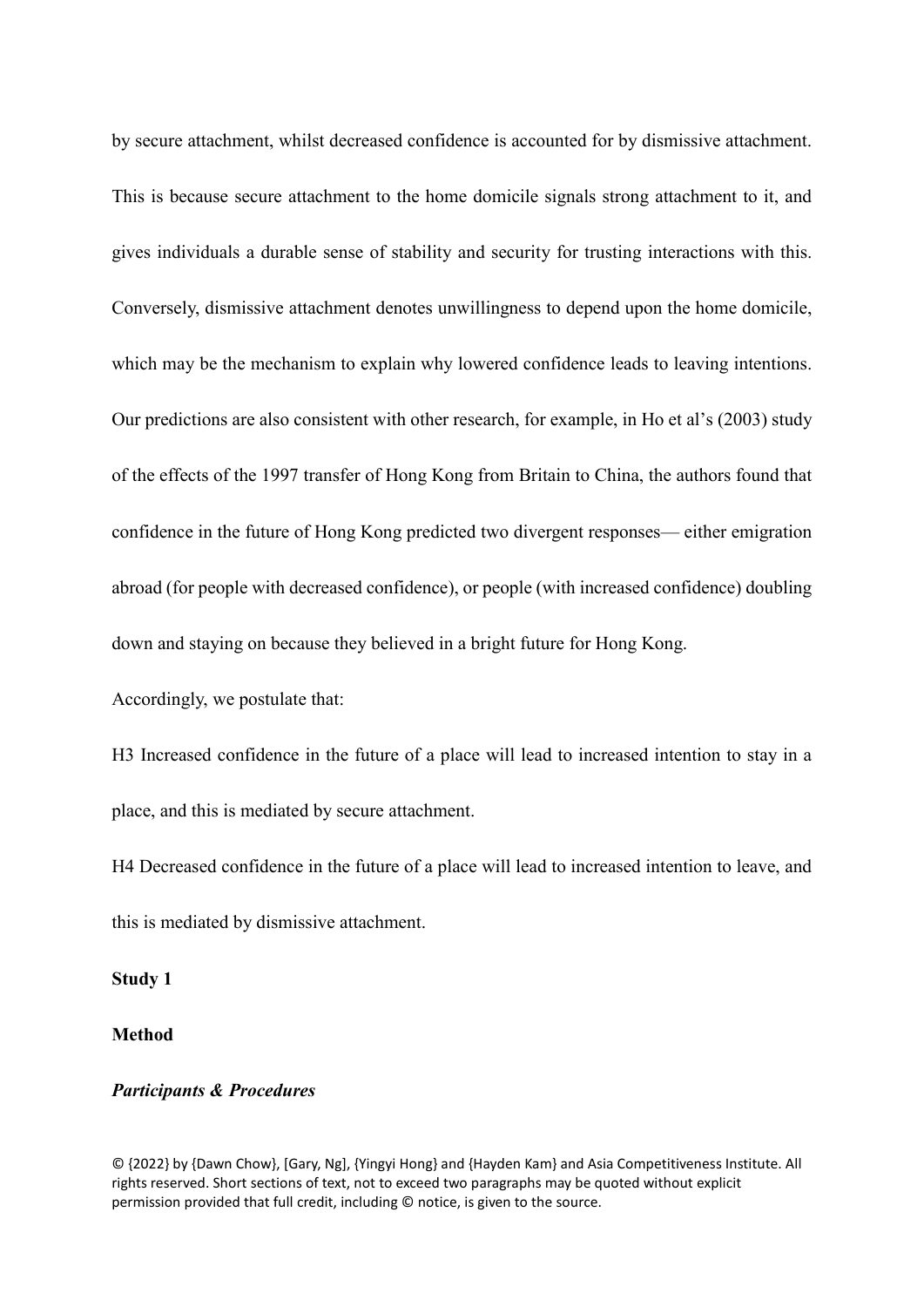Participants were year 2 or above students from a University in Singapore. Data collection was completed in June 2019. Only students who indicated Singapore as the place they identified as their home country were included in this study. 1153 students participated. Participants completed an online survey that included scales on their attachment to Singapore, their propensity to leave Singapore to work overseas, and their personality traits such as Openness to experience, cultural adaptability, and other scales that are not related to this study. Participants were paid SGD10 each for their participation. Each page of the survey contained one scale. The order of the scales was fixed, but the items in each scale were randomized. At the end of the survey participants provided their demographic information. Three attention check questions were included in the survey. Those who failed two or more attention check questions were excluded from the study, resulting in a final sample of 796 students.

# *Measures*

**Attachment to Singapore.** Participants completed the Attachment to Home Country Scale (Komissarouk et. al., 2017). This scale includes 4 items for each attachment style, resulting in a total of 16 items. Each item is a statement about participants' feelings towards their home country. A sample item for each attachment style is: "My Home Country provides support for my family and me" (secure), "I feel my problems and me are too small, too insignificant, for my Home Country" (fearful), "I despise people who criticize their Home

<sup>© {2022}</sup> by {Dawn Chow}, [Gary, Ng], {Yingyi Hong} and {Hayden Kam} and Asia Competitiveness Institute. All rights reserved. Short sections of text, not to exceed two paragraphs may be quoted without explicit permission provided that full credit, including © notice, is given to the source.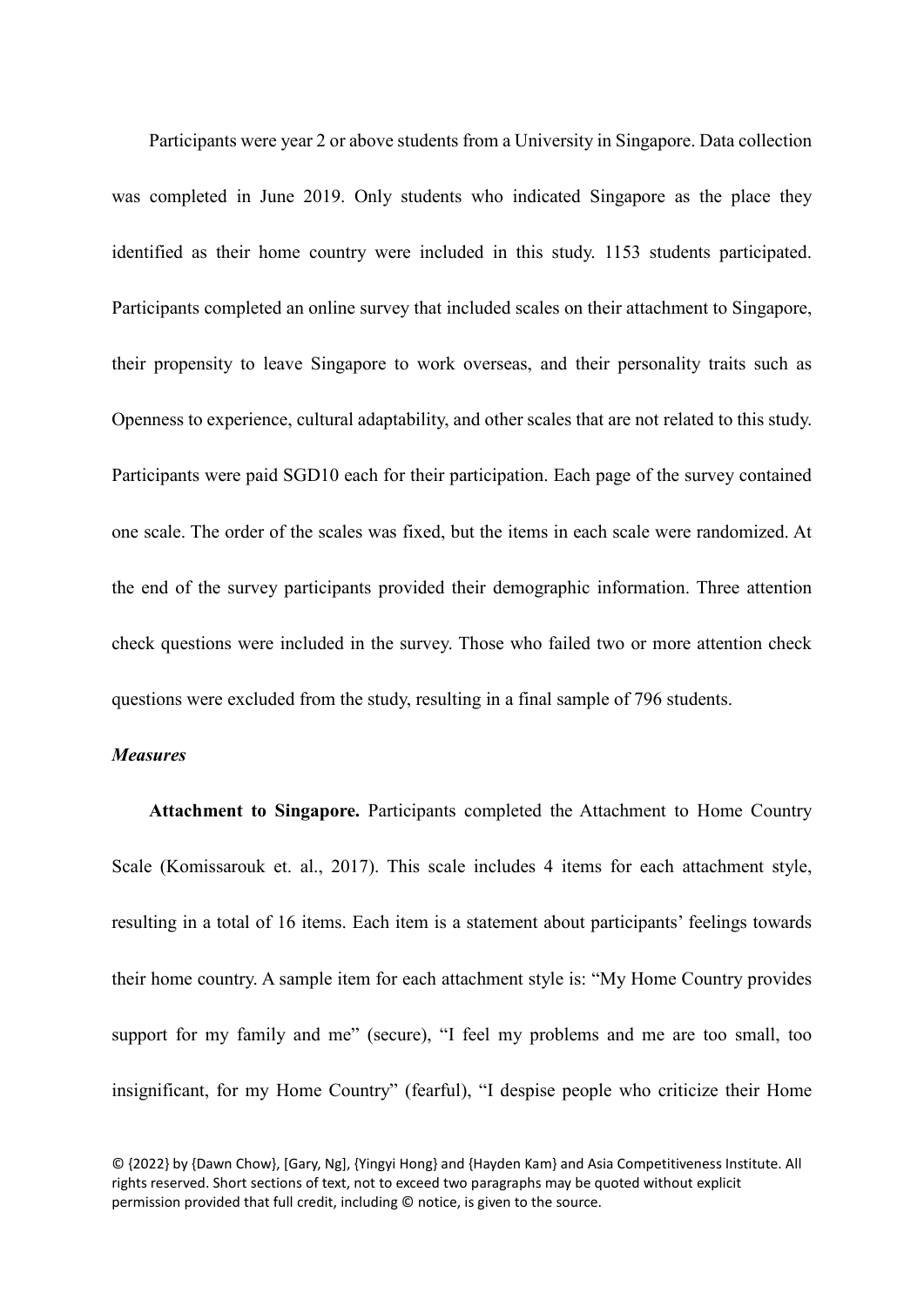Country" (preoccupied), and "I see myself as more cosmopolitan than as a patriot" (dismissive). Participants rated each item from 1 (*strongly disagree*) to 6 (*strongly agree*). Their degree of each attachment style was measured by the average of the four items for that attachment style (*α* ranged from .693 to .933).

**Propensity to work overseas.** Participants answered 12 career choice questions in which they needed to decide between two jobs of the same desirability and pay, but one that required them to work overseas (Job A), and another that required them to work in Singapore (Job B). Participants indicated their career choice from 1 (*Certainly Choose Job A [go overseas]*) to 6 (*Certainly choose Job B [stay in Singapore]*) for each overseas location. Their propensity to work overseas was measured by the reverse of the mean of the 12 items ( $\alpha$  = .937). The 12 overseas locations included Mainland China**,** Developed Asian countries/regions (eg. Japan, South Korea, Taiwan)**,** Emerging Asian markets (eg. India, Malaysia, Thailand)**,** the rest of Asia (eg. Nepal, Sri Lanka, Bangladesh)**,** Euroasian economic union (eg. Russia, Kazakhstan, Belarus)**,** Central and Eastern European countries (eg. Poland, Slovakia, Latvia)**,** Western European (eg. UK, France, Netherlands)**,** Nordic Countries (eg. Sweden, Norway, Denmark)**,**  Australia & New Zealand**,** North America (eg. USA, Canada)**,** Central/South America (eg. Argentina, Brazil, Chile) and African countries (eg. South Africa, Nigeria, Egypt).

**Openness to experience.** Openness to experience  $(a = .802)$  was measured by the 8-item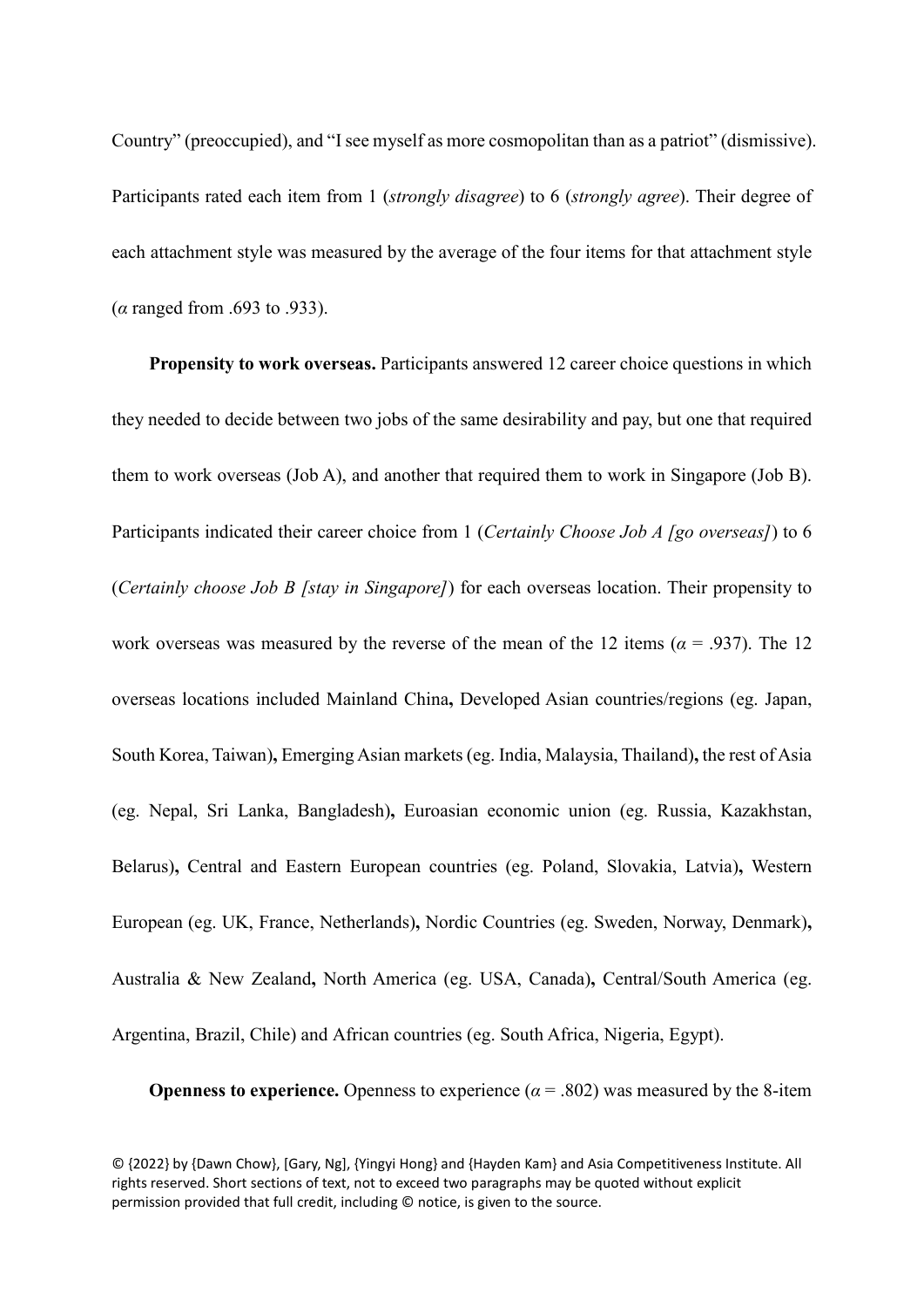open-mindedness subscale of the Multicultural Personality Questionnaire-Short Form (van der Zee et al., 2012). Participants rated how each item is descriptive of them from 1 (*Not apply at all*) to 6 (*Fully Apply*). A sample item is "Tries out various approaches."

**Cultural adaptability.** Cultural adaptability ( $\alpha$  = .763) was measured by the 5-item cultural adaptability subscale from Burke et. al., 2006. Participants selected the option which best corresponded to their opinions, ranging from 1 (*strongly disagree*) to 6 (*strongly agree*). A sample item is "I am able to maintain focus during emergencies."

# *Results*

The correlation table of the measured variables is shown in Table 1. Propensity to work overseas is regressed on the 4 attachment styles  $(R^2 = .040, F(4, 791) = 8.295, p < .001$ , Table 2). Secure attachment to Singapore negatively predicted propensity to work overseas  $(B = -1)$ 0.158,  $p = .003$ ), while dismissive attachment positively predicted propensity to work overseas  $(B = 0.241, p < .001)$ . However, fearful and preoccupied attachment did not significantly predict propensity to work overseas. The results hold even after controlling for openness to experience and cultural adaptability  $(R^2 = .063, F(4, 791) = 8.811, p < .001)$ . Openness to experience itself positively predicted propensity to work overseas ( $B = 0.183$ ,  $p = .016$ ), and so did cultural adaptability  $(B = 0.162, p = .038)$ .

# **Study 2**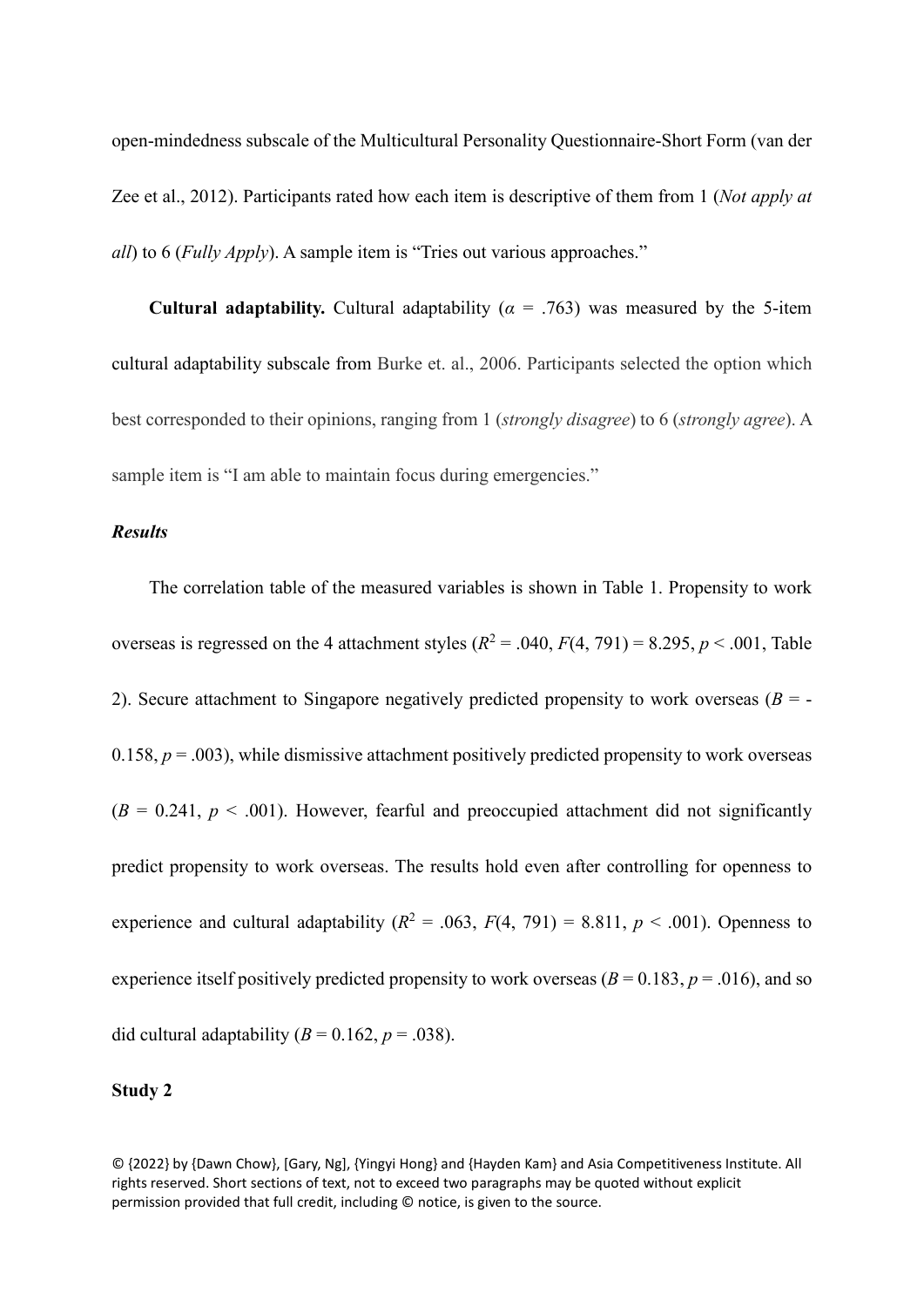## **Method**

#### *Participants & Procedure*

Two hundred and forty-three University students in Hong Kong were recruited to complete an online survey. Data collection was completed in May 2021. The survey included scales measuring participants' propensity to leave Hong Kong, attachment to Hong Kong, political orientation, confidence towards Hong Kong's future, Big Five personality traits, cultural flexibility, collective narcissism, and other scales that are not related to this study. Each page of the survey contained one scale. The order of the scales was fixed, but the items in each scale were randomized. Participants provided their demographic information at the end of the survey. Each participant was compensated with HKD40 (~USD 8) after completing the survey.

Three attention check questions were included in the survey. Those who failed at least two attention check questions, and those who have lived in Hong Kong for less than 7 years were excluded from the study, leaving 169 participants in the final dataset. We chose participants living in Hong Kong for at least 7 years as an inclusion criterion because they are eligible for permanent residence according to the laws of Hong Kong.

## *Measures*

**Propensity to leave Hong Kong.** We measured propensity to leave Hong Kong for foreign countries as well as propensity to leave Hong Kong for Mainland China. Each was

<sup>© {2022}</sup> by {Dawn Chow}, [Gary, Ng], {Yingyi Hong} and {Hayden Kam} and Asia Competitiveness Institute. All rights reserved. Short sections of text, not to exceed two paragraphs may be quoted without explicit permission provided that full credit, including © notice, is given to the source.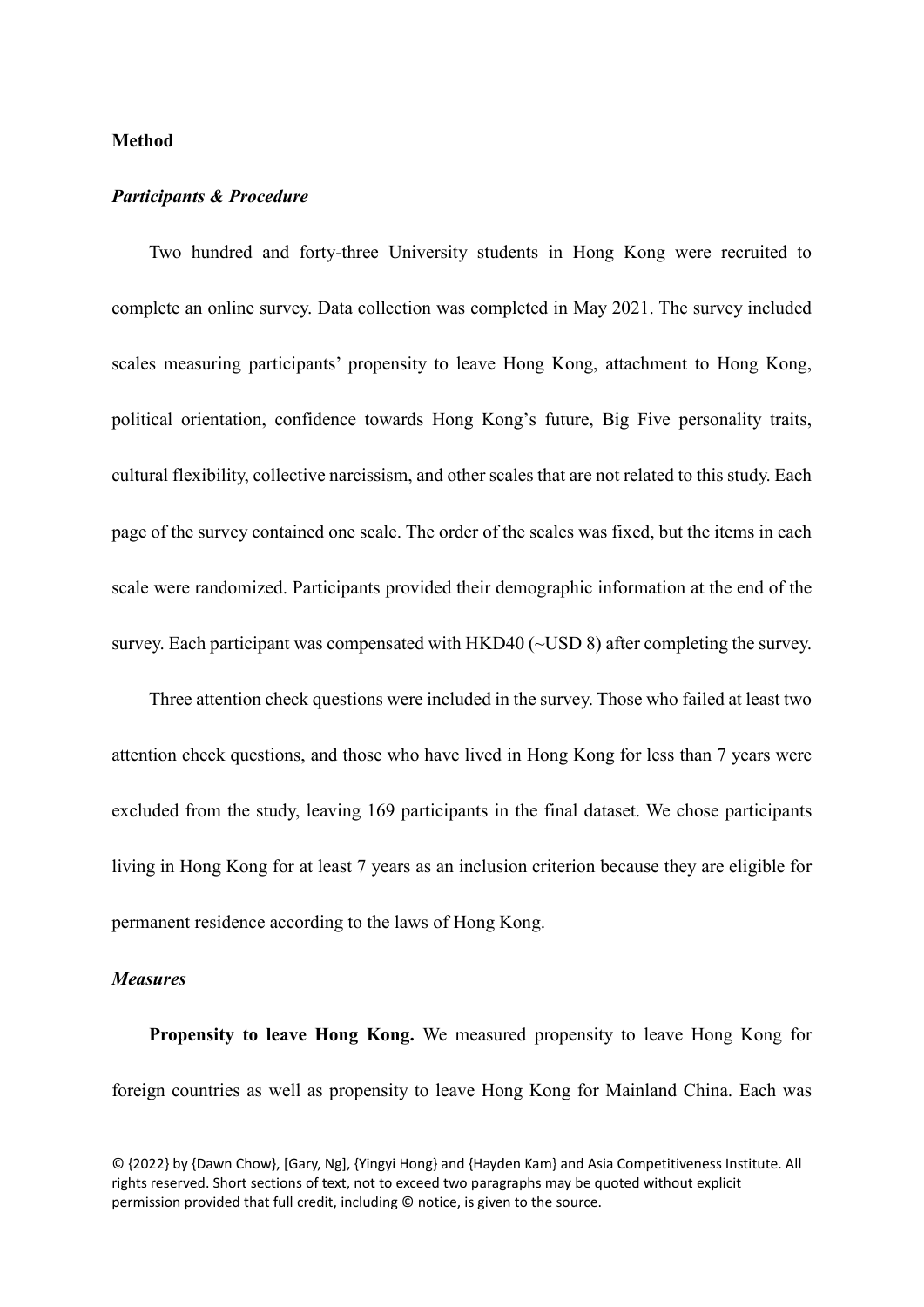measured by a single item: "To what extent do you hope to move to (a foreign country/Mainland China) in the next few years?" Options were ranged from 1 (*very unwilling*) to 5 (*very willing*).

**Attachment to Hong Kong.** The 4 attachment styles were measured by the Attachment to Home Country Scale (Komissarouk et. al., 2017) used in study 1, except that "my home country" was replaced by "Hong Kong" for each item. Each attachment style was measured by 4 items (*α* ranged from .640 to .918).

**Political orientation.** Participants' political orientation ("yellow" or "blue") was measured by 2 items. Participants rated how supportive they were of "yellow/blue" from 1 (*strongly do not support*) to 7 (*strongly support*) based on their personal definition of "yellow" or "blue."

**Confidence towards Hong Kong's future.** Three items adopted from the "We Hongkongers" Research Report (Hong Kong Public Opinion Program, 2021) were used to measure participants' confidence in Hong Kong. Participants rated their confidence in various aspects of Hong Kong's future from 1 (*very unconfident*) to 5 (*very confident*). A sample item is "How confident are you in Hong Kong's political environment in future?" The mean of the items was used in the data analysis ( $\alpha$  =.909).

**Big Five personality traits.** Participants' personality traits were measured with the 20-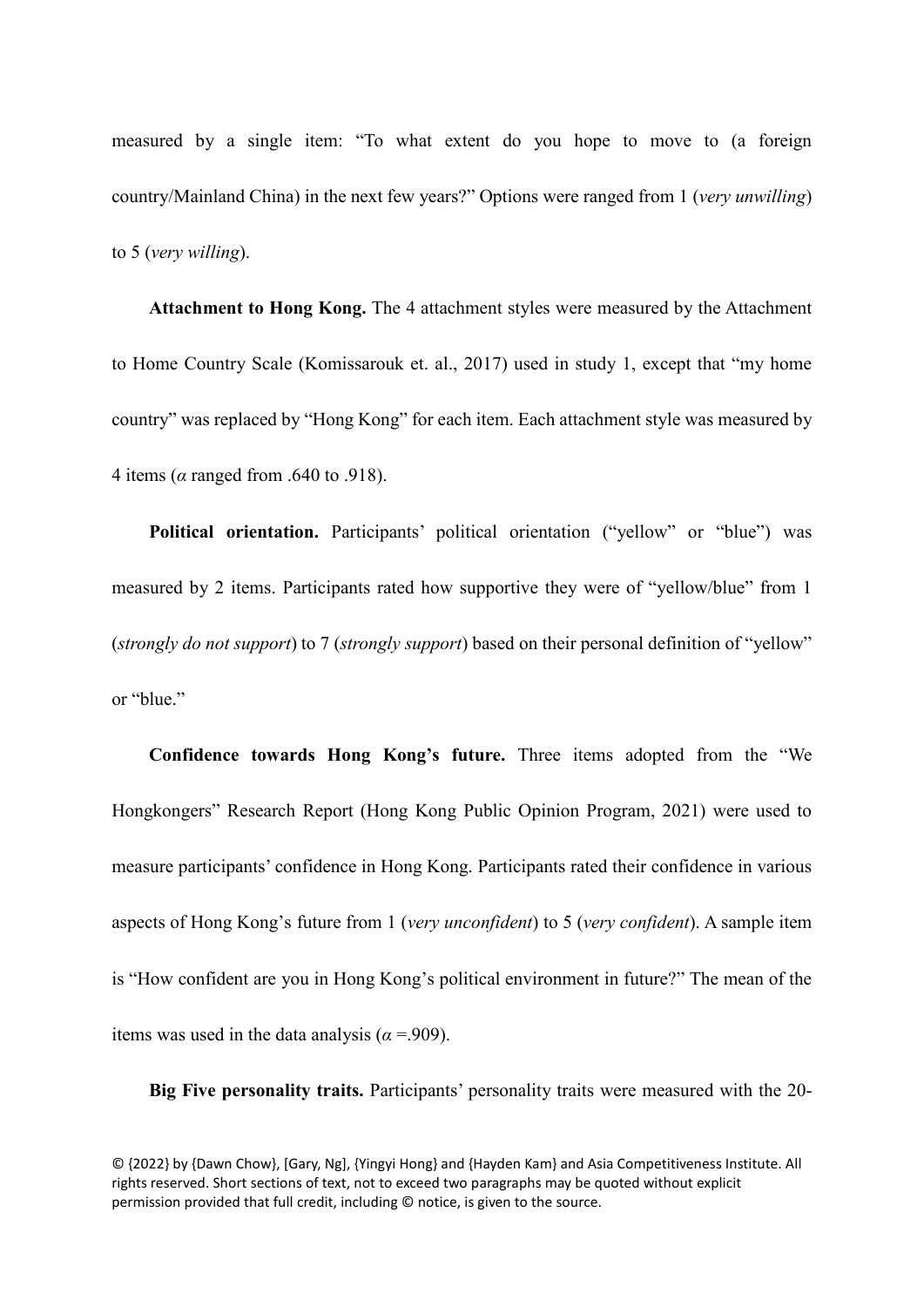item B5 Mini-IPIP (Goldberg, 1999). Four items were used to measure each dimension of the Big Five personality traits (*α* ranged from .546 to .769) Participants rated how accurately each item described them, from 1 (*very inaccurate*) to 5 (*very accurate*).

**Cultural flexibility.** Cultural flexibility ( $\alpha$  =.752) was measured by 6 items adopted from Shaffer et. al. (2006). Participants rated to the extent to which they agreed with the items, from 1 (*strongly disagree*) to 5 (*strongly agree*). A sample item is "Learning about other cultures is interesting and fun."

**Collective narcissism.** Collective narcissism  $(a = .863)$  was measured by 5 items adopted from Zavala et. al. (2009). Participants indicated the extent to which they agreed with the items, ranging from 1 (*strongly disagree*) to 6 (*strongly agree*). A sample item is "China deserves special treatment."

# *Results*

The correlations of the variables in study 2 are shown in Table 3.

Propensity to leave Hong Kong for foreign countries is regressed on the 4 attachment styles  $(R^2 = .234, F(4, 164) = 12.534, p < .001$ , Table 4). As in the case for Singapore, secure attachment to Hong Kong negatively predicted propensity to leave Hong Kong for foreign countries ( $B = -0.463$ ,  $p < .001$ ), while dismissive attachment positively predicted intention to leave  $(B = 0.361, p < .001)$ . However, fearful and preoccupied attachment did not significantly

<sup>© {2022}</sup> by {Dawn Chow}, [Gary, Ng], {Yingyi Hong} and {Hayden Kam} and Asia Competitiveness Institute. All rights reserved. Short sections of text, not to exceed two paragraphs may be quoted without explicit permission provided that full credit, including © notice, is given to the source.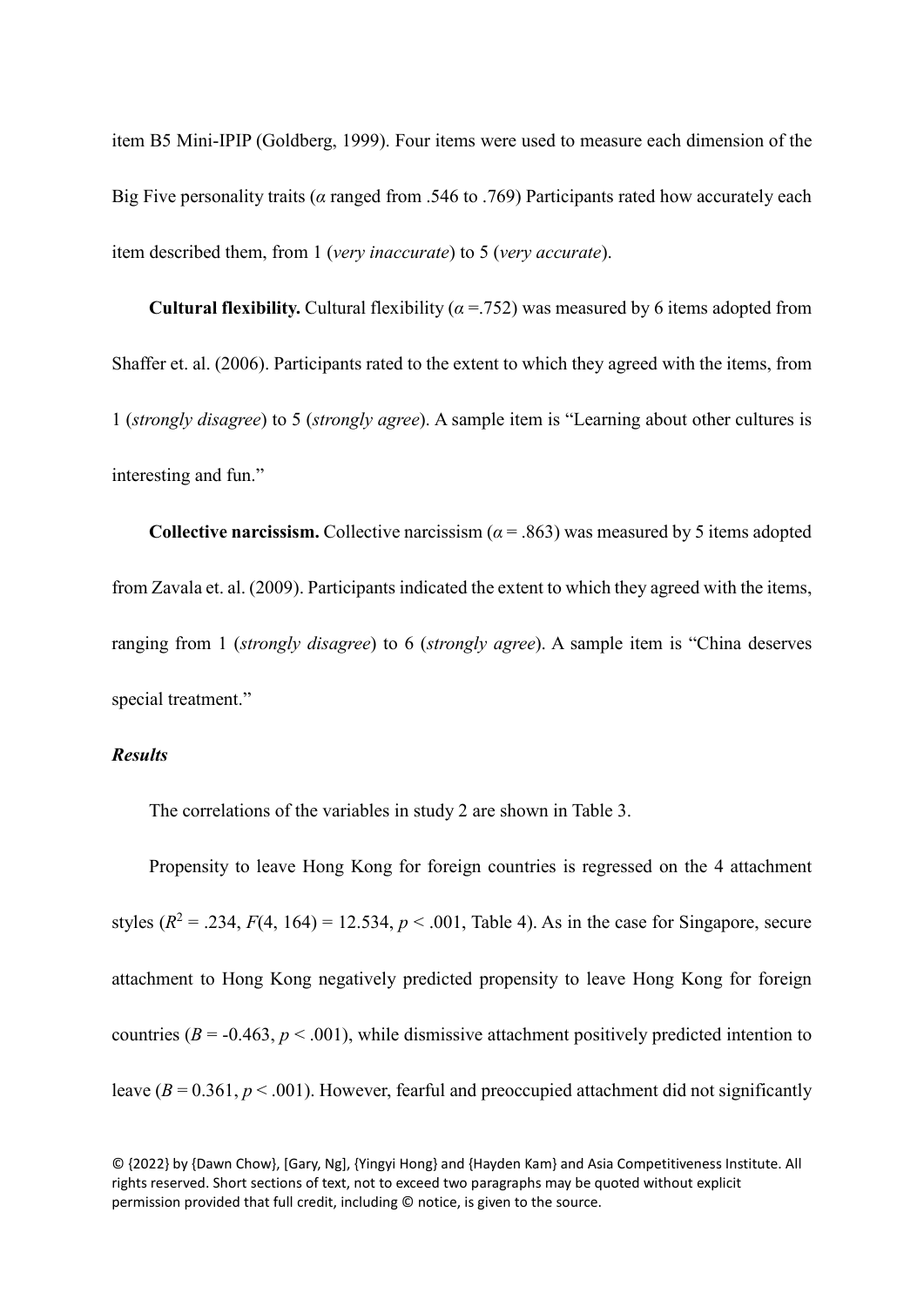predict propensity to leave Hong Kong for foreign countries. The results hold even after adding in political orientation, the Big Five personality traits, cultural flexibility, as well as collective narcissism as control variables ( $R^2 = .443$ ,  $F(13, 155) = 9.468$ ,  $p < .001$ ). "Yellow" orientation positively predicted propensity to leave Hong Kong for foreign countries  $(B = 0.197, p = .003)$ , and so did neuroticism  $(B = 0.230, p = .038)$  as well as cultural flexibility  $(B = 0.565, p < .001)$ .

Propensity to leave Hong Kong for Mainland China was also regressed on the 4 styles of attachment to Hong Kong  $(R^2 = .080, F(4, 164) = 3.551, p = .008,$  Table 5). Preoccupied attachment to Hong Kong positively predicted propensity to leave Hong Kong for Mainland China ( $B = 0.189$ ,  $p = .048$ ). After adding in political orientation, the Big Five personality variables, cultural flexibility, and collective narcissism as control variables  $(R^2 = .409, F(13,$ 155) = 8.247,  $p < .001$ ), preoccupied attachment became an insignificant predictor. "Blue orientation" ( $B = 0.142$ ,  $p = .009$ ) and collective narcissism ( $B = 0.490$ ,  $p < .001$ ) positively predicted propensity to leave Hong Kong for Mainland China.

**Mediation analysis.** In order to test our hypothesis that the effect of confidence towards the future of Hong Kong on the propensity to leave Hong Kong for foreign countries would be mediated through the 4 attachment styles (Figure 1), we conducted mediation analyses with 1000-sample bias-corrected bootstrap confidence intervals (Table 6). The indirect effects were significant for secure attachment ( $b = -0.143$ , bootstrap *SE* = 0.047, 95% CI [ $-0.245$ ,  $-0.064$ ]),

<sup>© {2022}</sup> by {Dawn Chow}, [Gary, Ng], {Yingyi Hong} and {Hayden Kam} and Asia Competitiveness Institute. All rights reserved. Short sections of text, not to exceed two paragraphs may be quoted without explicit permission provided that full credit, including © notice, is given to the source.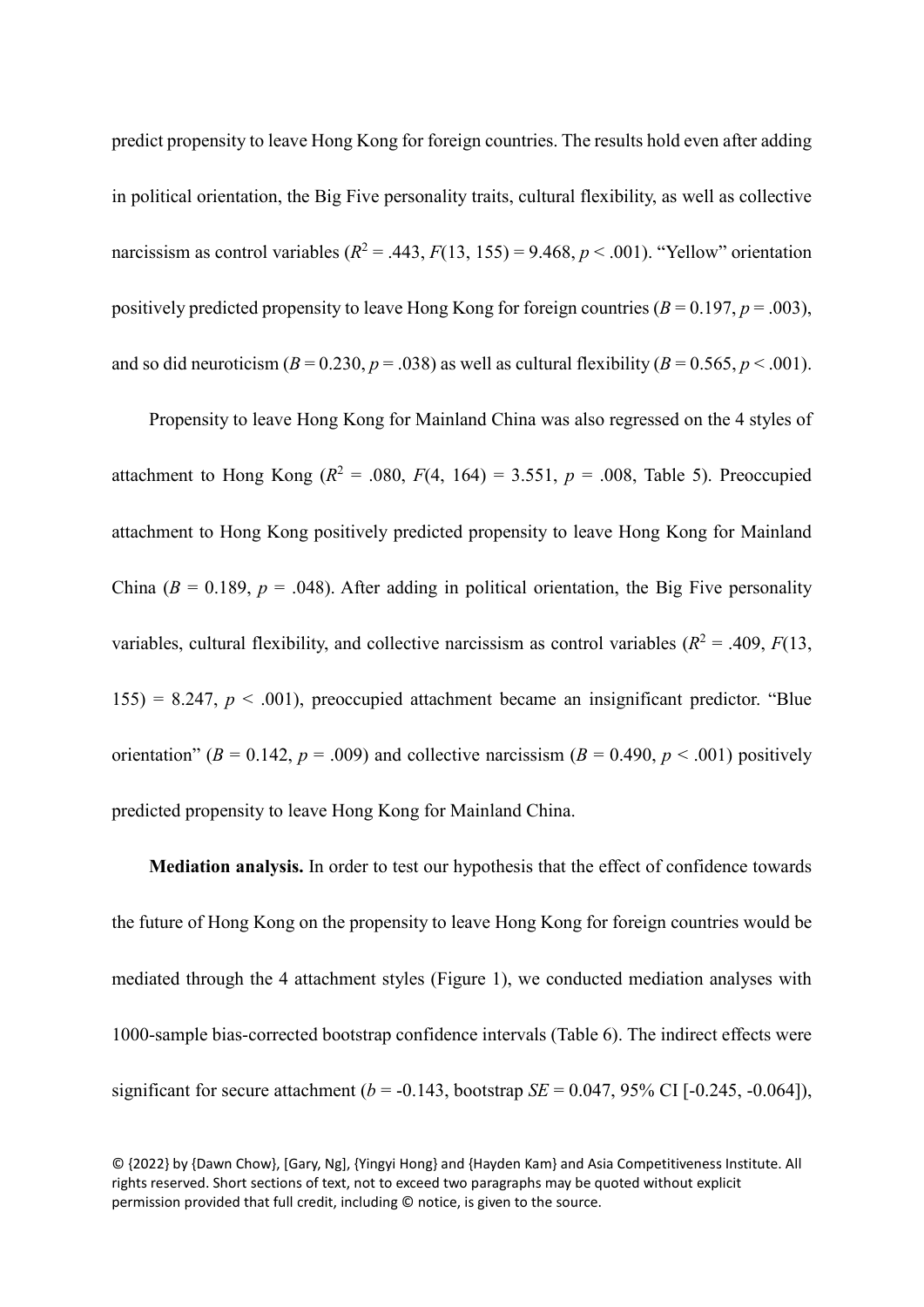preoccupied attachment ( $b = 0.050$ , bootstrap *SE* = 0.029, 95% CI [0.006, 0.126]), and dismissive attachment ( $b = -0.066$ , bootstrap *SE* = 0.032, 95% CI [-0.155, -0.014]). After controlling for the effects of political orientation, Big Five personality traits, cultural flexibility, and collective narcissism on the DV (Table 7), the indirect effects of secure attachment  $(b = -1)$ 0.112, bootstrap *SE* = 0.048, 95% CI [-0.218, -0.025]) and dismissive attachment held ( $b = -$ 0.056, bootstrap  $SE = 0.031$ , 95% CI [-0.146, -0.012]), but the indirect effect of preoccupied attachment became insignificant ( $b = 0.033$ , bootstrap *SE* = 0.030, 95% CI [-0.006, 0.120]). The results supported our hypotheses that lower confidence towards future of Hong Kong can lead to lower secure attachment and higher dismissive attachment towards Hong Kong, which in turn increases propensity to leave Hong Kong.

We also tested an alternative mediation model with attachment styles as IVs, confidence towards Hong Kong's future as the mediator, and propensity to leave Hong Kong for foreign countries as the DV (Figure 2). The results were shown in Table 8. The indirect effects of secure attachment ( $b = -0.162$ , bootstrap *SE* = 0.048, 95% CI [-0.288, -0.089]) and dismissive attachment ( $b = 0.077$ , bootstrap *SE* = 0.035, 95% CI [0.022, 0.166]) were also significant. In other words, it is also possible that secure attachment increased confidence towards Hong Kong's future while dismissive attachment decreased confidence towards Hong Kong's future, and confidence in turn led to lower propensity to leave Hong Kong.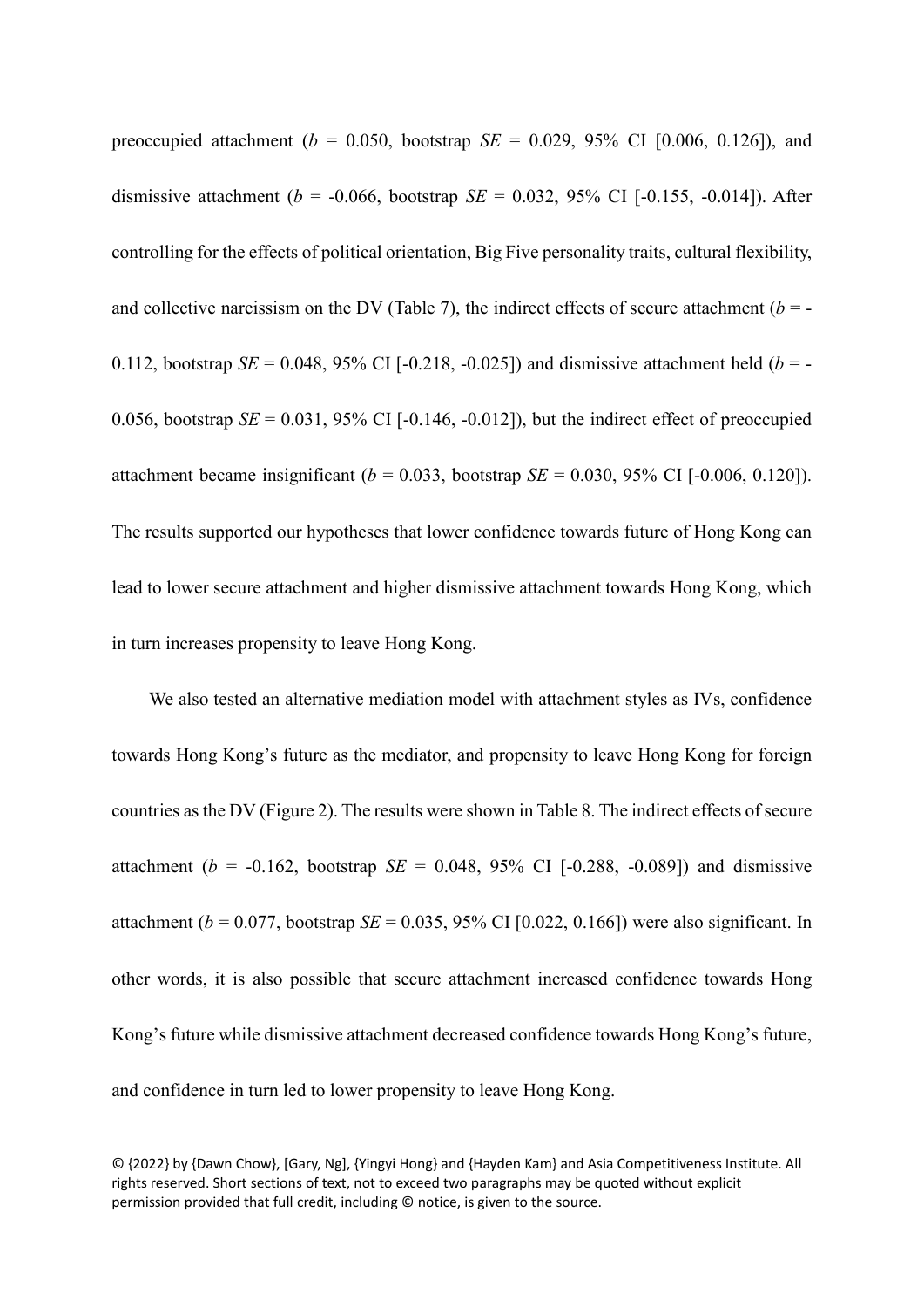## **Discussion and Conclusion**

In terms of contribution to the research on factors that affect people's inclination to stay or leave their home country, this exploratory study primarily examines the role that attachment to home country plays in this. In terms of establishing predictive validity, we have shown that both secure and dismissive attachment styles predicted the propensity to leave for both SG and HK data, Also, for the HK data we showed that the attachment to home country scale can predict propensity to leave over and above other well-established predictors, including political orientation, Big Five personality traits, cultural flexibility, and collective narcissism. This speaks for the incremental validity of the scale.

Additionally, for the HK dataset, we have demonstrated that there could be a potential brain drain problem in HK due to political instability, and furthermore, we also showed that secure attachment can reduce the propensity to leave. It seems that enhancing secure attachment could be a way to remedy the brain drain problem.

For future research, we recommend scholars conduct longitudinal studies in other cultural contexts as we cannot confirm the causal direction of the mediation model. Unfortunately, we were also not able to conduct a follow-up longitudinal study in Hong Kong because of the uncertainties of data collection owing to the political situation there. Finally, we recommend that follow-up studies manipulate attachment style by using experiments to see if leaving intentions would be reduced. These efforts would help build on the findings of this paper.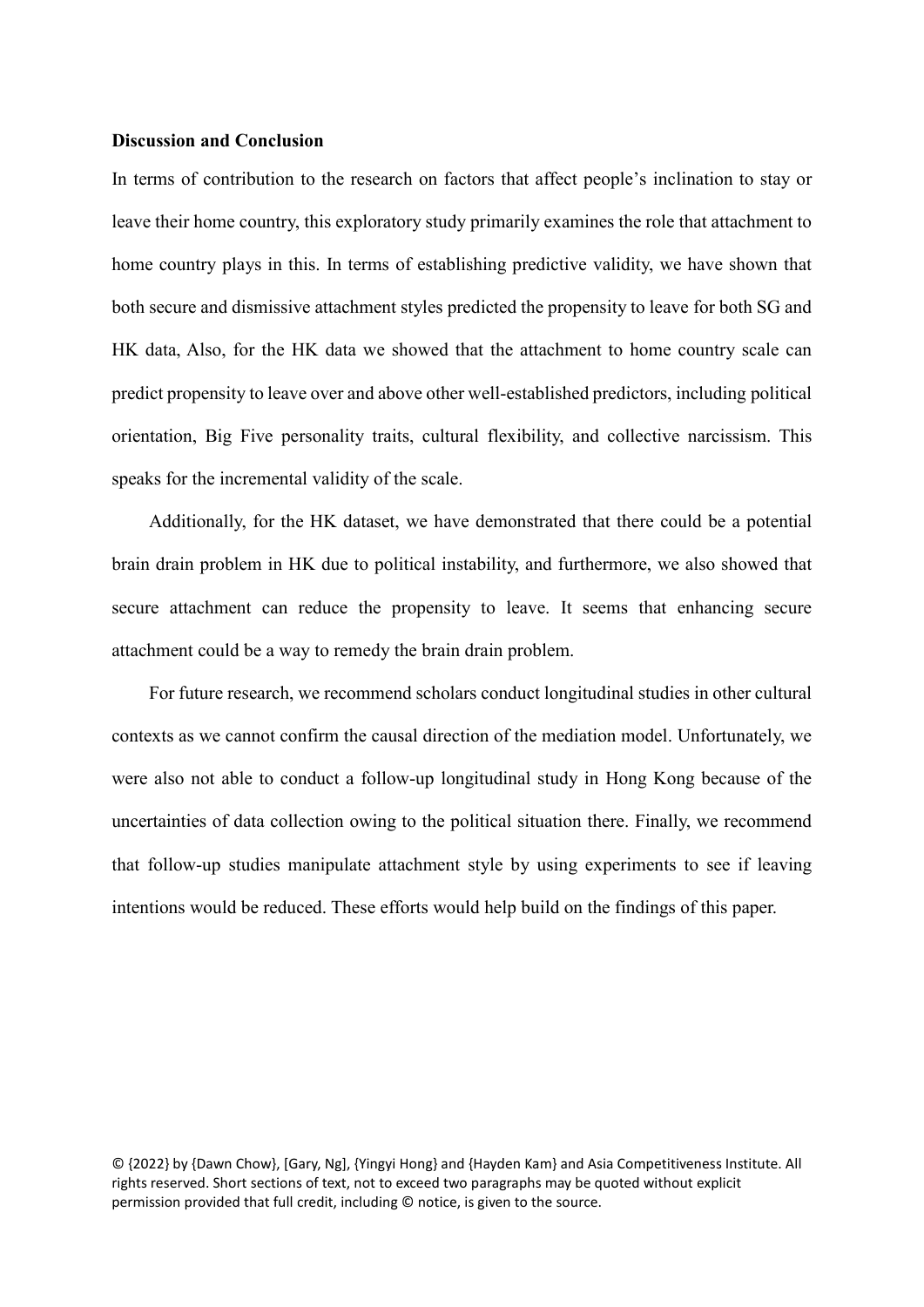|         |                        | 1        | 2       | 3        | $\overline{4}$ | 5       | 6    | 7 |
|---------|------------------------|----------|---------|----------|----------------|---------|------|---|
|         | 1. Propensity to work  |          |         |          |                |         |      |   |
|         | overseas               |          |         |          |                |         |      |   |
| $2_{-}$ | Secure attachment to   | $-.113$  |         |          |                |         |      |   |
|         | Singapore              | $**$     |         |          |                |         |      |   |
| 3.      | Fearful attachment to  | .050     | $-.338$ |          |                |         |      |   |
|         | Singapore              |          | ***     |          |                |         |      |   |
| 4.      | Dismissive attachment  | .170     | $-.118$ | .382     |                |         |      |   |
|         | to Singapore           | ***      | ***     | ***      |                |         |      |   |
| 5.      | Preoccupied            | $-0.019$ | .336    | $.078 *$ | .035           |         |      |   |
|         | attachment to          |          | ***     |          |                |         |      |   |
|         | Singapore              |          |         |          |                |         |      |   |
|         |                        | .130     | .123    | $-.092$  | .041           | $.075*$ |      |   |
| 6.      | Openness to experience | ***      | ***     | $**$     |                |         |      |   |
|         | Cultural adaptability  | .112     | .176    | $-.118$  | .023           | .003    | .478 |   |
| 7.      |                        | ***      | ***     | ***      |                |         | ***  |   |

**Table 1**. Correlation table of measured variables in Study 1.

*Note*. \* *p* < .05, \*\* *p* < .01, \*\*\* *p* < .001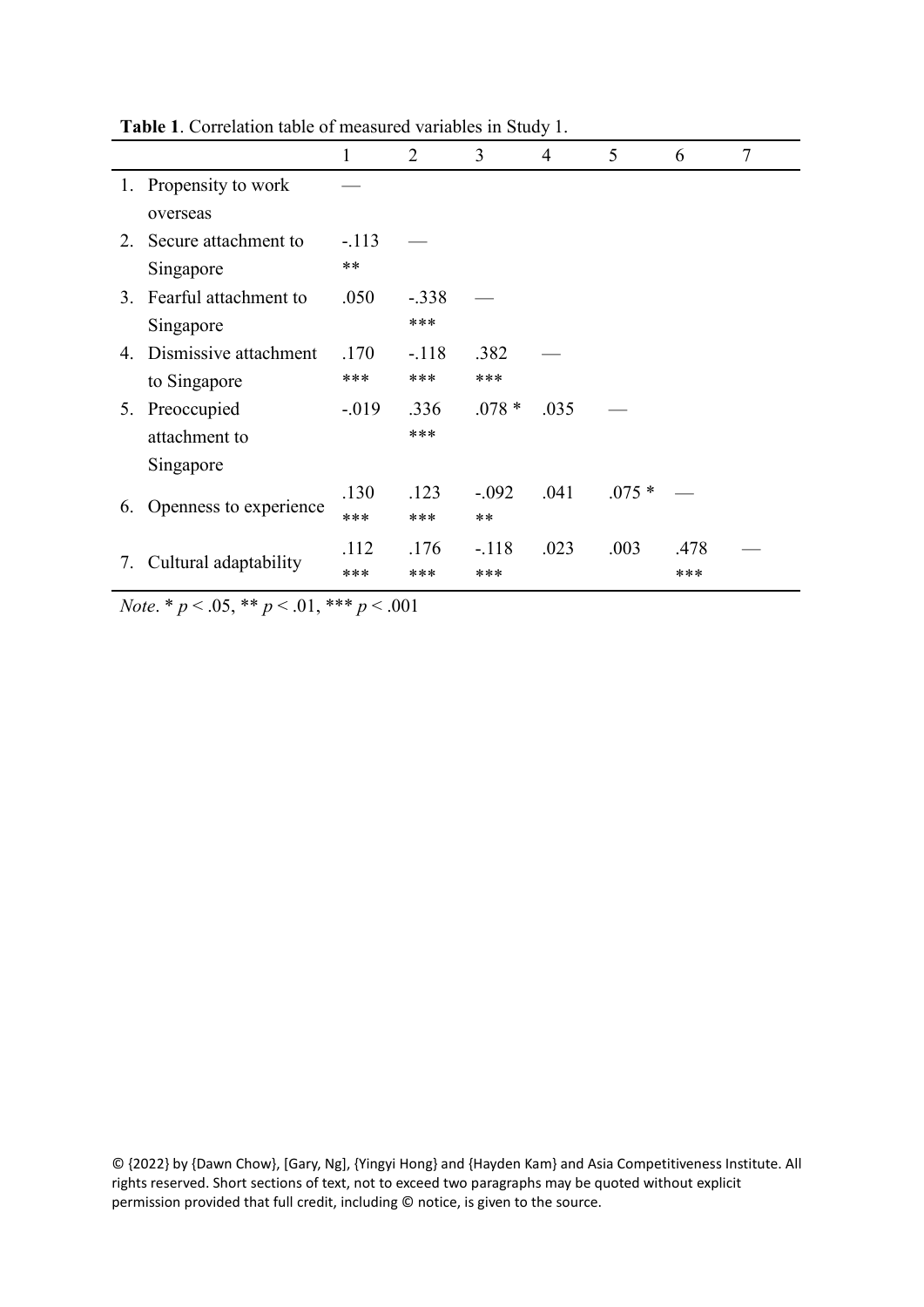|                    |          |           | Without control variables |         | With control variables |           |          |              |  |  |
|--------------------|----------|-----------|---------------------------|---------|------------------------|-----------|----------|--------------|--|--|
| <b>Predictor</b>   | B        | <b>SE</b> | t                         | p       | B                      | <b>SE</b> | t        | p            |  |  |
| Intercept          | 3.158    | 0.364     | 8.686                     | < 0.001 | 1.737                  | 0.488     | 3.558    | < 0.001      |  |  |
| Secure attachment  | $-0.158$ | 0.054     | $-2.941$                  | 0.003   | $-0.188$               | 0.054     | $-3.488$ | < 0.001      |  |  |
| Fearful attachment | $-0.076$ | 0.052     | $-1.453$                  | 0.147   | $-0.054$               | 0.052     | $-1.046$ | 0.296        |  |  |
| Preoccupied        | 0.023    | 0.048     | 0.489                     | 0.625   | 0.022                  | 0.047     | 0.472    | 0.637        |  |  |
| attachment         |          |           |                           |         |                        |           |          |              |  |  |
| Dismissive         | 0.241    | 0.051     | 4.723                     | < 0.001 | 0.221                  | 0.051     | 4.357    | $\leq 0.001$ |  |  |
| attachment         |          |           |                           |         |                        |           |          |              |  |  |
| Openness to        |          |           |                           |         | 0.183                  | 0.075     | 2.422    | 0.016        |  |  |
| experience         |          |           |                           |         |                        |           |          |              |  |  |
| Cultural           |          |           |                           |         | 0.162                  | 0.078     | 2.077    | 0.038        |  |  |
| adaptability       |          |           |                           |         |                        |           |          |              |  |  |

**Table 2**. Regression of propensity to work overseas on attachment styles in Study 1.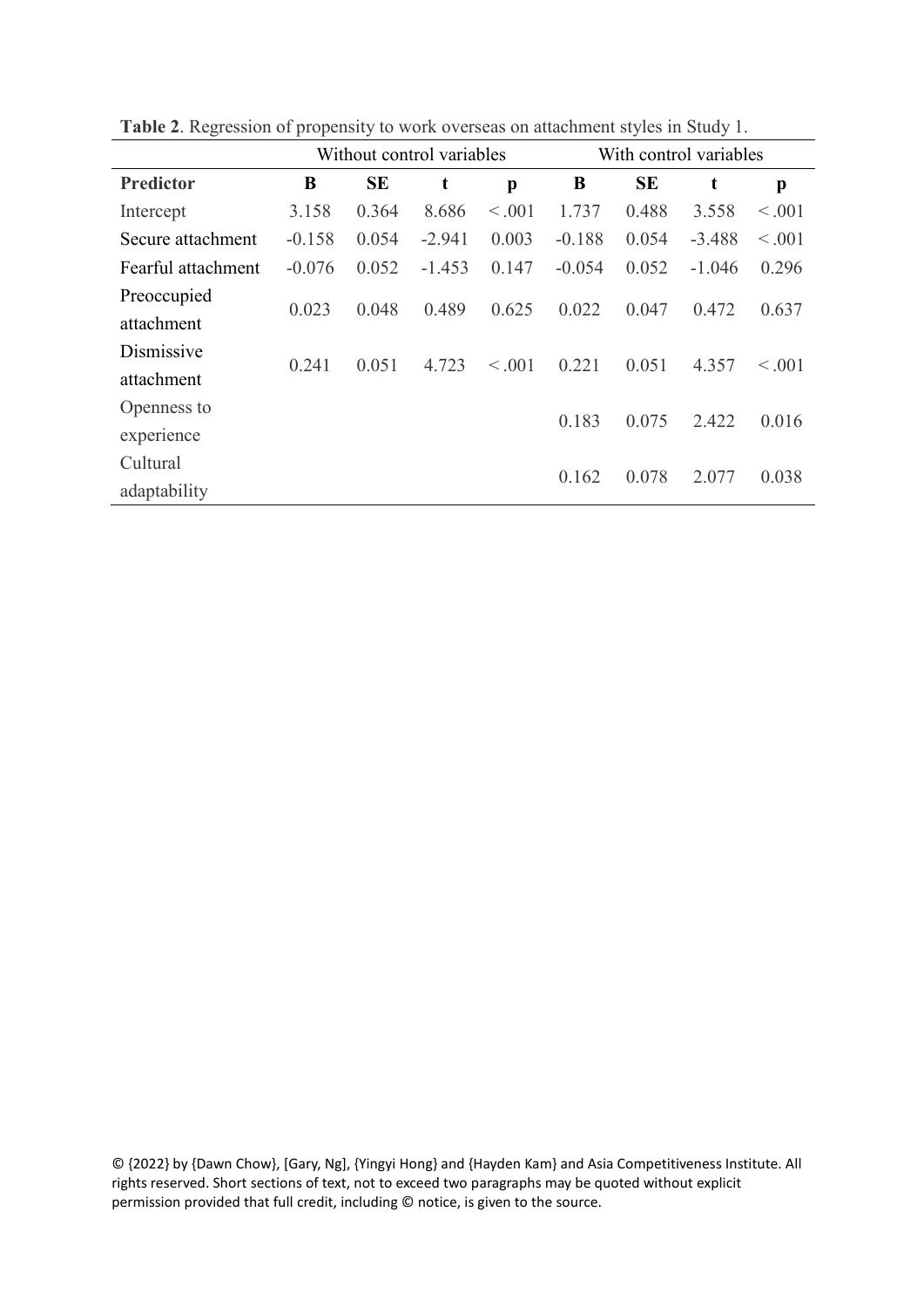|    | Table 3. Correlation table of measured variables in Study 2. |                     |                    |                  |                   |                |                          |                  |   |   |    |    |    |    |    |    |    |
|----|--------------------------------------------------------------|---------------------|--------------------|------------------|-------------------|----------------|--------------------------|------------------|---|---|----|----|----|----|----|----|----|
|    |                                                              |                     | $\overline{2}$     | $\mathfrak{Z}$   | $\overline{4}$    | 5              | 6                        | $\tau$           | 8 | 9 | 10 | 11 | 12 | 13 | 14 | 15 | 16 |
|    | 1. Propensity to leave<br>for foreign countries              |                     |                    |                  |                   |                |                          |                  |   |   |    |    |    |    |    |    |    |
|    | 2. Propensity to leave<br>for Mainland Chain                 | $-.157$ —<br>$\ast$ |                    |                  |                   |                |                          |                  |   |   |    |    |    |    |    |    |    |
|    | 3. Secure attachment to<br>Hong Kong                         | $-.368$<br>$***$    | .187<br>$\ast$     |                  |                   |                |                          |                  |   |   |    |    |    |    |    |    |    |
|    | 4. Fearful attachment to<br>Hong Kong                        | .020                | .043               | $-.069$          | $\hspace{0.05cm}$ |                |                          |                  |   |   |    |    |    |    |    |    |    |
|    | 5. Preoccupied<br>attachment to Hong<br>Kong                 | $-.093$             | .227<br>$\ast\ast$ | .455<br>$***$    | .295<br>$***$     |                |                          |                  |   |   |    |    |    |    |    |    |    |
|    | 6. Dismissive<br>attachment to Hong<br>Kong                  | .331<br>$***$       | $-.148$            | $-.099$          | .144              | $-.002$        | $\overline{\phantom{a}}$ |                  |   |   |    |    |    |    |    |    |    |
|    | 7. "Yellow" orientation                                      | .431<br>$***$       | $-.405$<br>$***$   | $-.206$<br>$***$ | $-.065$           | $-.133$        | .221<br>$**$             |                  |   |   |    |    |    |    |    |    |    |
| 8. | "Blue" orientation                                           | $-.268$<br>$***$    | .492<br>$***$      | .077             | .057              | .165<br>$\ast$ | $-.151$                  | $-.585$<br>$***$ |   |   |    |    |    |    |    |    |    |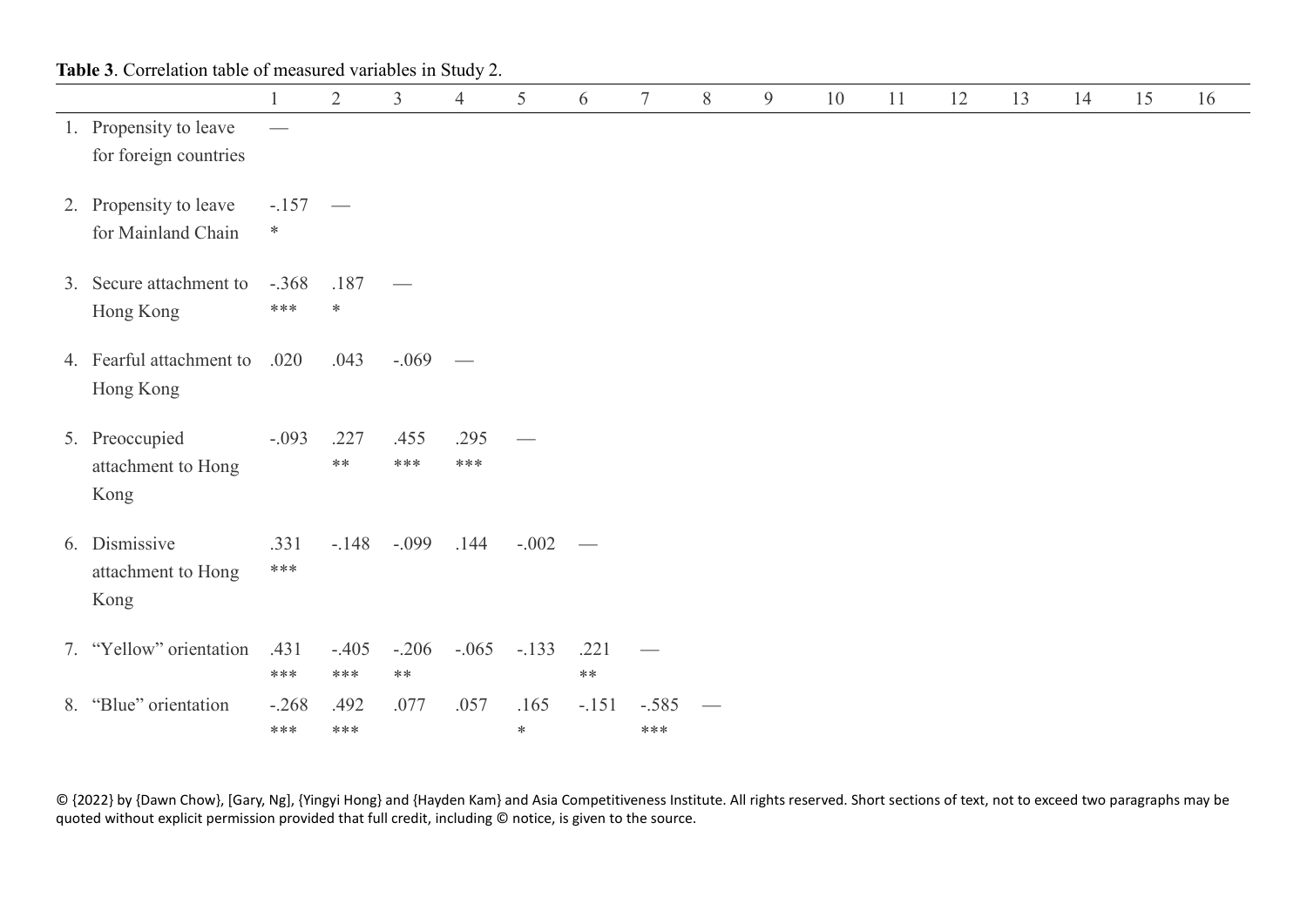|                                                             |                | $\overline{2}$    | $\overline{3}$  | $\overline{4}$    | 5       | 6           |             | 8                 | 9              | 10             | 11             | 12             | 13      | 14          | 15      | 16 |
|-------------------------------------------------------------|----------------|-------------------|-----------------|-------------------|---------|-------------|-------------|-------------------|----------------|----------------|----------------|----------------|---------|-------------|---------|----|
| 9. Confidence towards                                       | $-.491$        | .442              | .441            | $-.077$           | .261    | $-.220$     | $-.578$     | .498              |                |                |                |                |         |             |         |    |
| Hong Kong's future                                          | ***            | ***               | ***             |                   | ***     | $**$        | ***         | ***               |                |                |                |                |         |             |         |    |
| 10. Agreeableness                                           | .070           | $-.030$           | .189<br>$\ast$  | $-.261$<br>***    | .028    | .105        | .119        | $-.139$           | $-.048$        |                |                |                |         |             |         |    |
| 11. Extraversion                                            | .056           | $-.016$           | .009            | $-.088$           | $-.009$ | $-.114$     | .012        | .014              | $-.007$        | .222<br>$**$   |                |                |         |             |         |    |
| 12. Conscientiousness                                       | $-.183$<br>$*$ | .051              | .152<br>$\ast$  | $-.078$           | .107    | .133        | $-.061$     | .085              | .197<br>$\ast$ | .164<br>$\ast$ | .086           |                |         |             |         |    |
| 13. Neuroticism                                             | .221<br>$\ast$ | $-.176$<br>$\ast$ | $-.110$         | .120              | .040    | .065        | .086        | $-.176$<br>$*$    | $-.267$<br>*** | .087           | $-186$<br>∗    | $-.270$<br>*** |         |             |         |    |
| 14. Openness to<br>experience                               | .075           | .009              | $-.026$         | $-.152$<br>$\ast$ | $-.063$ | $-.009$     | .019        | $-.060$           | .011           | .268<br>***    | .343<br>***    | .253<br>***    | $-.121$ |             |         |    |
| 15. Cultural flexibility                                    | .457<br>***    | $-.103$           | $-.251$<br>$**$ | $-.040$           | $-.081$ | .265<br>*** | .285<br>*** | $-.185$<br>$\ast$ | $*325$<br>***  | .166<br>$\ast$ | .195<br>$\ast$ | .061           | $-.030$ | .310<br>*** |         |    |
| 16. Collective narcissism -.383                             |                | .581              | .448            | .078              | .469    | $-.261$     | $-.557$     | .550              | .615           | $-.141$        | $-.016$        | .093           | $-.154$ | $-.120$     | $-.320$ |    |
|                                                             | ***            | ***               | ***             |                   | ***     | ***         | ***         | ***               | ***            |                |                |                | $\ast$  |             | ***     |    |
| <i>Note.</i> * $p < .05$ , * * $p < .01$ , * * * $p < .001$ |                |                   |                 |                   |         |             |             |                   |                |                |                |                |         |             |         |    |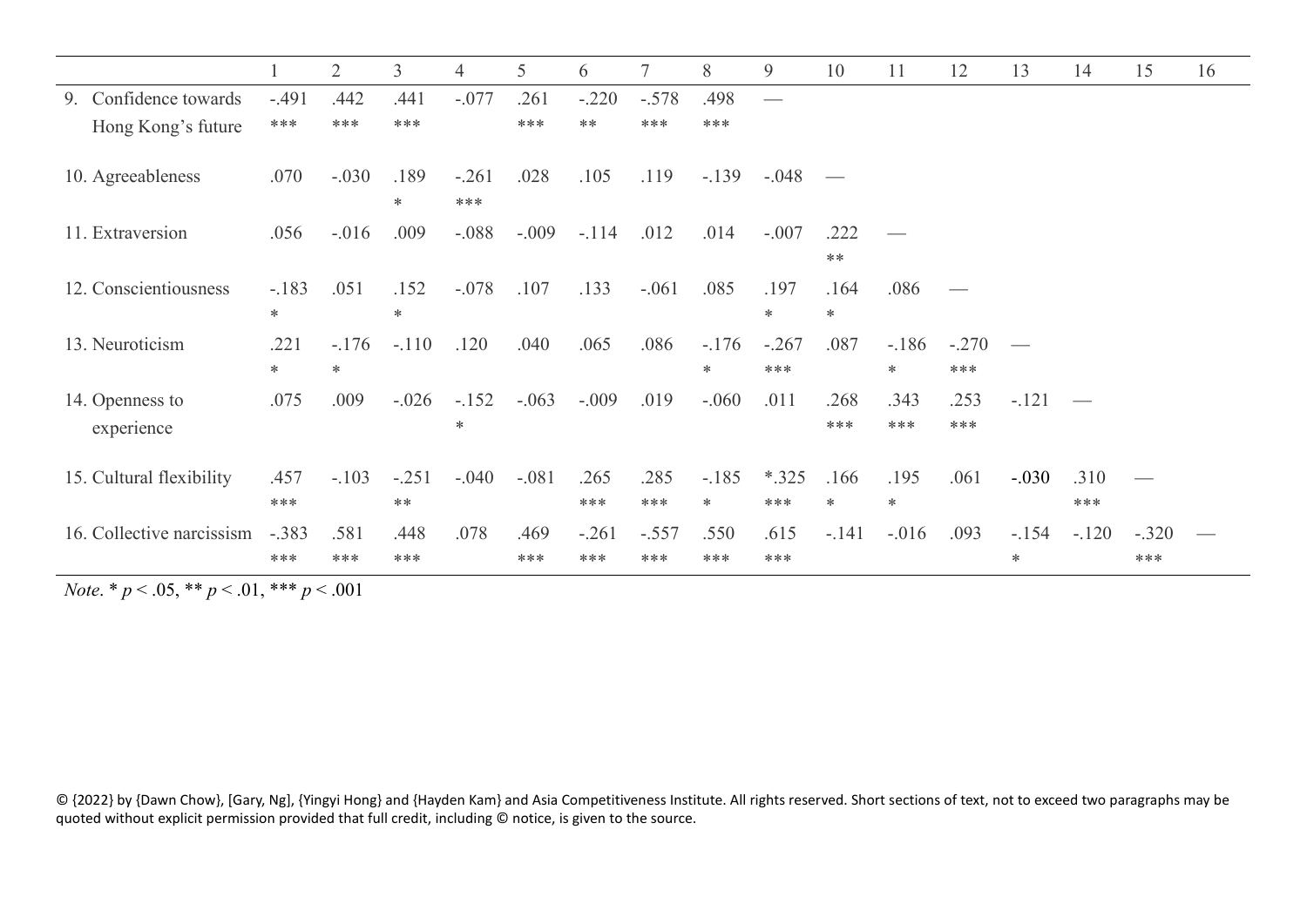|                                     |          |           | Without control variables | With control variables |          |           |          |              |
|-------------------------------------|----------|-----------|---------------------------|------------------------|----------|-----------|----------|--------------|
| <b>Predictor</b>                    | $\bf{B}$ | <b>SE</b> |                           | $\mathbf{p}$           | B        | <b>SE</b> | t        | $\mathbf{p}$ |
| Intercept                           | 3.479    | 0.542     | 6.417                     | < .001                 | 0.173    | 1.052     | 0.165    | 0.869        |
| Secure attachment to Hong Kong      | $-0.463$ | 0.093     | $-4.981$                  | < .001                 | $-0.276$ | 0.092     | $-2.999$ | 0.003        |
| Fearful attachment to Hong Kong     | $-0.103$ | 0.090     | $-1.138$                  | 0.257                  | $-0.061$ | 0.083     | $-0.729$ | 0.467        |
| Dismissive attachment to Hong Kong  | 0.146    | 0.108     | 1.360                     | 0.176                  | 0.129    | 0.103     | 1.245    | 0.215        |
| Preoccupied attachment to Hong Kong | 0.361    | 0.082     | 4.393                     | < .001                 | 0.245    | 0.080     | 3.072    | 0.003        |
| "Yellow" orientation                |          |           |                           |                        | 0.197    | 0.065     | 3.003    | 0.003        |
| "Blue" orientation                  |          |           |                           |                        | 0.002    | 0.065     | 0.026    | 0.979        |
| Agreeableness                       |          |           |                           |                        | $-0.000$ | 0.134     | $-0.007$ | 0.994        |
| Extraversion                        |          |           |                           |                        | 0.084    | 0.103     | 0.818    | 0.415        |
| Conscientiousness                   |          |           |                           |                        | $-0.299$ | 0.122     | $-2.442$ | 0.016        |
| Neuroticism                         |          |           |                           |                        | 0.230    | 0.110     | 2.092    | 0.038        |
| Openness to experience              |          |           |                           |                        | 0.027    | 0.105     | 0.259    | 0.796        |
| Cultural flexibility                |          |           |                           |                        | 0.565    | 0.144     | 3.921    | < .001       |
| Collective narcissism               |          |           |                           |                        | $-0.003$ | 0.115     | $-0.029$ | 0.977        |

**Table 4**. Regression of propensity to leave Hong Kong for foreign countries on attachment styles in Study 2.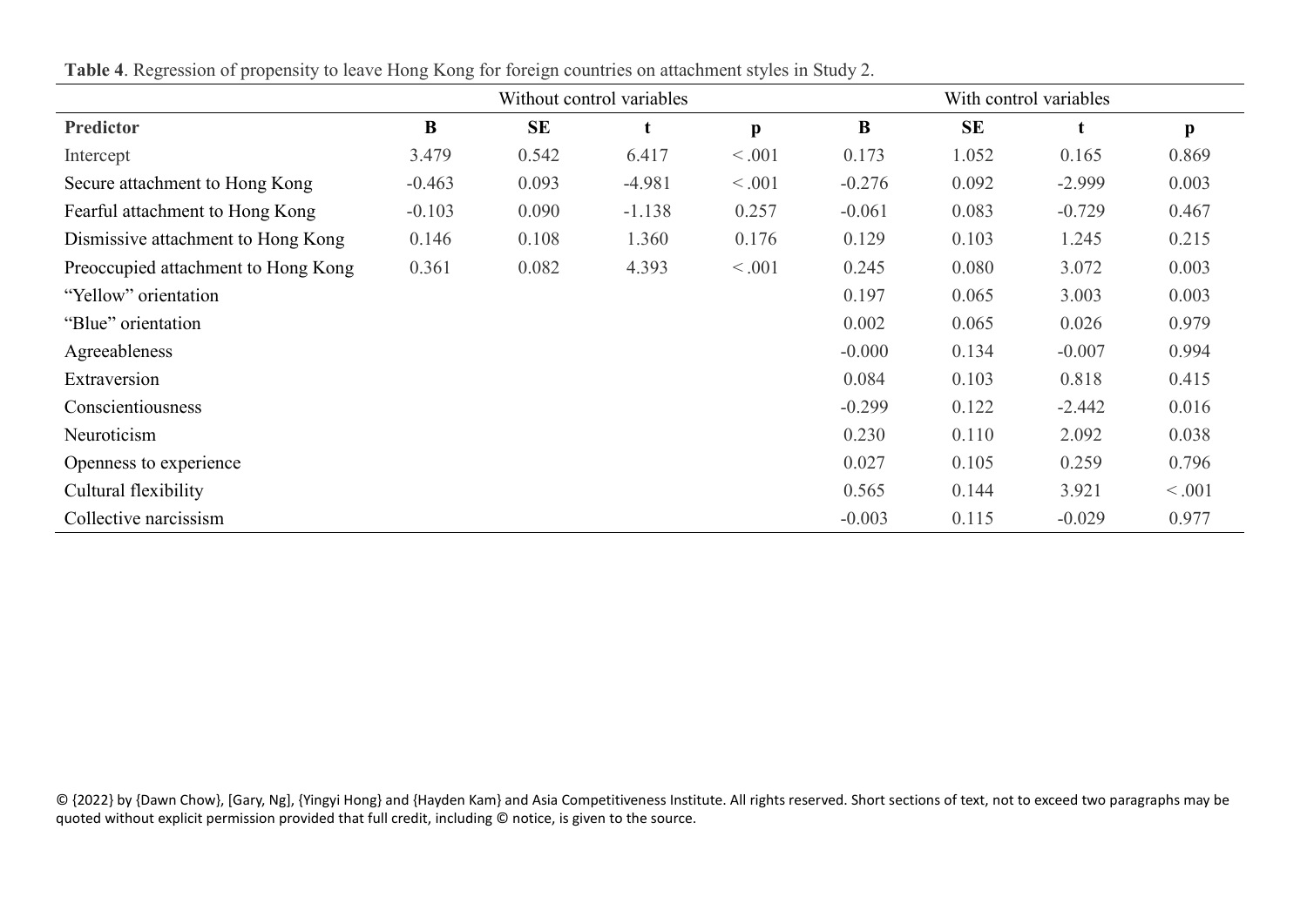|                                     |          |           | Without control variables |              | With control variables |           |          |              |  |
|-------------------------------------|----------|-----------|---------------------------|--------------|------------------------|-----------|----------|--------------|--|
| <b>Predictor</b>                    | B        | <b>SE</b> |                           | $\mathbf{p}$ | B                      | <b>SE</b> | t        | $\mathbf{p}$ |  |
| Intercept                           | 1.275    | 0.480     | 2.658                     | 0.009        | 0.874                  | 0.874     | 0.131    | 0.896        |  |
| Secure attachment to Hong Kong      | 0.087    | 0.082     | 1.064                     | 0.289        | 0.076                  | 0.076     | $-0.643$ | 0.521        |  |
| Fearful attachment to Hong Kong     | 0.016    | 0.080     | 0.205                     | 0.838        | 0.069                  | 0.069     | 0.446    | 0.656        |  |
| Dismissive attachment to Hong Kong  | 0.189    | 0.095     | 1.989                     | 0.048        | 0.086                  | 0.086     | $-0.231$ | 0.818        |  |
| Preoccupied attachment to Hong Kong | $-0.135$ | 0.073     | $-1.854$                  | 0.065        | 0.066                  | 0.066     | $-0.165$ | 0.869        |  |
| "Yellow" orientation                |          |           |                           |              | 0.054                  | 0.054     | $-0.398$ | 0.691        |  |
| "Blue" orientation                  |          |           |                           |              | 0.054                  | 0.054     | 2.631    | 0.009        |  |
| Agreeableness                       |          |           |                           |              | 0.111                  | 0.111     | 1.403    | 0.162        |  |
| Extraversion                        |          |           |                           |              | 0.086                  | 0.086     | $-1.187$ | 0.237        |  |
| Conscientiousness                   |          |           |                           |              | 0.102                  | 0.102     | $-0.871$ | 0.385        |  |
| Neuroticism                         |          |           |                           |              | 0.091                  | 0.091     | $-1.378$ | 0.170        |  |
| Openness to experience              |          |           |                           |              | 0.088                  | 0.088     | 0.920    | 0.359        |  |
| Cultural flexibility                |          |           |                           |              | 0.120                  | 0.120     | 1.074    | 0.284        |  |
| Collective narcissism               |          |           |                           |              | 0.096                  | 0.096     | 5.128    | < .001       |  |

**Table 5**. Regression of propensity to leave Hong Kong for Mainland China on attachment styles in Study 2.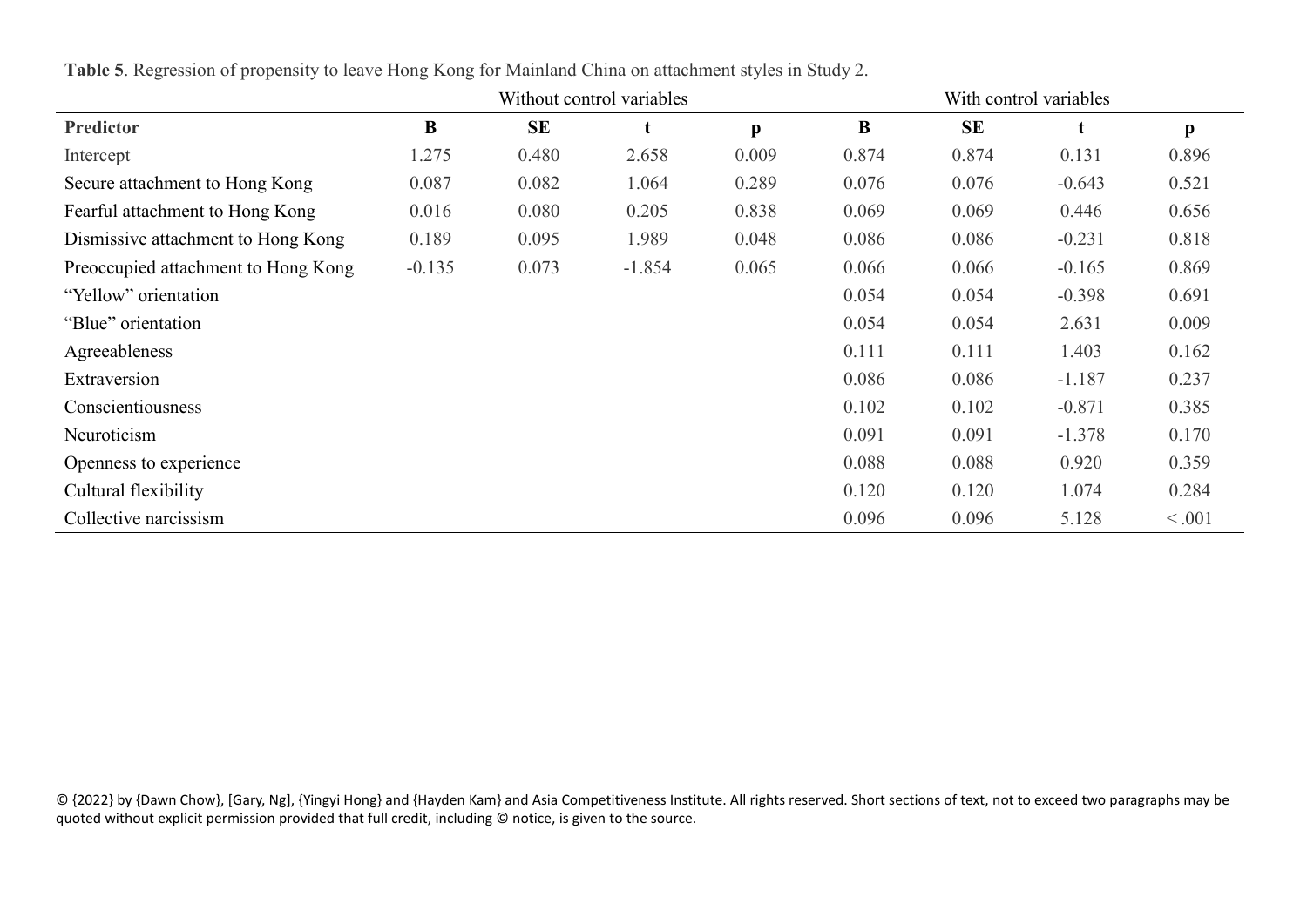| Attachment style | Confidence               | Attachment          | Indirect effect | 95% CI             |
|------------------|--------------------------|---------------------|-----------------|--------------------|
|                  | towards Hong             | style $\rightarrow$ | $(a \times b)$  |                    |
|                  | Kong's future            | Propensity to       |                 |                    |
|                  | $\rightarrow$ Attachment | leave Hong          |                 |                    |
|                  | style                    | Kong for            |                 |                    |
|                  | (a)                      | foreign             |                 |                    |
|                  |                          | countries           |                 |                    |
|                  |                          | (b)                 |                 |                    |
| Secure           | $0.473$ ***              | $-0.301$ ***        | $-0.143$        | $[-0.245, -0.064]$ |
| Fearful          | $-0.080$                 | $-0.129$            | 0.010           | $[-0.011, 0.061]$  |
| Preoccupied      | $0.251$ **               | $0.200*$            | 0.050           | [0.006, 0.126]     |
| Dismissive       | $-0.234*$                | $0.284$ ***         | $-0.066$        | $[-0.155, -0.014]$ |

**Table 6.** Effect of confidence on propensity to leave Hong Kong for foreign countries, mediated through the 4 attachment styles (Study 2).

*Note*. The path coefficients are unstandardized betas. Significant indirect effects are in bold. CI = confidence interval.

 $* p < .05. ** p < .01.*** p < .001.$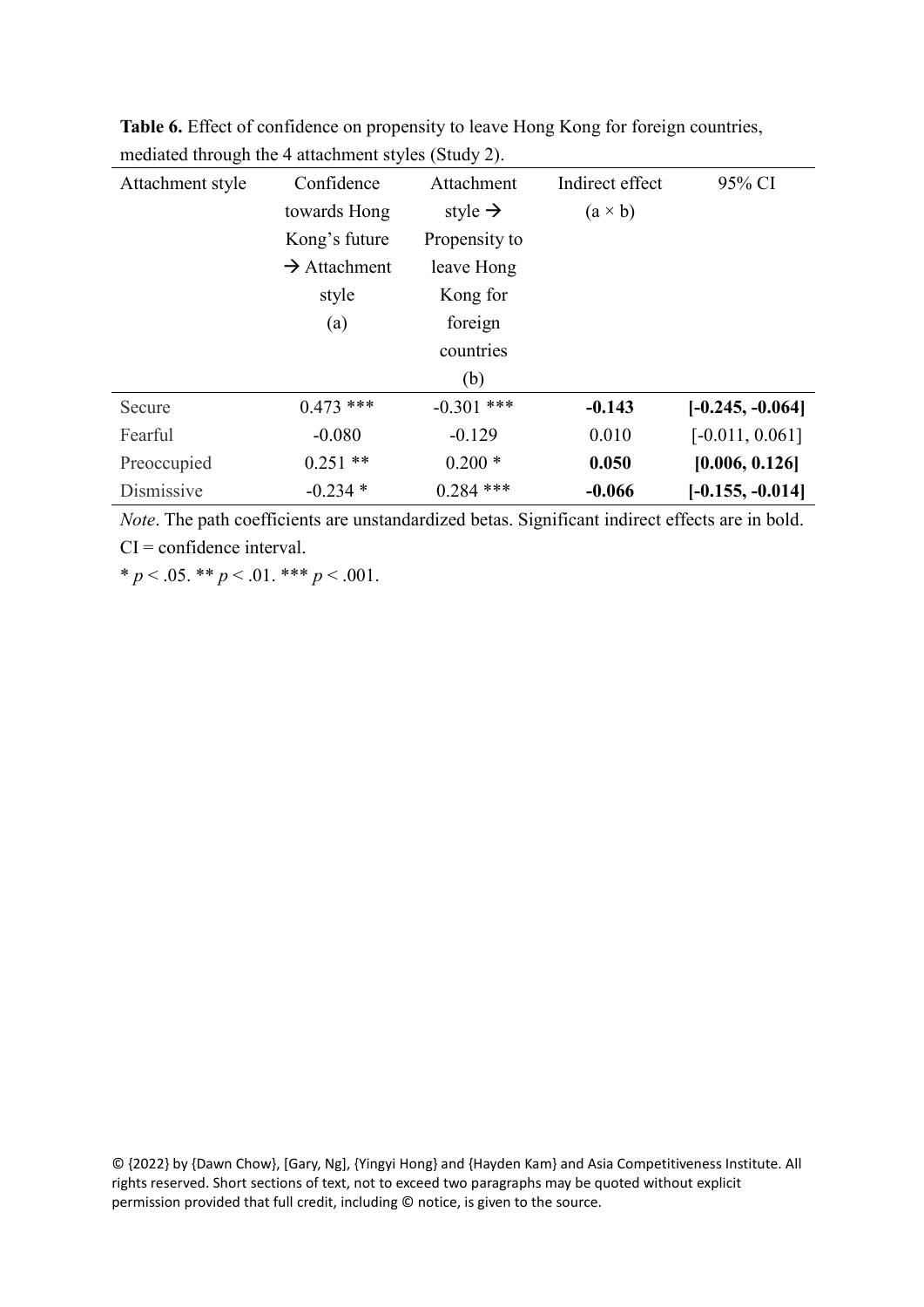| Attachment style/    | Confidence               | Attachment             | Indirect effect | 95% CI             |
|----------------------|--------------------------|------------------------|-----------------|--------------------|
| control variable     | towards Hong             | style/control          | $(a \times b)$  |                    |
|                      | Kong's future            | variable $\rightarrow$ |                 |                    |
|                      | $\rightarrow$ Attachment | Propensity to          |                 |                    |
|                      | style                    | leave Hong             |                 |                    |
|                      | (a)                      | Kong for               |                 |                    |
|                      |                          | foreign                |                 |                    |
|                      |                          | countries              |                 |                    |
|                      |                          | (b)                    |                 |                    |
| Secure               | $0.473$ ***              | $-0.236*$              | $-0.112$        | $[-0.218, -0.025]$ |
| Fearful              | $-0.080$                 | $-0.078$               | 0.006           | $[-0.007, 0.059]$  |
| Preoccupied          | $0.251$ **               | 0.133                  | 0.033           | $[-0.006, 0.120]$  |
| Dismissive           | $-0.234*$                | $0.241**$              | $-0.056$        | $[-0.146, -0.012]$ |
| "Yellow"             |                          |                        |                 |                    |
| orientation          |                          | $0.161*$               |                 |                    |
| "Blue" orientation   |                          | 0.021                  |                 |                    |
| Agreeableness        |                          | $-0.005$               |                 |                    |
| Extraversion         |                          | 0.074                  |                 |                    |
| Conscientiousness    |                          | $-0.279*$              |                 |                    |
| Neuroticism          |                          | 0.195                  |                 |                    |
| Openness to          |                          |                        |                 |                    |
| experience           |                          | 0.042                  |                 |                    |
| Cultural flexibility |                          | $0.529**$              |                 |                    |
| Collective           |                          | 0.039                  |                 |                    |
| narcissism           |                          |                        |                 |                    |

**Table 7.** Effect of confidence on propensity to leave Hong Kong for foreign countries, mediated through the 4 attachment styles, with covariates included (Study 2).

*Note*. The path coefficients are unstandardized betas. Significant indirect effects are in bold.

 $CI =$  confidence interval.

 $* p < .05. ** p < .01.*** p < .001.$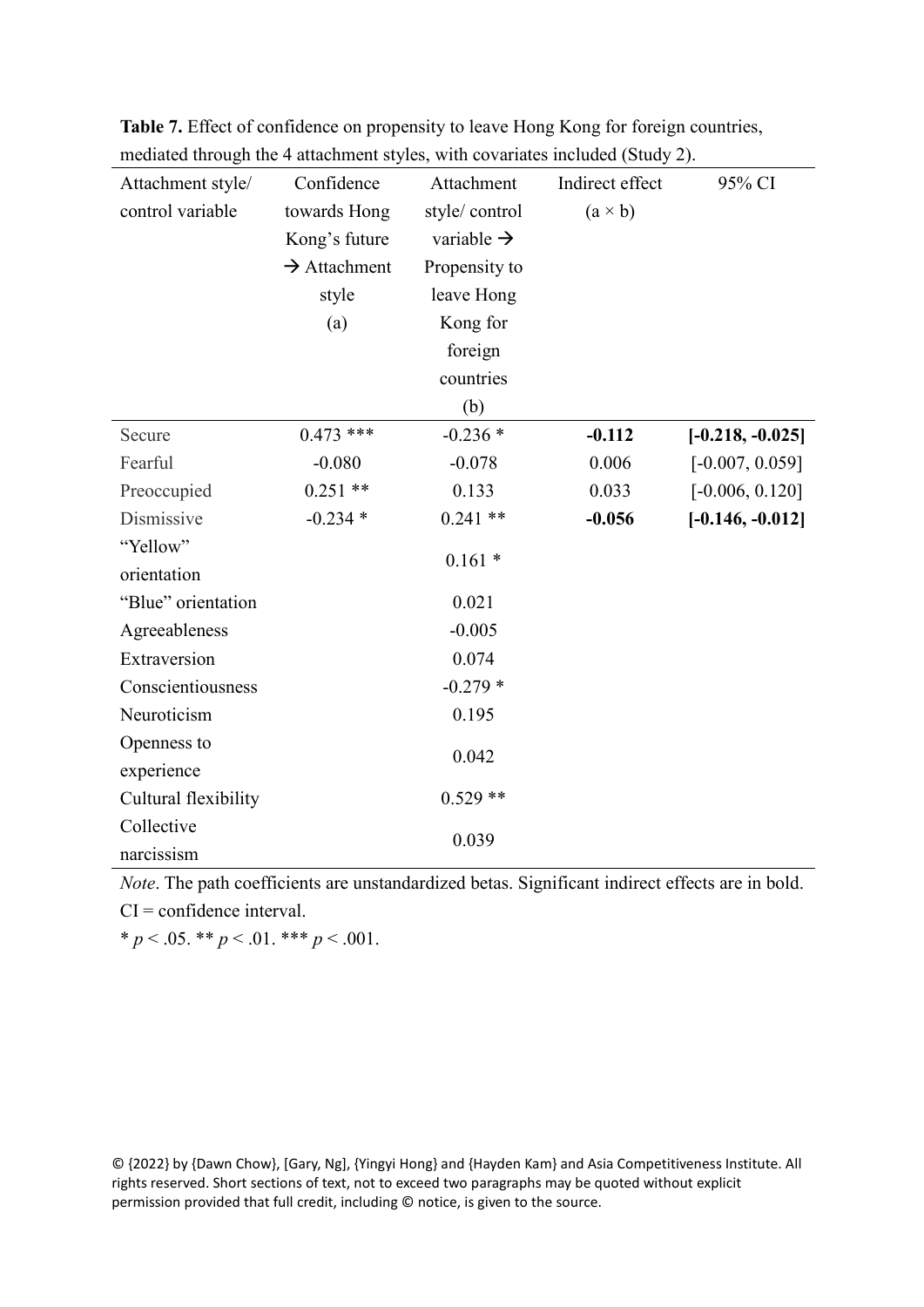| Attachment style | Attachment          | Confidence               | Indirect effect | 95% CI             |
|------------------|---------------------|--------------------------|-----------------|--------------------|
|                  | style $\rightarrow$ | towards Hong             | $(a \times b)$  |                    |
|                  | Confidence          | Kong's future            |                 |                    |
|                  | towards Hong        | $\rightarrow$ Propensity |                 |                    |
|                  | Kong's future       | to leave Hong            |                 |                    |
|                  | (a)                 | Kong for                 |                 |                    |
|                  |                     | foreign                  |                 |                    |
|                  |                     | countries                |                 |                    |
|                  |                     | (b)                      |                 |                    |
| Secure           | $0.345$ ***         |                          | $-0.162$        | $[-0.288, -0.089]$ |
| Fearful          | $-0.057$            | $-0.469$ ***             | 0.027           | $[-0.053, 0.109]$  |
| Preoccupied      | 0.113               |                          | $-0.053$        | $[-0.150, 0.033]$  |
| Dismissive       | $-0.165$ **         |                          | 0.077           | [0.022, 0.166]     |
|                  |                     |                          |                 |                    |

**Table 8.** Results of alternative mediation model in Study 2.

*Note*. The path coefficients are unstandardized betas. Significant indirect effects are in bold. CI = confidence interval.

\*  $p < .05$ . \*\*  $p < .01$ . \*\*\*  $p < .001$ .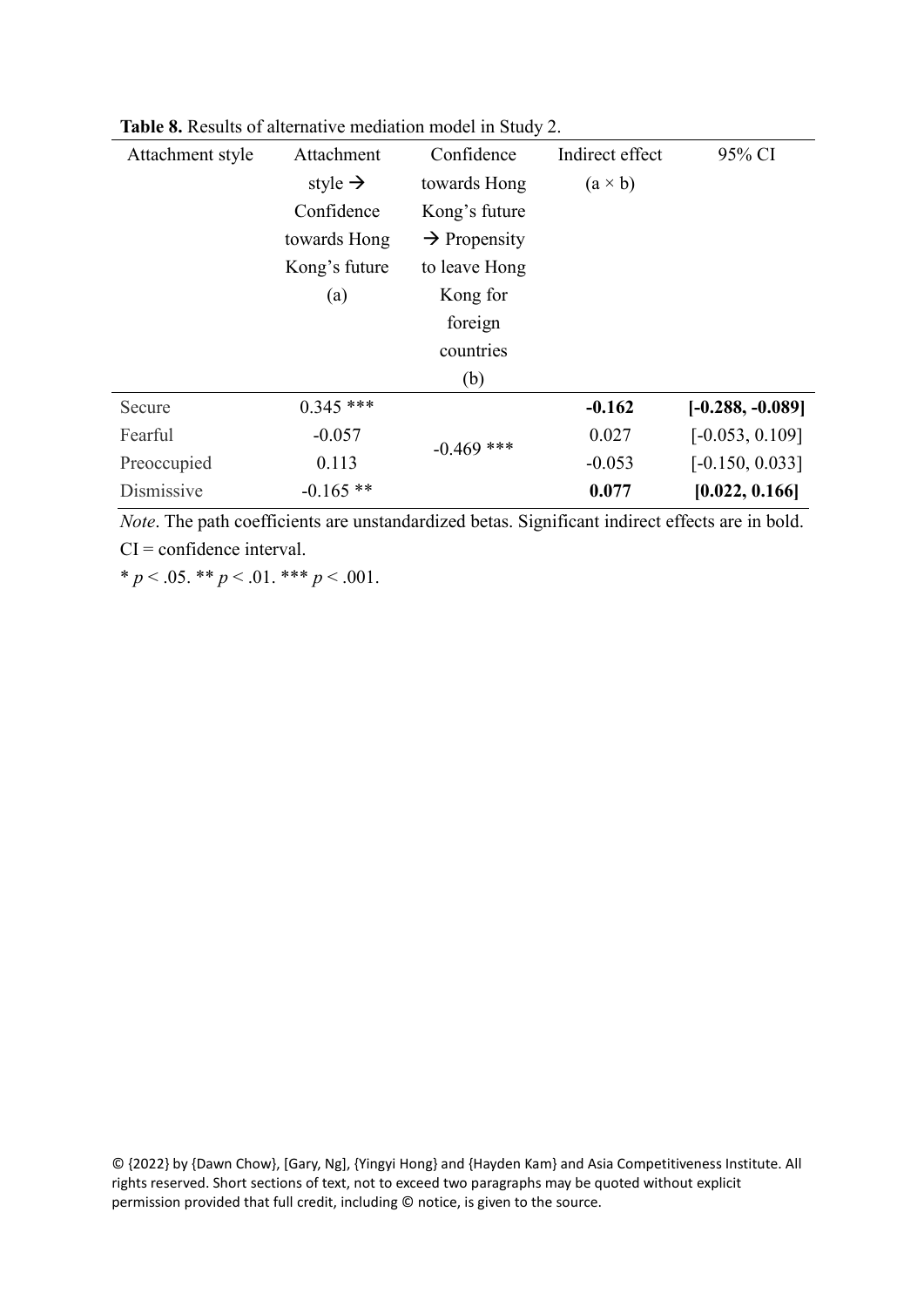



# **Figure 2.**

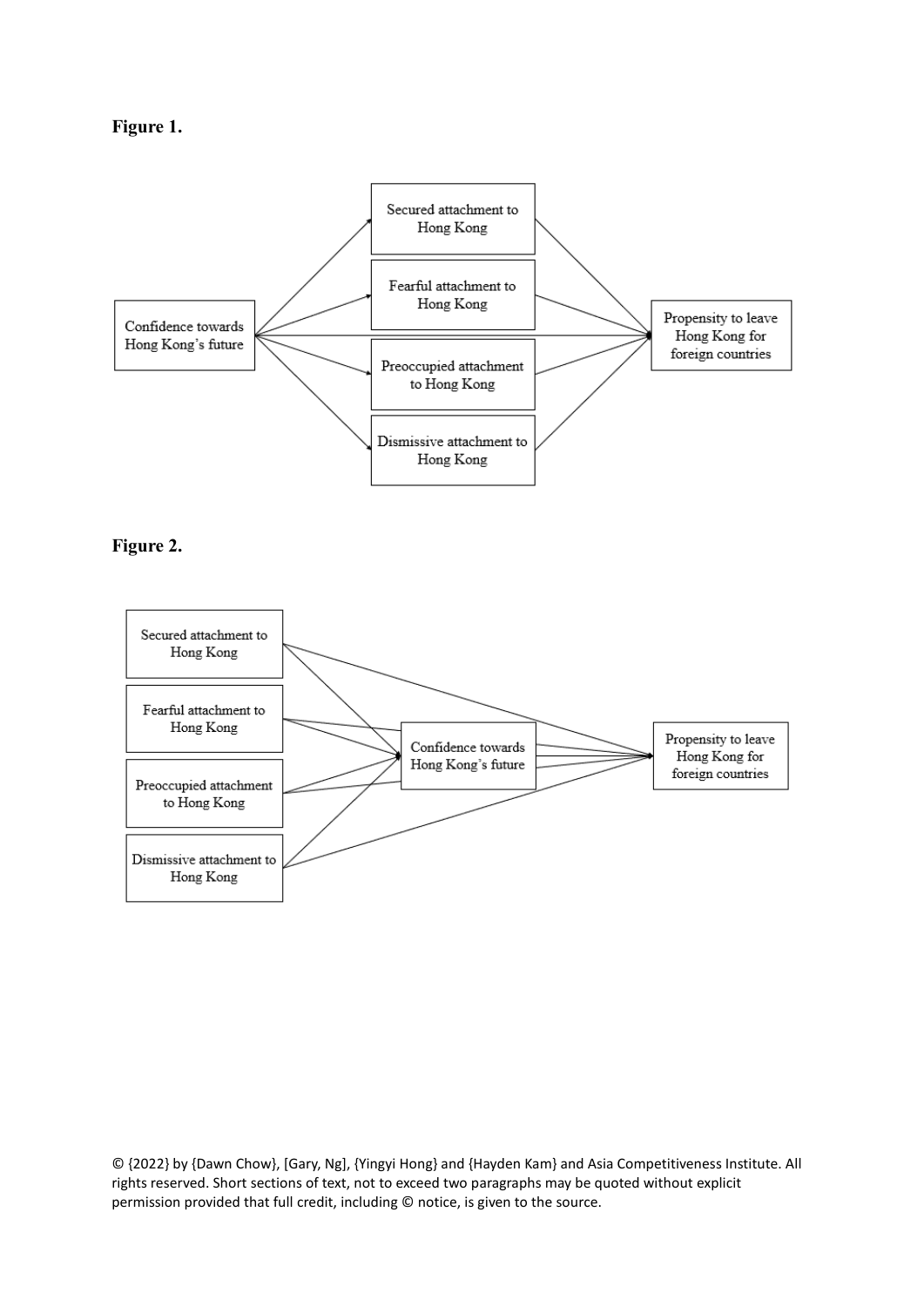#### **References**

- Aravindan, A., & Geddie, J. (July 6, 2020). Explainer: Why one party dominates Singapore politics. Reuters. Retrieved from [https://www.reuters.com/article/us-singapore-election](https://www.reuters.com/article/us-singapore-election-opposition-file-ex-idUSKBN24702X)[opposition-file-ex-idUSKBN24702X.](https://www.reuters.com/article/us-singapore-election-opposition-file-ex-idUSKBN24702X) Accessed 6 January 2022.
- Ajzen, I. (1991). The theory of planned behavior. *Organizational Behavior and Human Decision Processes*, 50, 179–211.
- Baldridge, D. C., Eddleston, K. A., & Veiga, J. F. (2006). Saying no to being uprooted: The impact of family and gender on willingness to relocate. *Journal of Occupational and Organizational Psychology*, 79(1), 131–149.
- Bartholomew, K., & Horowitz, L. M. (1991). Attachment styles among young adults: A test of a four-category model. *Journal of Personality and Social Psychology*, 61, 226–244.
- Baruch, Y. (1995). Business globalization—the human resource management aspect.

*Human System Management*, 14: 313–326.

Baruch, Y., Budhwar, P., & Khatri, N. (2007). Brain drain: inclination to stay abroad after studies. *Journal of World Business*, 42, 99-112.

Bowlby, J. (1969). Attachment and loss: Attachment (Vol. 1). New York: Basic Books.

Bowlby, J. (1973). Attachment and loss: Separation: Anxiety and anger (Vol. 2). New York: Basic Books.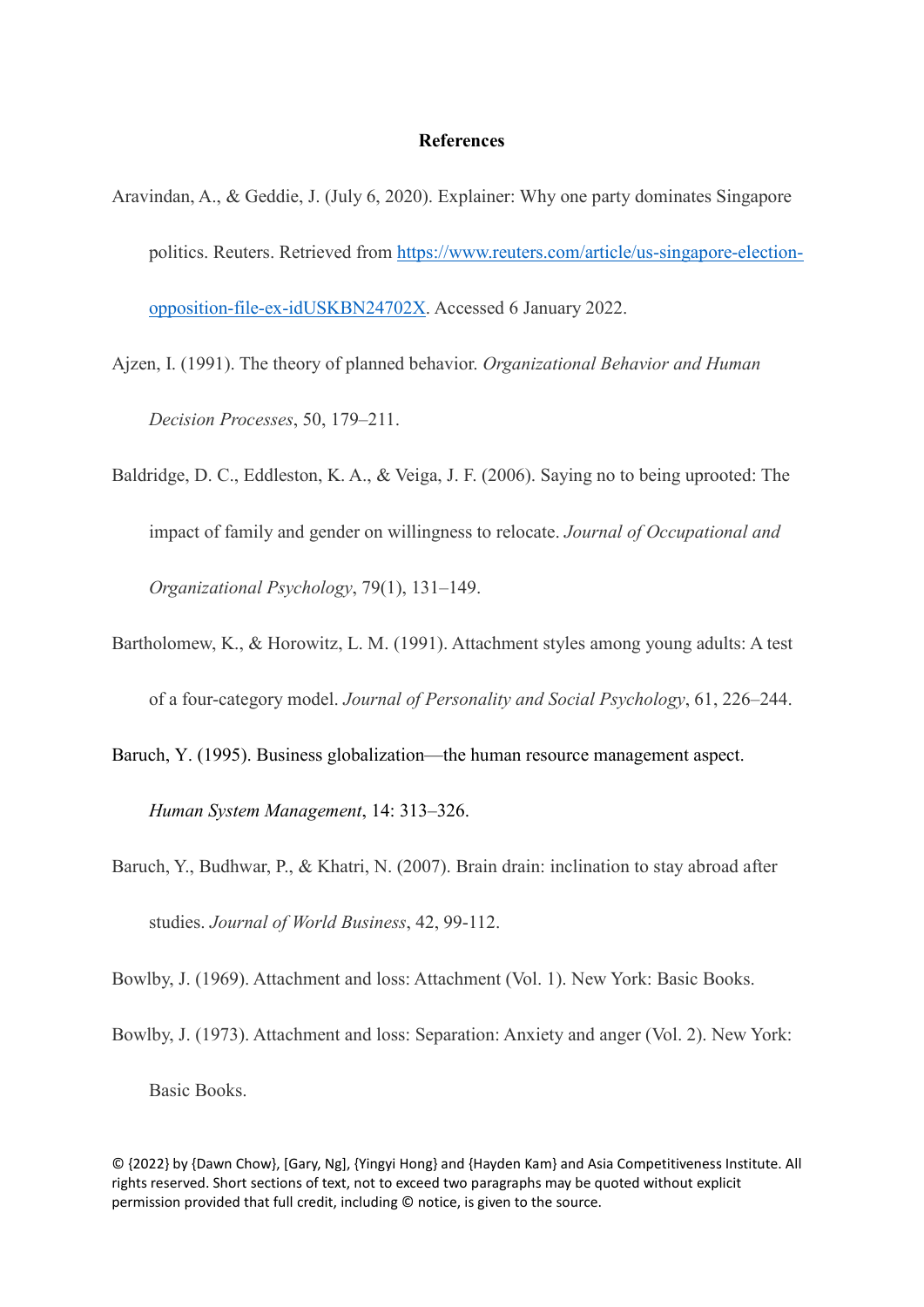- Bowlby, J. (1980). Attachment and loss: Loss, sadness and depression (Vol. 3). New York: Basic Books.
- Bowlby, J. (1982). Attachment and loss: Retrospect and prospect. *American Journal of Orthopsychiatry*, 52(4), 664–678.
- Burke, C. S., Pierce, L. G., & Salas, E. (Eds.). (2006). *Understanding adaptability: A prerequisite for effective performance within complex environments.* Elsevier.

Carr, S. C., Inkson, K., & Thorn, K. (2005). From global careers to talent flow:

Reinterpreting 'brain drain'. *Journal of World Business*, 40: 386–398.

- Collins, N. L., & Read, S. J. (1990). Adult attachment, working models, and relationship quality in dating couples. *Journal of Personality and Social Psychology*, 58(4), 644– 663.
- Conner, M., & Armitage, C. J. (1998). Extending the theory of planned behavior: A review and avenues for further research. *Journal of Applied Social Psychology*, 28, 1429–1464.
- Dickmann, M., Doherty, N., Mills, T., & Brewster, C. (2008). Why do they go? Individual and corporate perspectives on the factors influencing the decision to accept an international assignment. *The International Journal of Human Resource Management*, 19, 731–751.

de Eccher, U., & Duarte, H. (2018). How images about emerging economies influence the

<sup>© {2022}</sup> by {Dawn Chow}, [Gary, Ng], {Yingyi Hong} and {Hayden Kam} and Asia Competitiveness Institute. All rights reserved. Short sections of text, not to exceed two paragraphs may be quoted without explicit permission provided that full credit, including © notice, is given to the source.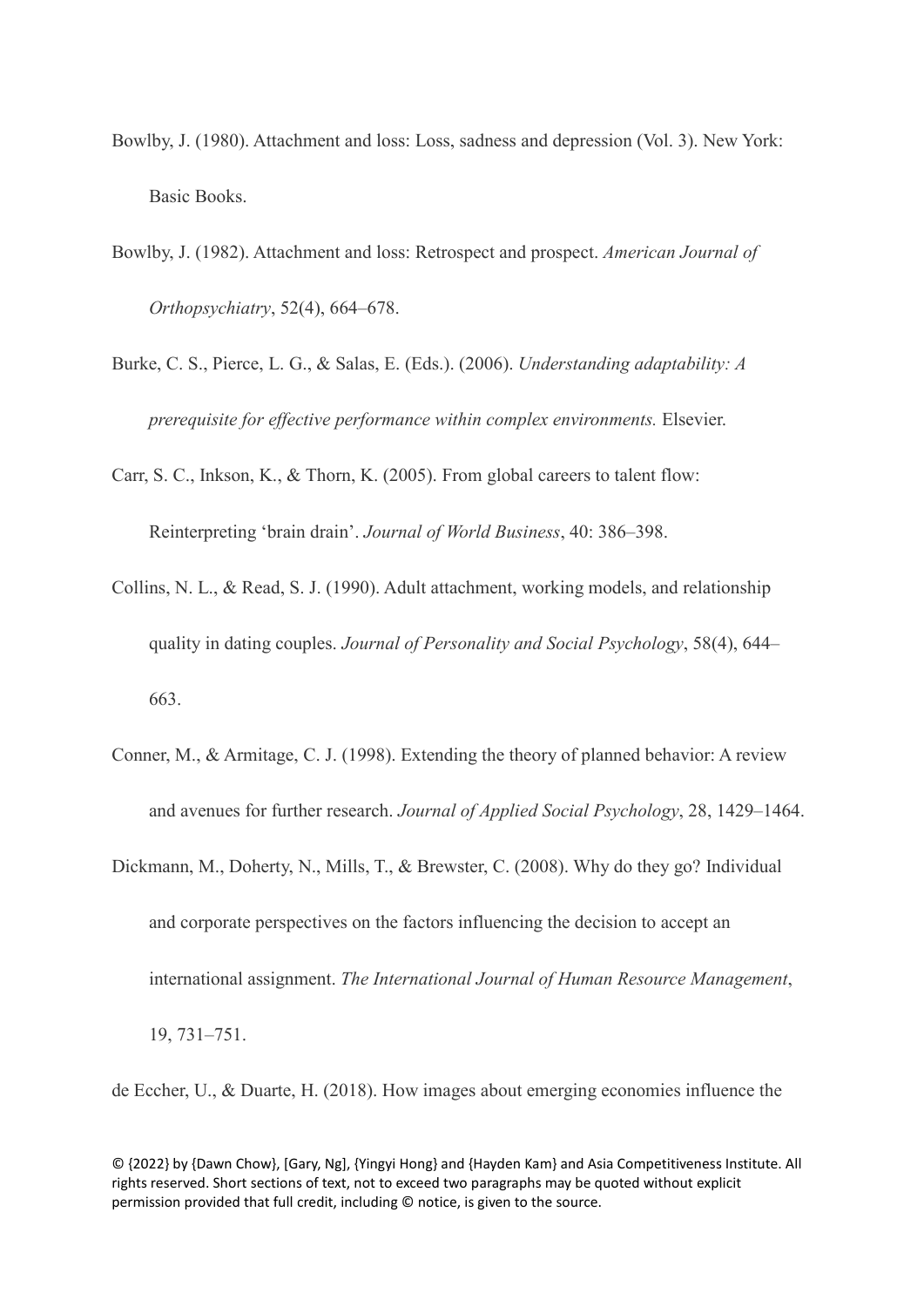willingness to accept expatriate assignments. *The International Journal of Human Resource Management*, 29(4), 637–63.

- Doherty, N. (2013), Understanding the Self-initiated Expatriate. *International Journal of Management Reviews*, 15: 447-469.
- England, G. W. (1967). Personal value systems of American managers*. Academy of Management Journal*, 10: 53–68.
- Fraley, R. C., Fazzari, D. A., Bonanno, G. A., & Dekel, S. (2006). Attachment and psychological adaptation in high exposure survivors of the September 11th attack on the World Trade Center. *Personality & social psychology bulletin*, 32(4), 538–551.
- Fraley, R. C., & Shaver, P. R. (2000). Adult romantic attachment: Theoretical developments, emerging controversies, and unanswered questions. *Review of General Psychology*, 4, 132-154.
- Friborg, O., Sørlie, T., & Hansen, K. L. (2017). Resilience to Discrimination Among Indigenous Sami and Non-Sami Populations in Norway: The SAMINOR2 Study. *Journal of Cross-Cultural Psychology*, 48(7), 1009–1027.
- Froese, F. J. (2012). Motivation and adjustment of self-initiated expatriates: The case of expatriate academics in South Korea. *The International Journal of Human Resource Management*, 23, 1095–1112.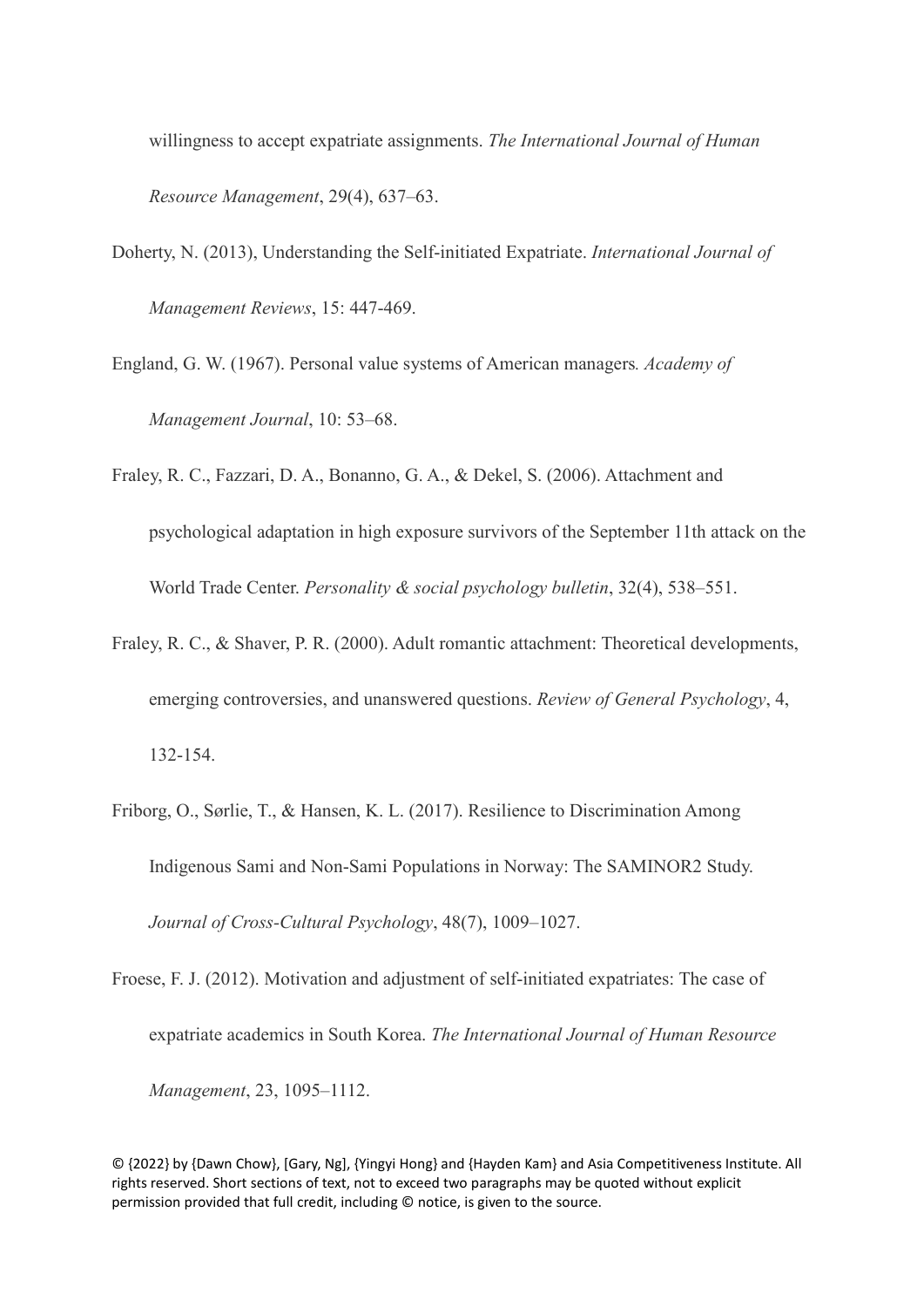- Goldberg, L. R. (1999). A broad-bandwidth, public-domain, personality inventory measuring the lower-level facets of several five-factor models. In I. Mervielde, I. J. Deary, F. De Fruyt, and F. Ostendorf (Eds.), Personality psychology in Europe (pp. 7–28). Tilburg, The Netherlands: Tilburg University Press.
- Greenberg, J., Pyszczynski, T., Solomon, S. (1986). The Causes and Consequences of a Need for Self-Esteem: A Terror Management Theory. In: Baumeister, R.F. (eds) Public Self and Private Self. Springer Series in Social Psychology. Springer, New York, NY.
- Griffin, D. W., & Bartholomew, K. (1994). Models of the self and other: Fundamental dimensions underlying measures of adult attachment. *Journal of Personality and Social Psychology*, 67(3), 430–445.
- Hartley, K., & Jarvis, D.L.S (2020). Policymaking in a low-trust state: legitimacy, state capacity, and responses to COVID-19 in Hong Kong, *Policy and Society*, 39, 403–423.
- Ho, D. Y. F. (1994). Filial piety, authoritarian moralism, and cognitive conservatism. *Genetic, Social, and General Psychology Monographs*, 120, 347–365.
- Ho, D.Y.F., Chau, A.W.L., Chiu, C.Y. and Peng, S.Q. (2003), Ideological Orientation and Political Transition in Hong Kong: Confidence in the Future. *Political Psychology*, 24, 403-413.

<sup>© {2022}</sup> by {Dawn Chow}, [Gary, Ng], {Yingyi Hong} and {Hayden Kam} and Asia Competitiveness Institute. All rights reserved. Short sections of text, not to exceed two paragraphs may be quoted without explicit permission provided that full credit, including © notice, is given to the source.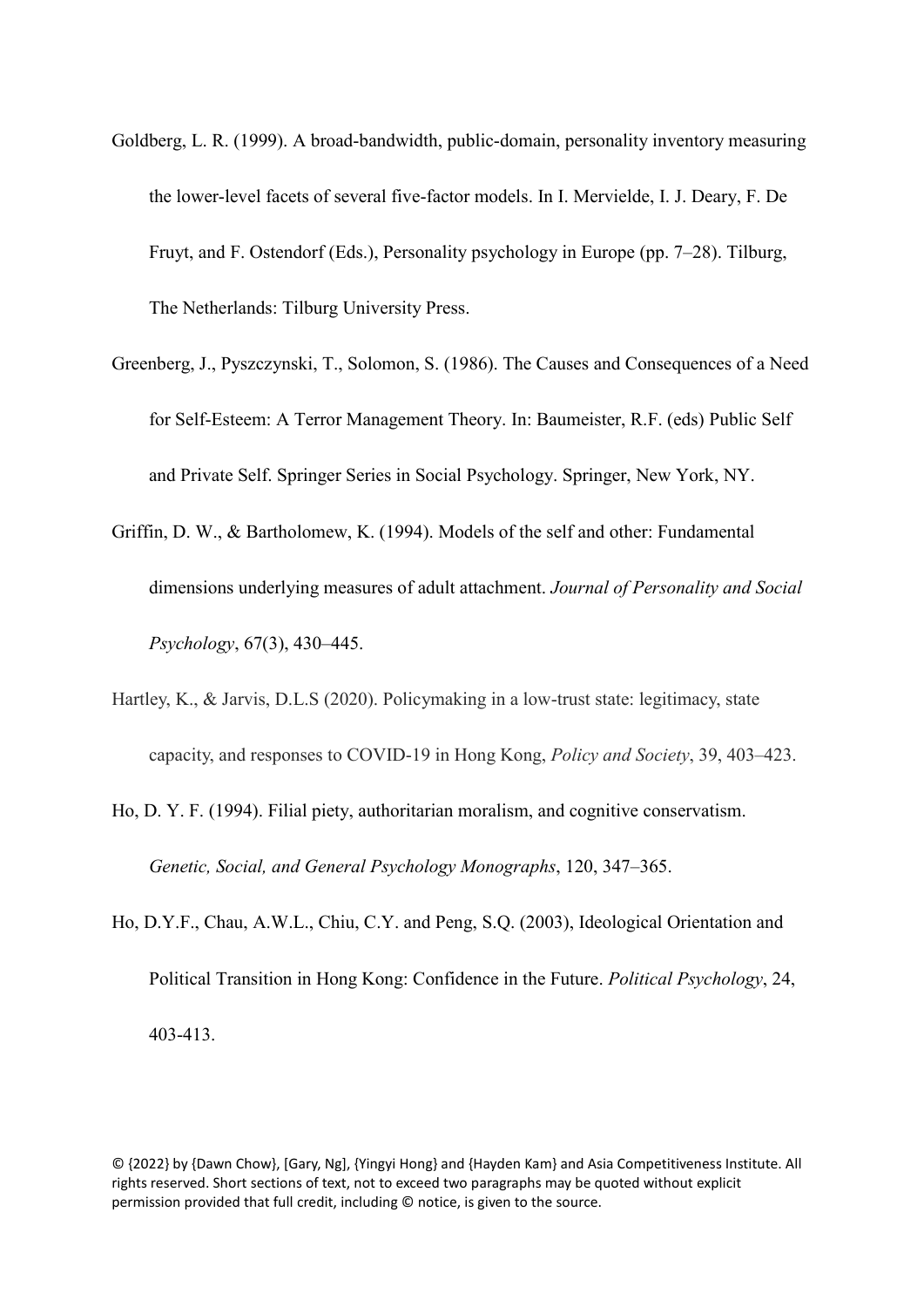- Hong, Y. Y., Fang, Y., Yang, Y., Phua, D.Y. (2013). Cultural attachment a new theory and method to understand cross-cultural competence, *Journal of Cross-Cultural Psychology*, 44, 1024–1044.
- Ho, N.T.T., Seet, P.S., & Jones, J. (2016). Understanding re-expatriation intentions among overseas returnees – an emerging economy perspective. *The International Journal of Human Resource Management*, 27, 1938-1966.
- Hofstede, G. (1984). The cultural relativity of the quality of life concept. *The Academy of Management Review*, 9(3), 389–398.
- Hong, Y. Y. (2017). Cultural attachment theory. *The International Encyclopedia of Intercultural Communication*, 1-10.

Hong, Y., Roisman, G. I., & Chen, J. (2006). A model of cultural attachment: A new approach for studying bicultural experience. In M. H. Bornstein, & L. Cote (Eds.), Acculturation and parent child relationships: Measurement and development (pp. 135- 170). Mahwah, NJ: Erlbaum.

Hong Kong Public Opinion Program. (2021). "We Hongkongers" Research Report (No. 47).

Hong Kong: Hong Kong Public Opinion Program.

Iredale, R. (2001). The migration of professionals: Theories and typologies. *International* 

*Migration*, 39(5): 7–26.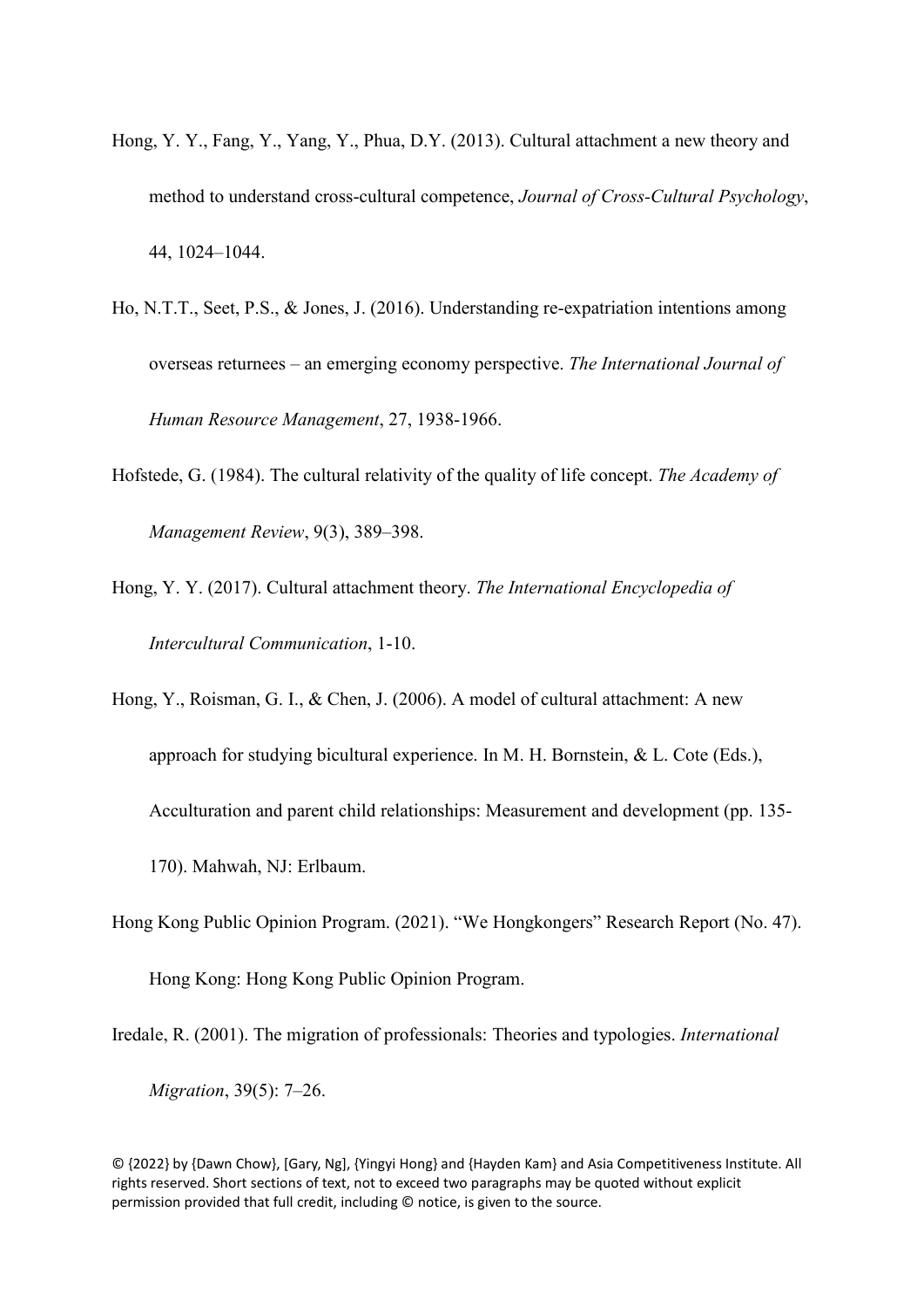Inkson, K., Arthur, M. B., Pringle, J., & Barry, S. (1997). Expatriate assignment versus overseas experience: Contrasting models of human resource development. *Journal of World Business*, 14, 151–168.

Jackson, D. J. R., Carr, S. C., Edwards, M., Thorn, K., Allfree, N., Hooks, J., & Inkson, K.

- (2005). Exploring the dynamics of New Zealand's talent flow. *New Zealand Journal of Psychology*, 34, 110–116.
- Komissarouk, S., Hong, Y.Y., Higgins, E. (2017). Attachment to Home Country. Working Paper, Columbia University Department of Psychology: Higgins Lab.
- Lam, J. T. M., & Lee, J. C. Y. (1993). Allegiance, apathy, or alienation? The political culture of functional constituency voters in Hong Kong. In D. H. McMillen & M. E. DeGolyer (Eds.), One culture, many systems: Politics in the reunification of China (pp. 95–120). Hong Kong: Chinese University Press.

Lewin, K. (1951). Field theory in social science. NY: Harper & Row.

Liu, Y. (2015). Yellow or blue ribbons: analysing discourses in conflict in the televized government-student meeting during the Occupy Movement in Hong Kong. *Chinese Journal of Communication*, 8, 456-467.

Mahroum, S. (2000). Highly skilled globetrotters: Mapping the international migration of human capital. *R&D Management*, 30, 23–31.

© {2022} by {Dawn Chow}, [Gary, Ng], {Yingyi Hong} and {Hayden Kam} and Asia Competitiveness Institute. All rights reserved. Short sections of text, not to exceed two paragraphs may be quoted without explicit

permission provided that full credit, including © notice, is given to the source.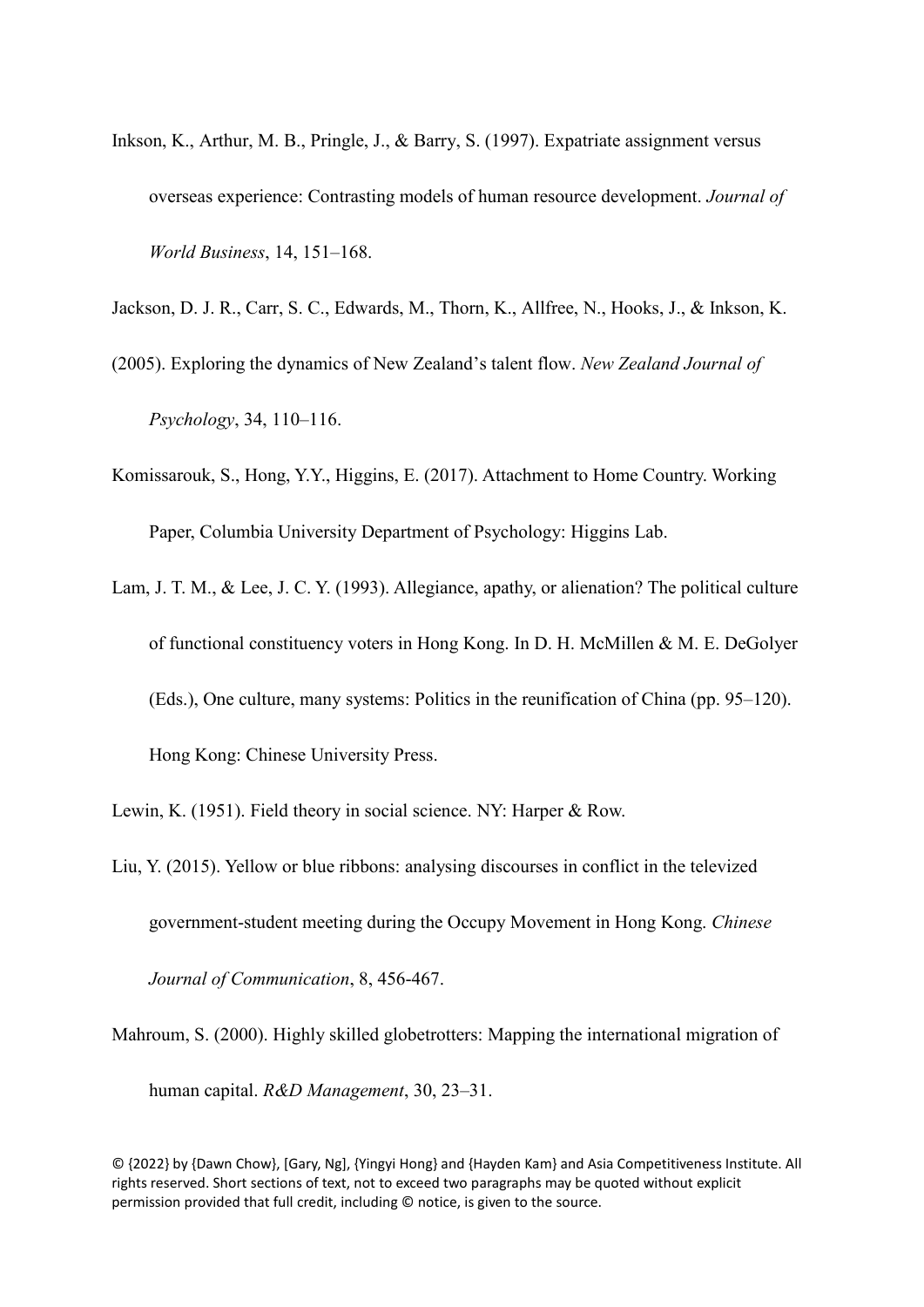- Mathews, M., Teo, K.T, Tay, M., Wang, A. (2021). Lived Experiences in Singapore: Key Findings from the World Values Survey. *IPS Exchange Series*, 18, 1-352.
- Mazzarol, T., & Soutar, G. (2002). Push-pull factors influencing the international student destination choice. *The International Journal of Educational Management*, 16(2): 82– 90.
- Mikulincer, M., Gillath, O., & Shaver, P. R. (2002). Activation of the attachment system in adulthood: Threat-related primes increase the accessibility of mental representations of attachment figures. *Journal of Personality and Social Psychology*, 83(4), 881–895.
- Mikulincer, M., Hirschberger, G., Nachmias, O., & Gillath, O. (2001). The affective component of the secure base schema: Affective priming with representations of attachment security. *Journal of Personality and Social Psychology*, 81(2), 305–321.
- Mok, K.H, & Han, X. (2016). From 'brain drain' to 'brain bridging': Transnational higher education development and graduate employment in China*, Journal of Higher Education Policy and Management*, 38, 369-389.
- Nystrom, P. C., & McArthur, A. W. (1989). Propositions linking organizations and careers. In M. B. Arthur, D. T. Hall, & B. S. Lawrence (Eds.), Handbook of career theory (pp. 490– 505). Cambridge: Cambridge University Press.

Oliver, S., & Ostwald, K. (2018). Explaining elections in Singapore: Dominant party

<sup>© {2022}</sup> by {Dawn Chow}, [Gary, Ng], {Yingyi Hong} and {Hayden Kam} and Asia Competitiveness Institute. All rights reserved. Short sections of text, not to exceed two paragraphs may be quoted without explicit permission provided that full credit, including © notice, is given to the source.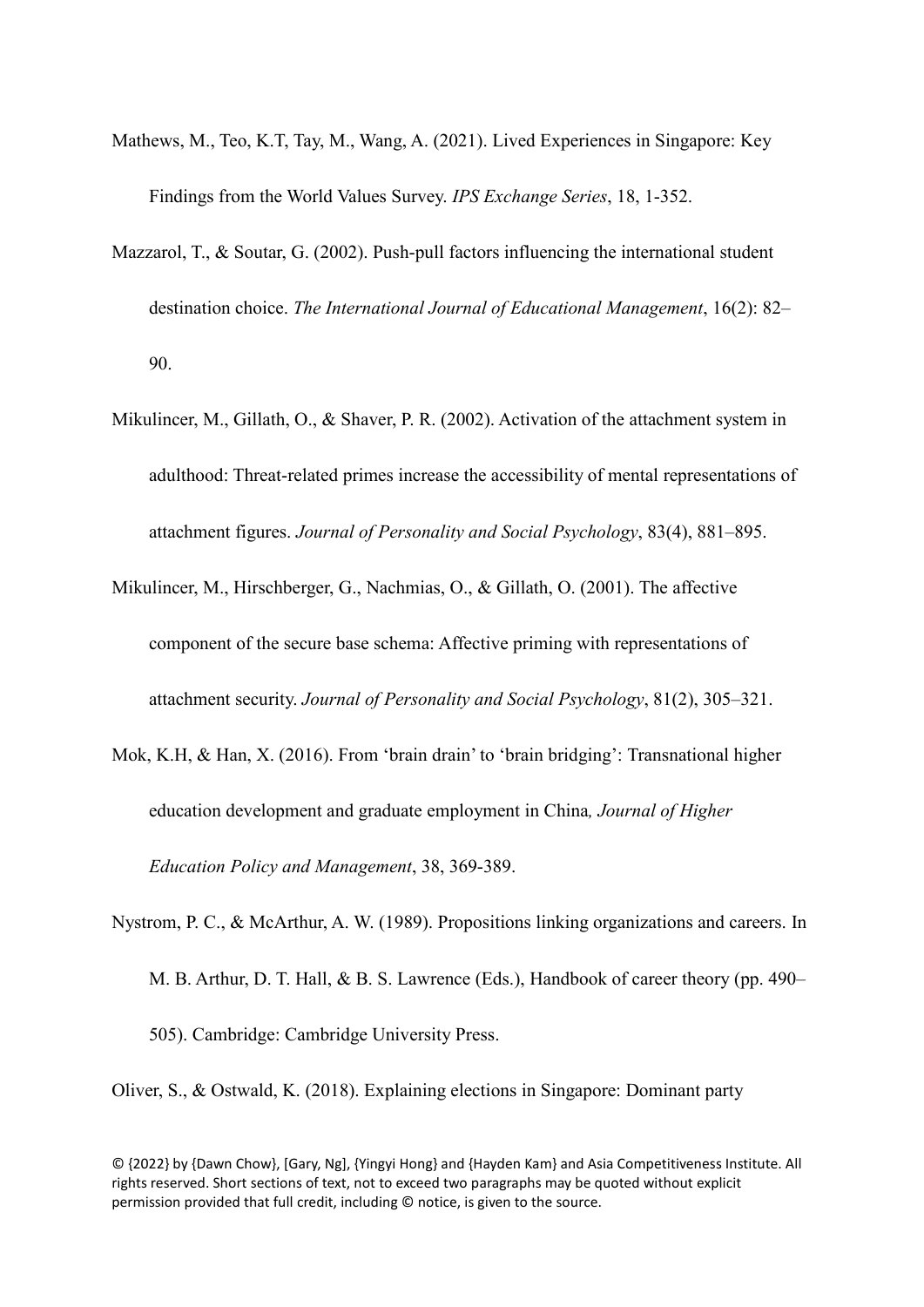resilience and valence politics. *Journal of East Asian Studies*, 18, 129-156.

- Overholt, W. H. 2019. "Hong Kong: The Rise and Fall of 'One Country, Two Systems' ". Harvard Kennedy School, Ash Center for Democratic Governance and Innovation, Working Paper.
- Pinto, L. H., Cabral-Cardoso, C., & Werther Jr., W. B. (2012). Compelled to go abroad? Motives and outcomes of international assignments. *The International Journal of Human Resource Management*, 23, 2295–2314.
- Pyszczynski, T., Greenberg, J., Solomon, S., Arndt, J., & Schimel, J. (2004). Why do people need self-esteem? A theoretical and empirical review. *Psychological bulletin*, 130, 435– 468.
- Richardson, J., & Mallon, M. (2005). Career interrupted? The case of the self-directed expatriate. *Journal of World Business*, 40, 409–420.
- Shaffer, M. A., Harrison, D. A., Gregersen, H., Black, J. S., & Ferzandi, L. A. (2006). You can take it with you: Individual differences and expatriate effectiveness. *Journal of Applied Psychology*, 91(1), 109–125.
- Sniderman, P. M., Brody, R. A., & Tetlock, P. E. (1991). Reasoning and choice: Explorations in political psychology. Cambridge: Cambridge University Press.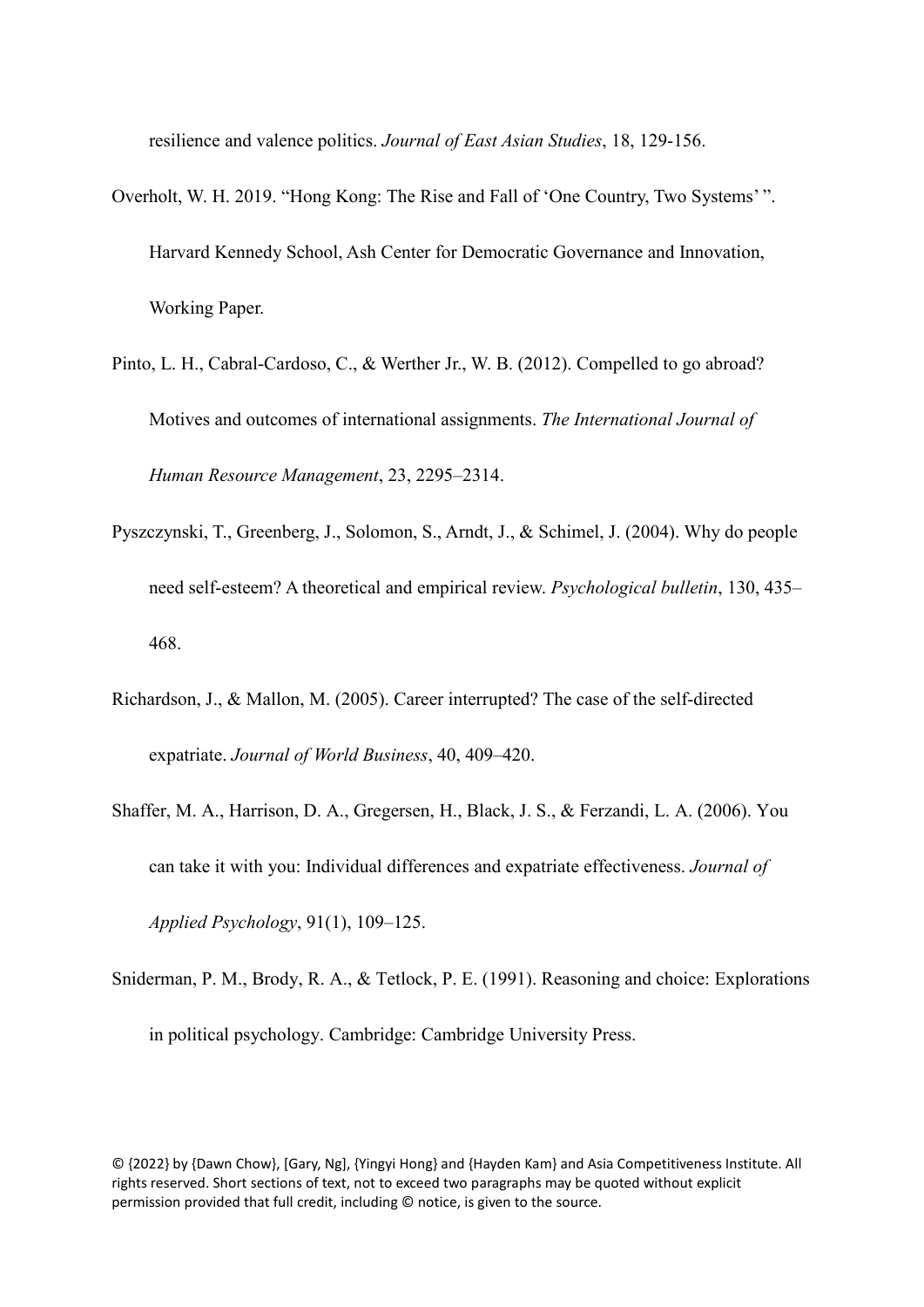- Smith, E.R, Murphy, J, Coats, S. (1999). Attachment to groups: Theory and measurement. *Journal of Personality and Social Psychology*, 77, 94–110.
- Suutari, V., & Brewster, C. (2000). Making their own way: International experience through self-initiated foreign assignments. *Journal of World Business*, 35, 417–436.
- Tansel, A., & Gungor, N. D. (2003). Brain drain from Turkey: Survey evidence of student non-return. *Career Development International*, 8: 52–69.
- Tharenou, P., & Caulfield, N. (2010). Will I stay or will I go? Explaining repatriation by selfinitiated expatriates. *Academy of Management Journal*, 53, 1009–1028.
- Tharenou, P., & Seet, P.-S. (2014). China's reverse brain drain: Regaining and retaining talent. *Journal of International Studies of Management & Organisation*, 44, 55–74.
- Toren, N. (1976). Return to zion: Characteristics and motivations of returning emigrants. *Social Forces*, 54, 546–558.
- Tung, R.L., & Lazarova, M. (2006). Brain drain versus brain gain: An exploratory study of ex-host country nationals in Central and East Europe, *The International Journal of Human Resource Management*, 17, 1853-1872.

van Dalen, H.P., & Henkens, K. (2008). Emigration Intentions: Mere Words or True Plans? Explaining International Migration Intentions and Behavior. Available at [http://dx.doi.org/10.2139/ssrn.1153985.](https://dx.doi.org/10.2139/ssrn.1153985)